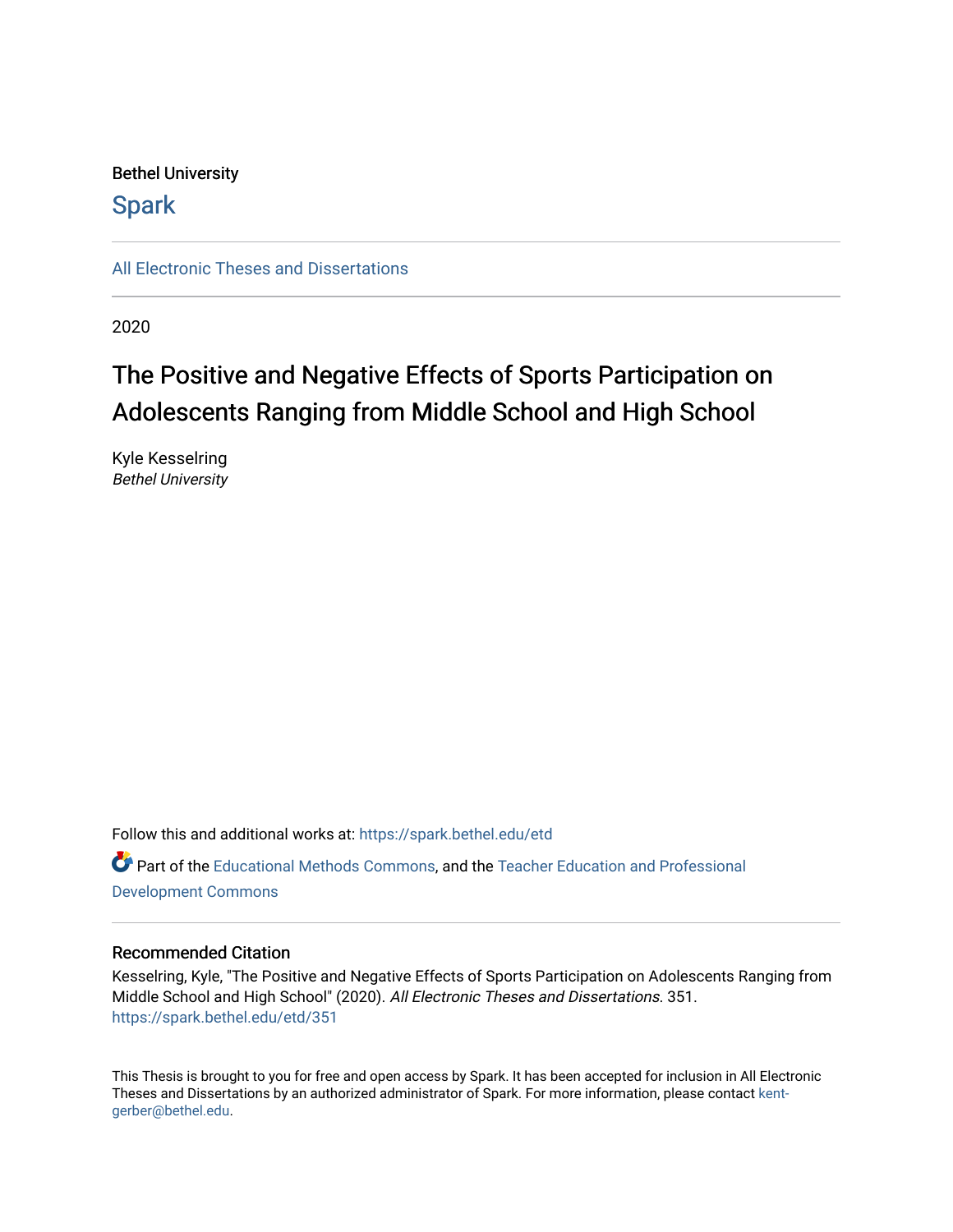# THE POSITIVE AND NEGATIVE EFFECTS OF SPORTS PARTICIPATION ON ADOLESCENTS RANGING FROM MIDDLE SCHOOL AND HIGH SCHOOL:

# A LITERATURE REVIEW

A MASTER'S THESIS SUBMITTED TO THE FACULTY OF BETHEL UNIVERSITY

BY

KYLE KESSELRING

IN PARTIAL FULFILLMENT OF THE REQUIREMENTS

FOR THE DEGREE OF

MASTER OF ARTS

SEPTEMBER 2020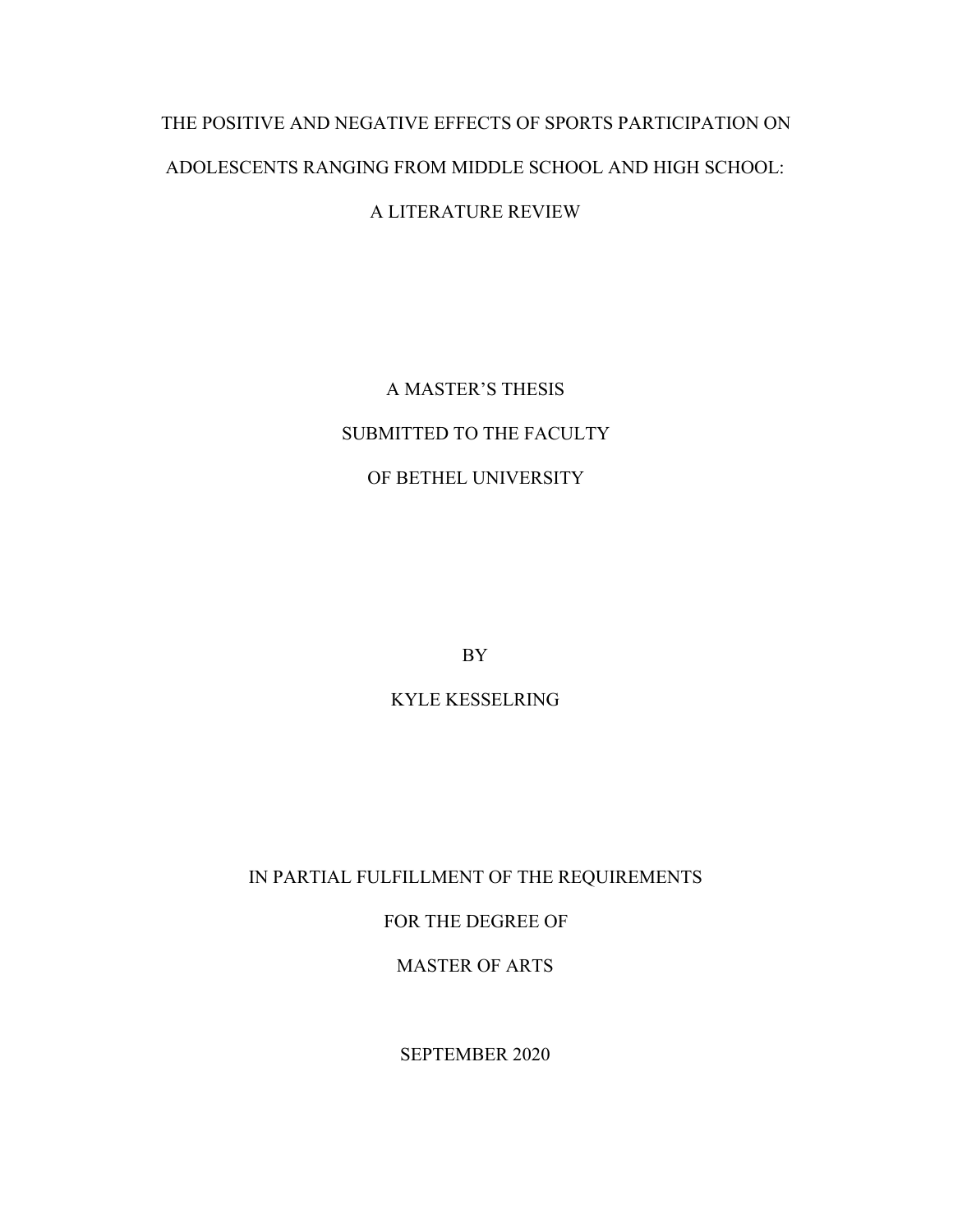#### Acknowledgments

I would like to express my deepest appreciation to my thesis advisor, Dr. John Bergeland, for his unwavering support and guidance throughout the entire thesis writing journey. In addition, I would like to thank my second reader Andy Marshall for his time and effort in helping guide my remaining revisions. I would like to thank Bethel University and their Graduate program for taking a chance on me and helping assist in my dream of becoming a teacher and continuing to be a lifelong learner. Last, but certainly not least, I'd like to thank my dearest friends and family especially my wife Britni, during this incredible adventure. Without her love and continued support, this dream never would have become a reality.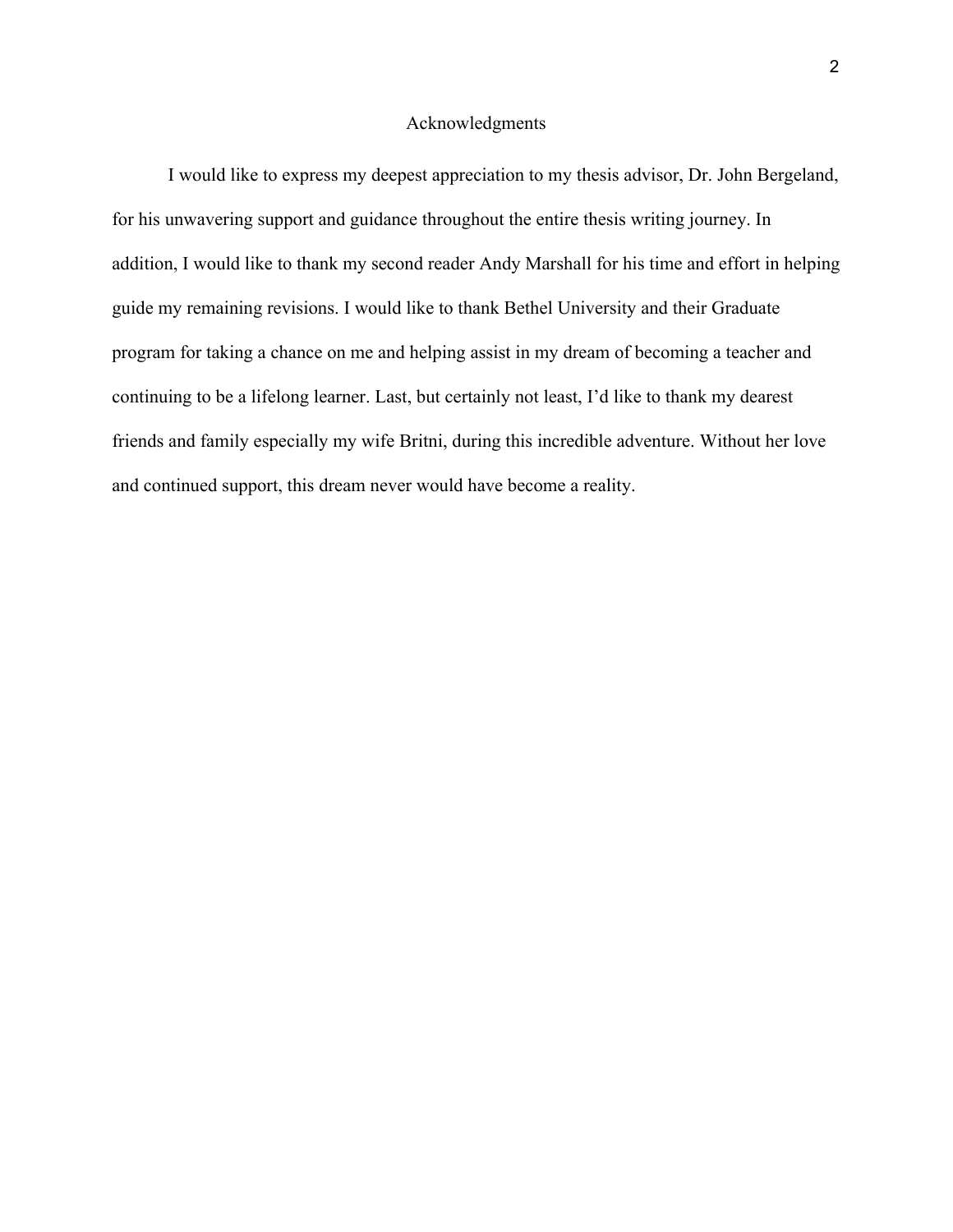#### Abstract

The purpose of this literature review was to investigate the positive and negative effects of sports participation on middle school and high school adolescents. The first step was to investigate the adolescents' amount of success academically by participating in physical activity regardless of the competitive or noncompetitive nature of physical excursion. The second step was to compare the risks and benefits of mental health in adolescents by participating or not participating in sports. The last step was to explore adolescent levels of physical activity and the effects on sports participation. Overwhelmingly, the more adolescents participated in sports and physical activities, the greater the benefit adolescents experienced academically, mentally, and physically.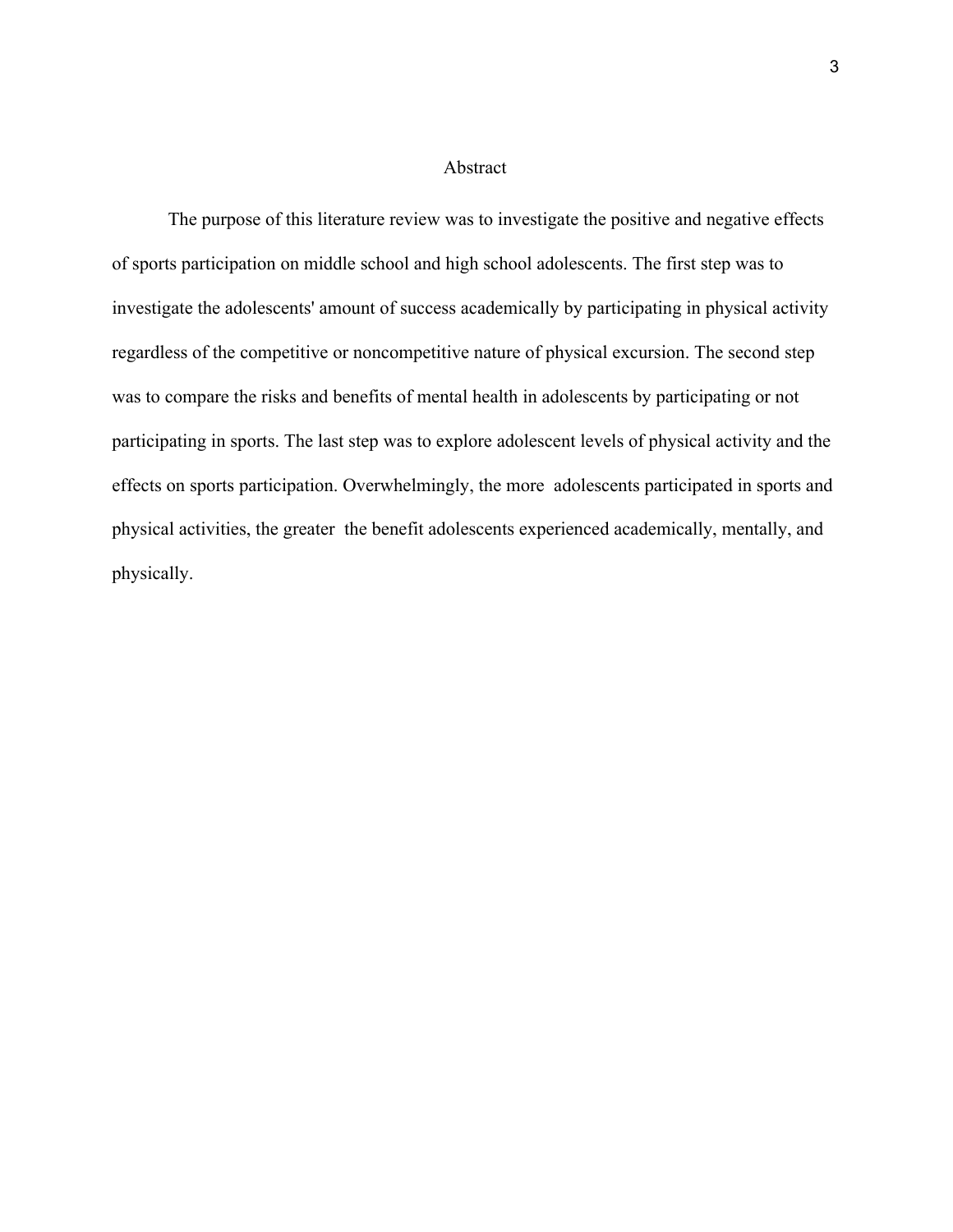# **Table of Contents**

| Acknowledgements                                             | $\overline{2}$ |
|--------------------------------------------------------------|----------------|
| Abstract                                                     | 3              |
| Table of Contents                                            | $\overline{4}$ |
| Chapter One: Introduction                                    | 5              |
| Chapter Two: Literature Review                               | 11             |
| <b>Narrowing Process</b>                                     | 12             |
| Literature Review Organization                               | 13             |
| Sports Participation and Academic Achievement                | 13             |
| <b>Sports Participation and Mental Health</b>                | 19             |
| Sports Participation and Physical Health/Activity            | 40             |
| Chapter Three: Discussion and Conclusion                     | 55             |
| Sports Participation and the Effects on Academic Achievement | 55             |
| <b>Sports Participation and Mental Health</b>                | 56             |
| Sports Participation and Physical Health/Activity            | 57             |
| Analysis                                                     | 59             |
| Professional Application                                     | 60             |
| Limitations of the Research                                  | 61             |
| Implications for Future Research                             | 62             |
| Conclusion                                                   | 63             |
| References                                                   | 64             |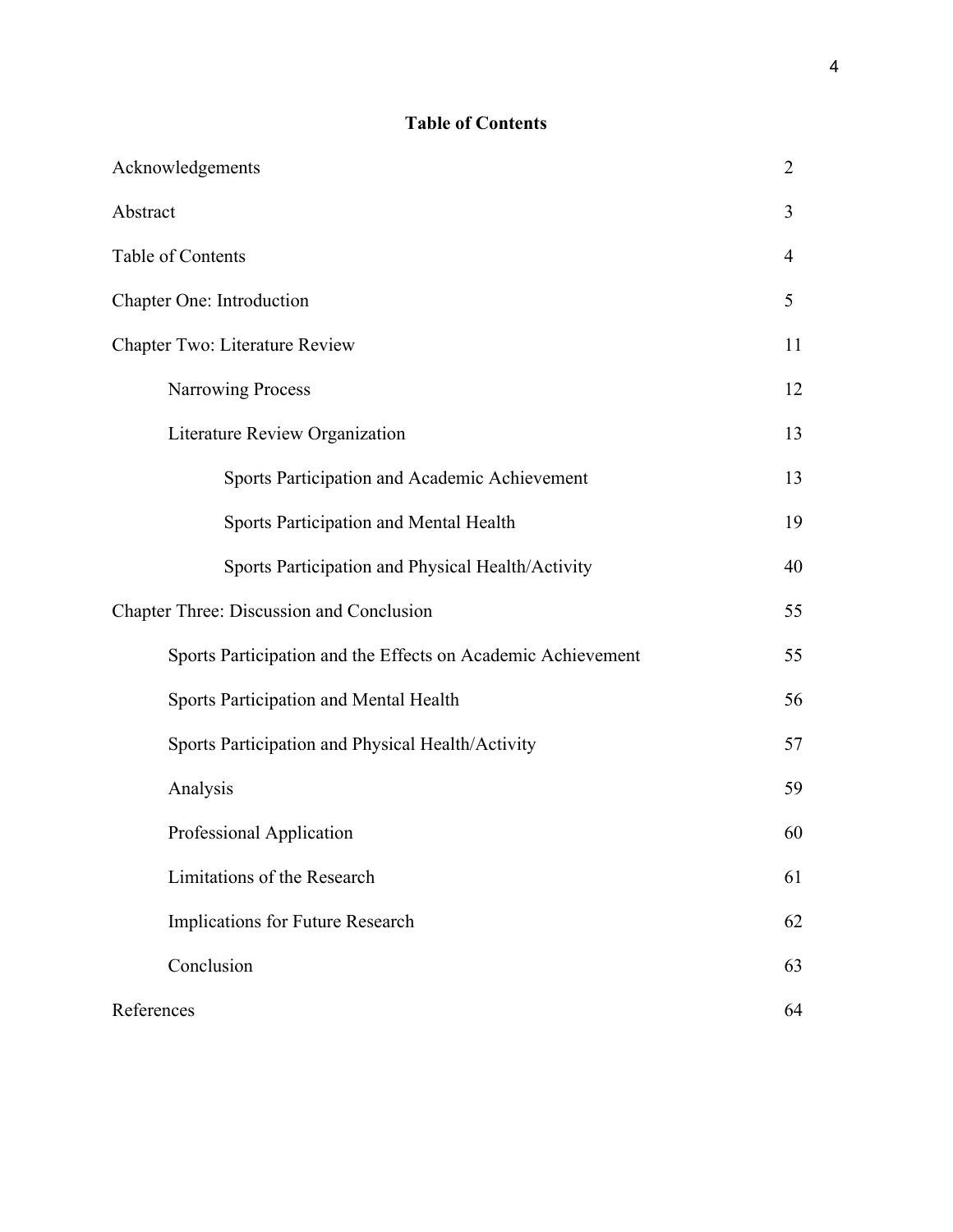#### **CHAPTER I: INTRODUCTION**

For years, adolescents have tried developing self-efficacy within or attempting to fit in with their peers to be a challenge. Across the globe, adolescents deal with academic challenges, mental hurdles, and physical differences all while participating in activities as individuals. Participation in sports has provided an outlet for adolescents to improve many aspects of their lives. Sports participation has been one of the major ways to improve academic endeavors and in partnership of improving both mental and physical weaknesses. Generally speaking, adolescents who participated in sports, lived a particular lifestyle, and followed the appropriate dietary structure achieved greater academic success compared to those who did not (Burns et al., 2020). However, few studies have explored middle and high school adolescents' potentially positive and/or negative encounters when participating in sports.

For the first time, I am teaching middle school students in my very own classroom. This is a little intimidating, exciting, and thrilling all wrapped into one. I have coached student-athletes in college and high school in the past, but nothing that compares to this. The classroom is full of young adolescent learners, a majority of whom have been participating in sports for the last six or seven years. On the other hand, there are students who have little to no interest in sports, and I remain eager to have conversations on what interests them.

I selected this research topic in order to mesh multiple aspects of my educational background and upbringing with my overall life experiences that are extremely relevant and about which I'm passionate. I come from a family where academics and sports have always gone hand in hand. Growing up, I was surrounded by a tremendous support system including my parents, friends, and coaches through the opportunities I had to participate in sports. My

5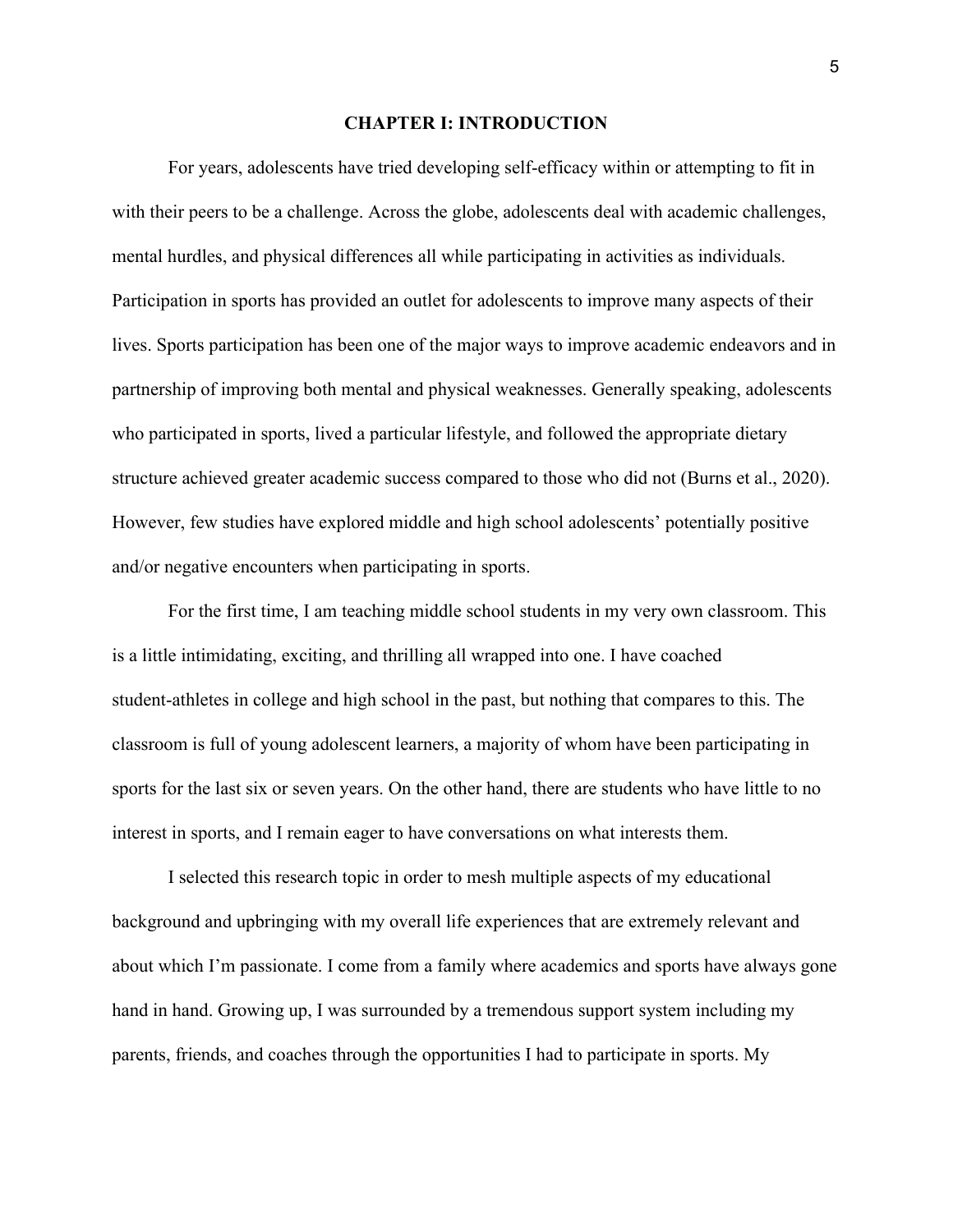experiences have ranged from coaching and playing college football (Division I, II, III, and NAIA), hosting my own radio show as a disc-jockey geared toward adolescents, to working as a media relations coordinator for the USA Water Polo national teams. To this day, I firmly believe this unique combination of factors have shaped me into the person I am today. I have also noticed and been moved by today's adolescents today as they are pressed with challenges of balancing academics, mental health issues, and physical health issues seemingly more than I ever went through when I was their age.

Another important reason for selecting this research topic has to do with the community and school district in which I teach and coach. The community thrives on being extremely active and questions come to surface when residents hear of adolescents who choose not to participate in extracurricular activities. Students have choices when it comes to sports and or after school activities in the community where I live, I can see where it might be overwhelming. According to the Prior Lake-Savage School District website, the high school alone offers 32 sports and or organized activities supported by the athletic department (Prior Lake, 2020). The high school also offers 48 clubs and intramural teams that are supported through the high school as well. In addition to the high school, the Prior Lake middle schools offer 22 clubs and extracurricular activities for the students too (Prior Lake, 2020). In total, the adolescents have the opportunity to participate in 102 activities at their discretion.

The final reason why I selected this research topic is the importance of adolescents participating in or not participating in sports on a national and world-wide level. According to the World Health Organization's website, "more than 80% of school-going adolescents globally did not meet current recommendations" at a minimum of 60 minutes of physical fitness or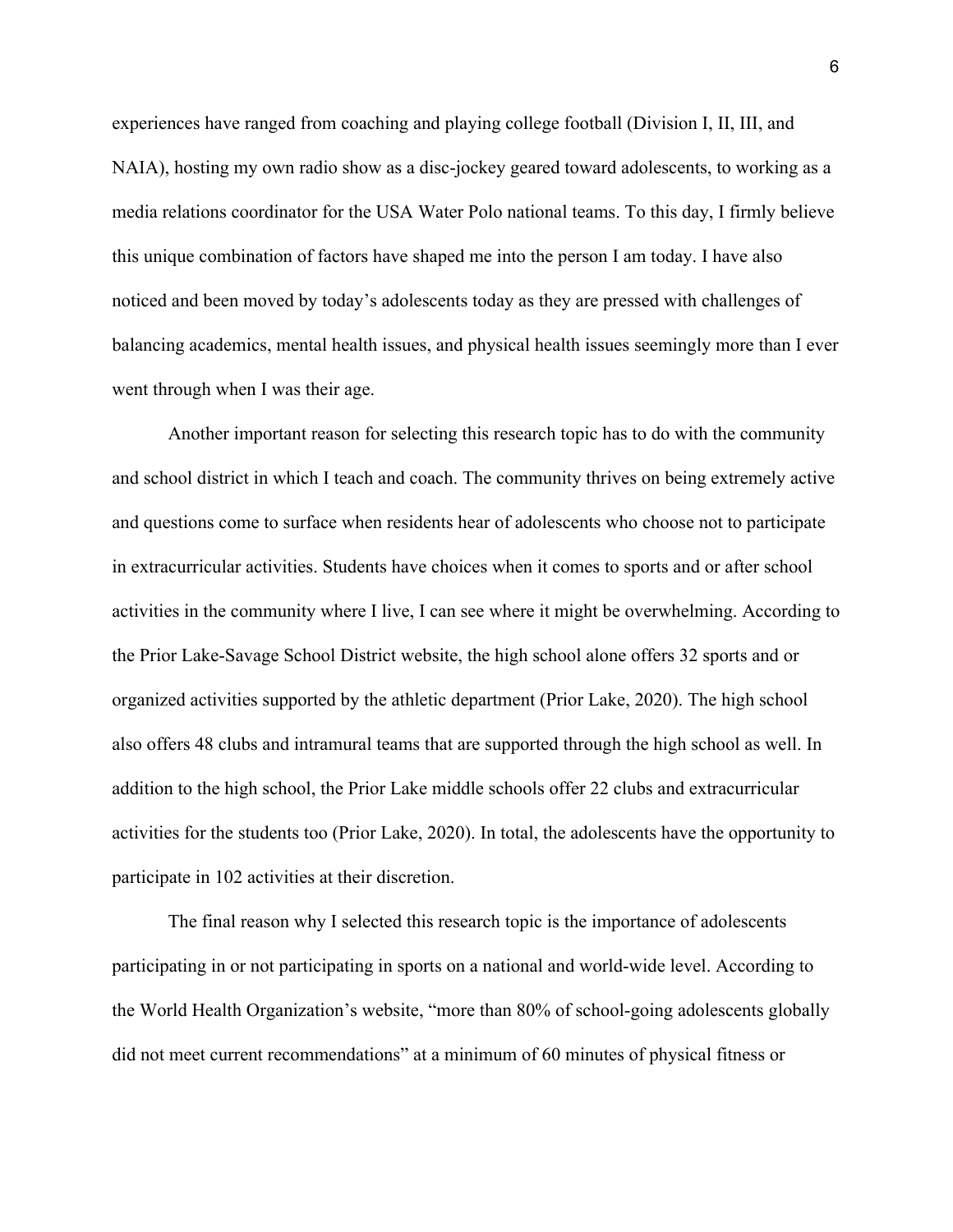activity each day (WHO, 2019). That is 78% boys and 85% of the girls out of 1.6 million students who reported the date, and ranged in ages of 11-17 years of age. I wanted to research the effects of adolescent participation in sports around the world as well as here in the United States. "Approximately 3.2 million deaths occur each year that are attributable to insufficient physical activity (The Sports Journal, 2017). In particular, the lack of physical activity and sports participation in adolescent groups, have been connected to "obesity, cardiovascular disease, high blood pressure, high cholesterol, low self-esteem, and poor mental health including anxiety and depression" (The Sports Journal, 2017). This makes sports and sport participation that much more important. In addition, I prioritized gaining a better understanding of other countries and their results of participation in their contexts.. For example, Hulteen et al. (2017) found that something is missing here in the Americas, Eastern Mediterranean, Southeast Asia, and Western Pacific to be the "most popular activity" (18.9%, 15%, 39.3% and 41.8% respectively). In addition, they found that "adolescent participation results were highly dependent" based on their region in which they resided. Again, I wanted to better understand these results.

# **Definitions**

Throughout this review, I reference a few acronyms involving participation in sports or dealing with mental or physical health. Such acronyms are Body Mass Index (BMI), Moderate-to-Vigorous Physical Activity (MVPA), Organized Leisure-Time Activities (OLTA), Organized Sports Participation (OSP), Physical Activity (PA) and Physical Education (PE). MVPA refers to the level of physical activity adolescents exerted. OSP refers to sports participation with structure in place for adolescents. PA refers to basic physical fitness or involvement where one's body exerts effort. PE refers to an actual class and the study of being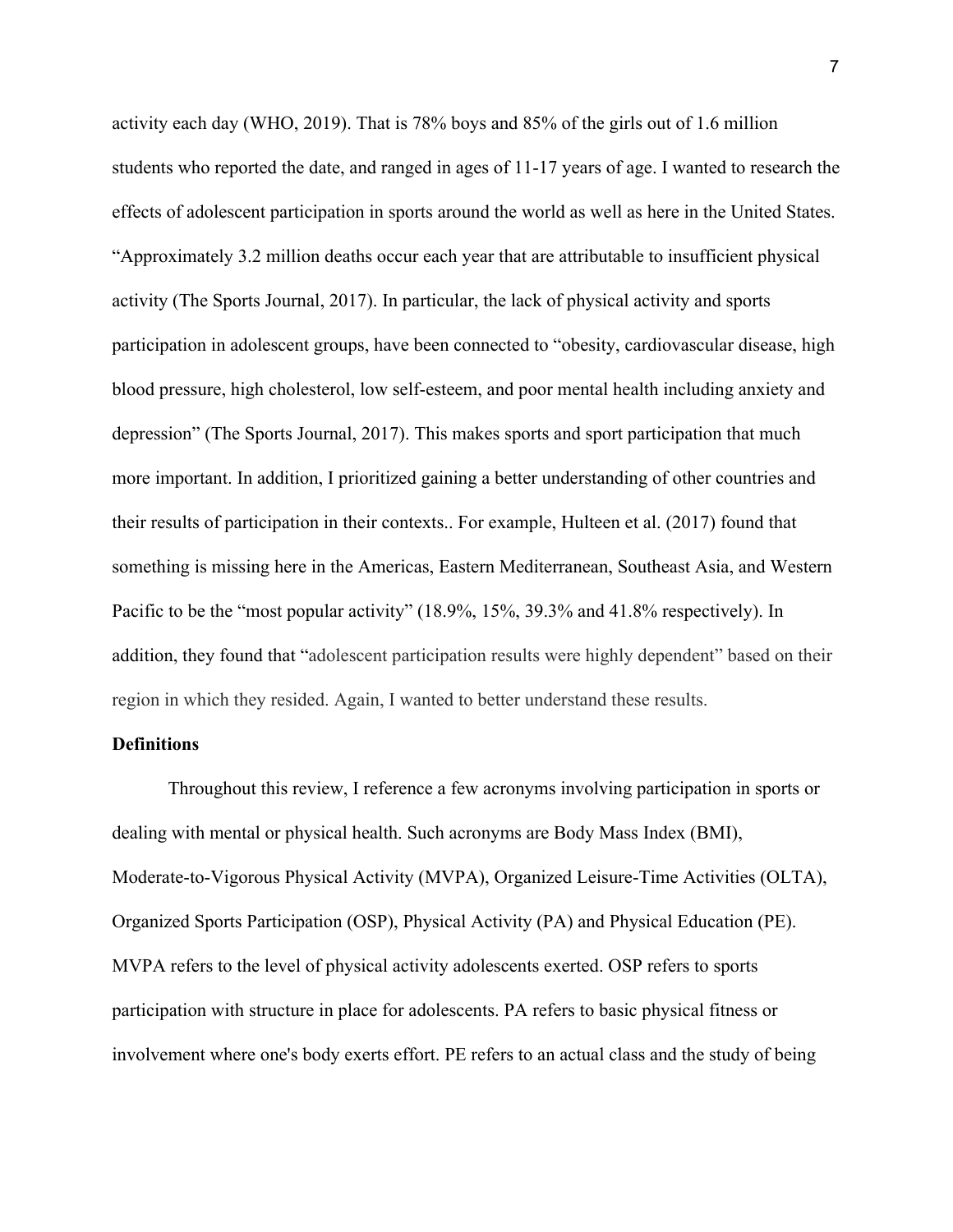physically involved. Merriam-Webster (2020) defined PE as the "instruction in the development and care of the body." PA and PE are closely related as both require understanding of one another what it takes to be physically fit and cognisant of physical well-being. Thus, places the emphasis on participation and non-participation as a subcategory of sport participation.

#### *Sports Participation*

According to Merriam-Webster (2020), participation is "the act of participating." The term sports participation refers to involvement with any physical activity while participating as an individual or as part of a team. In doing so, the participant exerts energy and emotion in a physical capacity regardless of the activity.

# *BMI*

This is the acronym for Body Mass Index; it is calculated according to an individual's weight and divided by height. BMI measures an individual's body fat in comparison to one's height and weight.

# *Organized Leisure-Time Activity*

OLTA is measured by activities in which individuals participate. Types of activities include team and individual sports, extracurricular and youth club involvement, and church functions and outings. Active engagement is focused on participation in general and not participation for the sake of winning.

## *Health Literacy*

Health Literacy is based on each individual's own level of knowledge "to obtain, communicate, process, and understand basic health information and services to make appropriate health decisions" (CDC.gov, 2010). For example, an adolescent may be given a prescription slip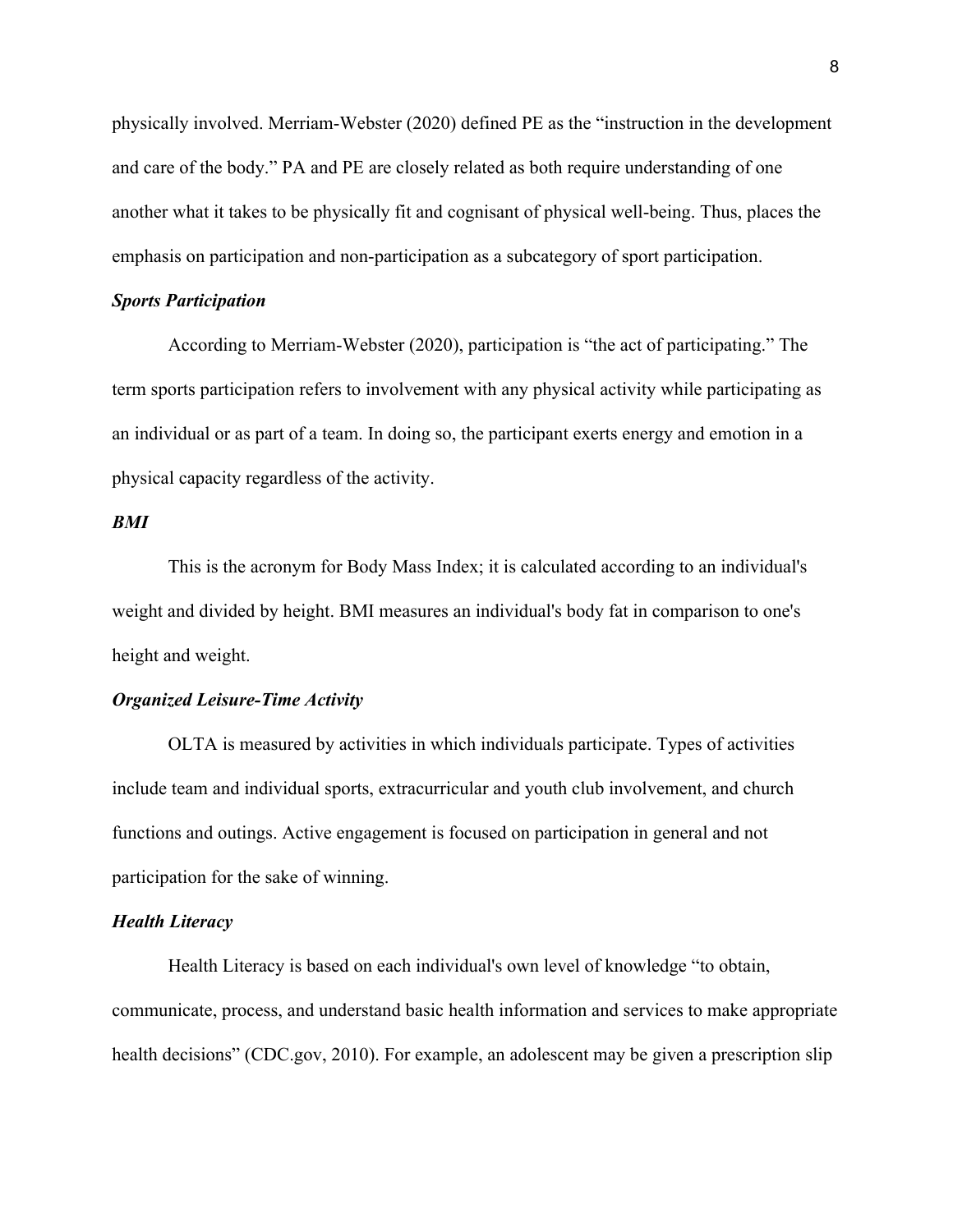and/or consent form from their doctor that needs to be filled out and returned to their school in order to participate in sports. In essence, health literacy is the ability to understand and follow instructions about medical information and procedures.

## *Extracurricular Activities*

According to Merriam-Webster (2020), extracurricular activities do not land "within the scope of a regular curriculum." In other words, these activities are related to or semi-related to any approved student organization that is linked with the school and are not able to be counted towards academic credits to help one's GPA (Grade Point Average). An example of this is an adolescent who participates in varsity wrestling or basketball. These activities are provided by the school, but participation in them does not earn a player credit toward graduation.

# *Vigilance*

Vigilance is defined as maintaining concentrated focus or attention for long periods of time without a break. An example of this is an adolescent who participated in an extracurricular activity such as chess. This activity demands the adolescent's attention while focusing on current piece moves by the opposing player and thinking ahead for possible moves through "what if" scenarios or "if this, then that" action. The same could be said for a catcher in baseball or softball as they anxiously await the next pitch and simultaneously monitor movement from baserunners..

## **Statement of Research Question**

Based on past and present research of adolescents participating in sports, academic achievement, mental health, and physical activity now demand our attention. As such, this thesis investigates the question, what are the positive and negative effects of sports participation on adolescents ranging from middle school and high school?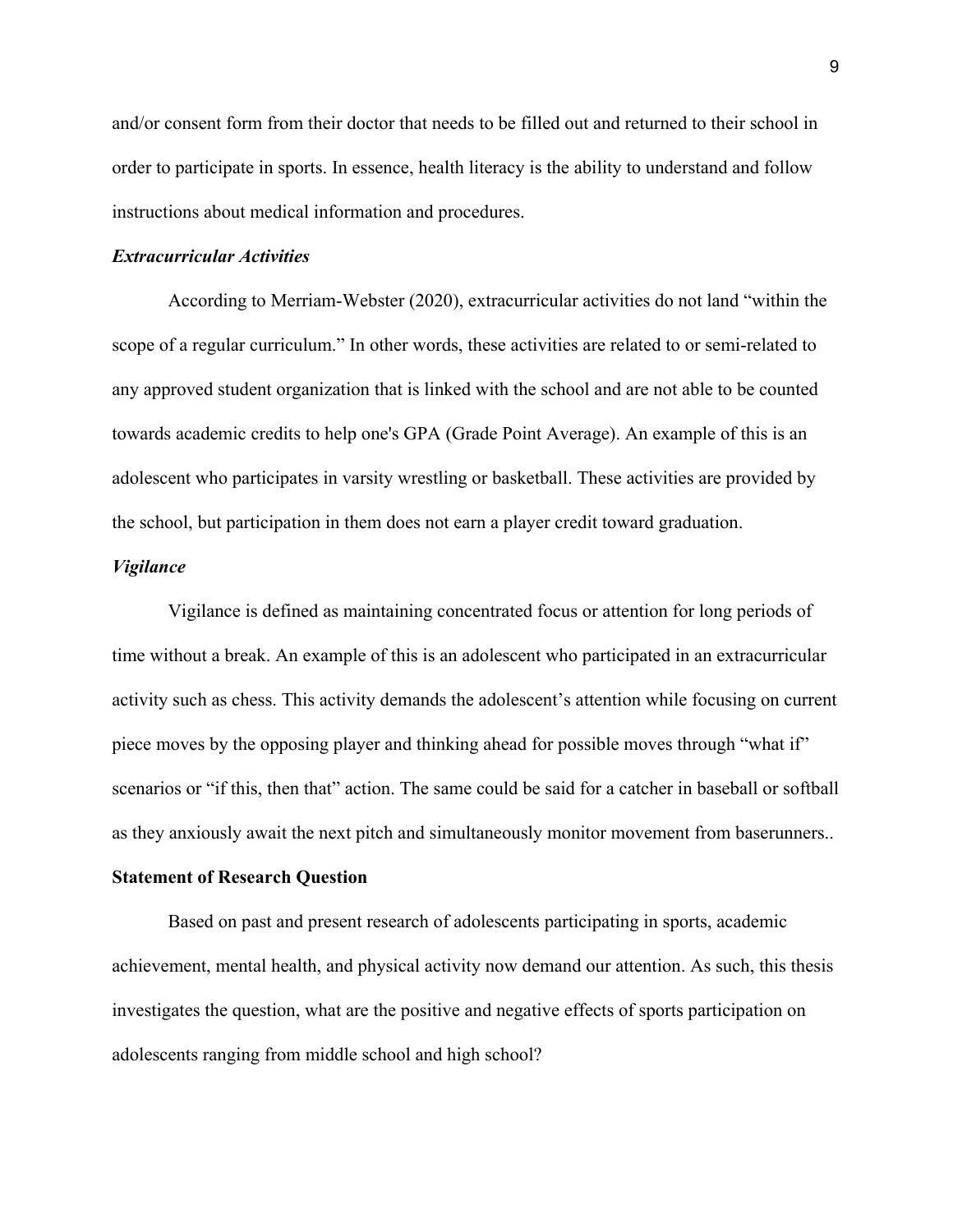# **Summary**

Chapter One explained the purpose and direction of the thesis. In Chapter Two, I review the literature that examines adolescent participation in sports and the effects it has on them academically, mentally, and physically. In Chapter Three, I provide my analysis and evaluation of the literature review, limitations of the research, implications for continued research in the future, and the topic's importance for future consideration.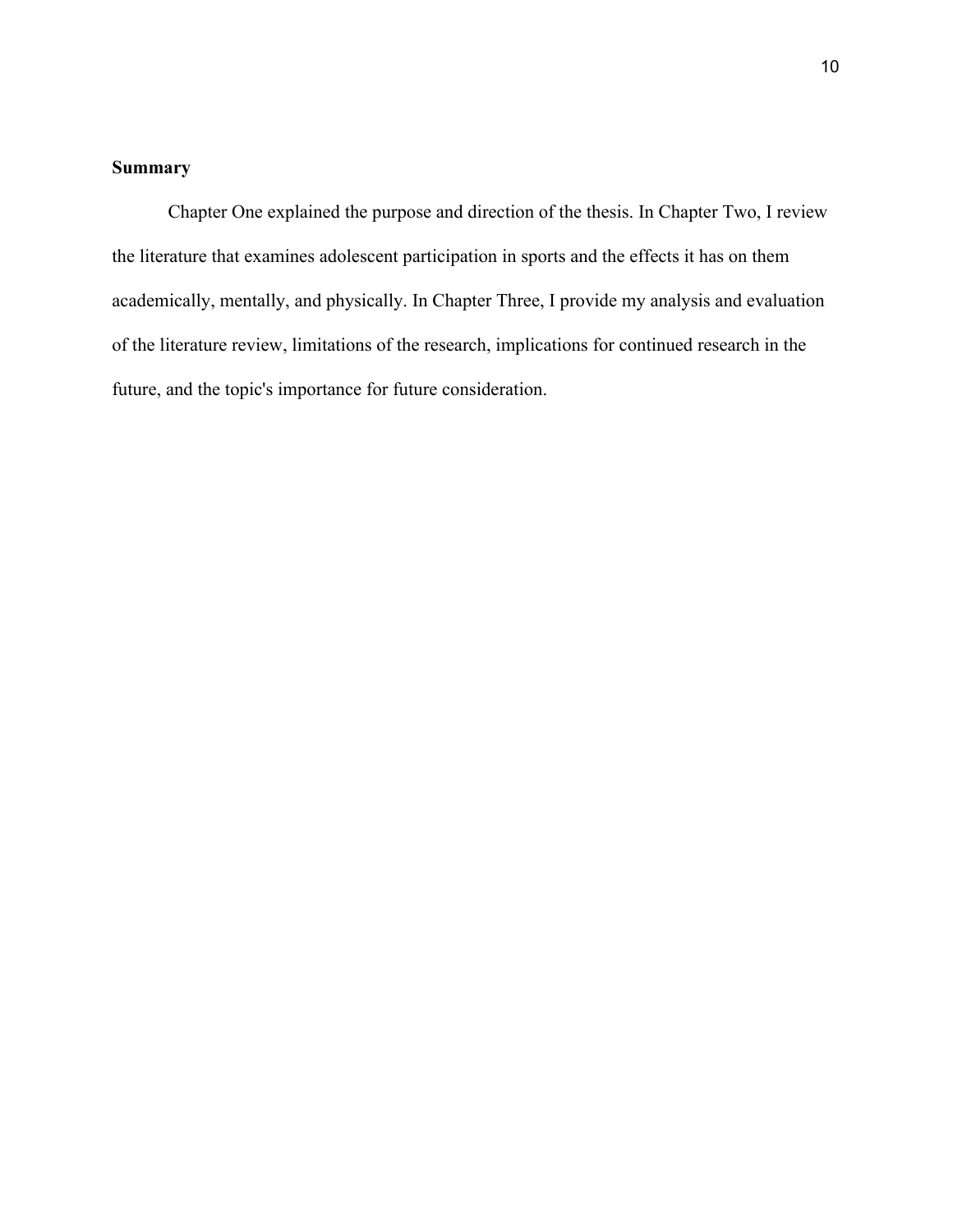#### **CHAPTER II: LITERATURE REVIEW**

The studies included in this review include middle school to high school adolescent participants. Originally I targeted high school students as they are at the prime age of sports participation and able to provide numerous, practical perspectives toward sports participation (both positive and negative). As the process continued, the decision to add middle school students added monumental depth. Additionally, only empirical studies using sports participation or self-reporting questionnaires and surveys of physical activity in adolescents were used. All of the studies also had to have been conducted within a school setting or at on-site competitions to have been included in this review. Only studies with titles and descriptions specifically tied to the search terms were investigated for possible use, and studies with fewer than 30 participants were excluded from the overall analysis.

Online searches were performed through the use of the Bethel University library along with Google Scholar to help isolate the previous online to present pertinent information for this review. The online databases predominantly accessed for this literature review consisted of SAGE JOURNALS Premier 2019, EBSCOhost MegaFILE, Education Database, SpringerLink Journals Complete, and CLIC Search. Keywords used to identify prospective empirical research were as follows: participation, non-participation, sport participation, extracurricular, health literacy, organized sport, leisure time activities, academic achievement, physical health, and sport specialization. In order to be included in the final set for this literature review, empirical studies had to have used some form of sports participation measurement and provided information on academic achievement, mental health, and physical health related to middle school and high school adolescents.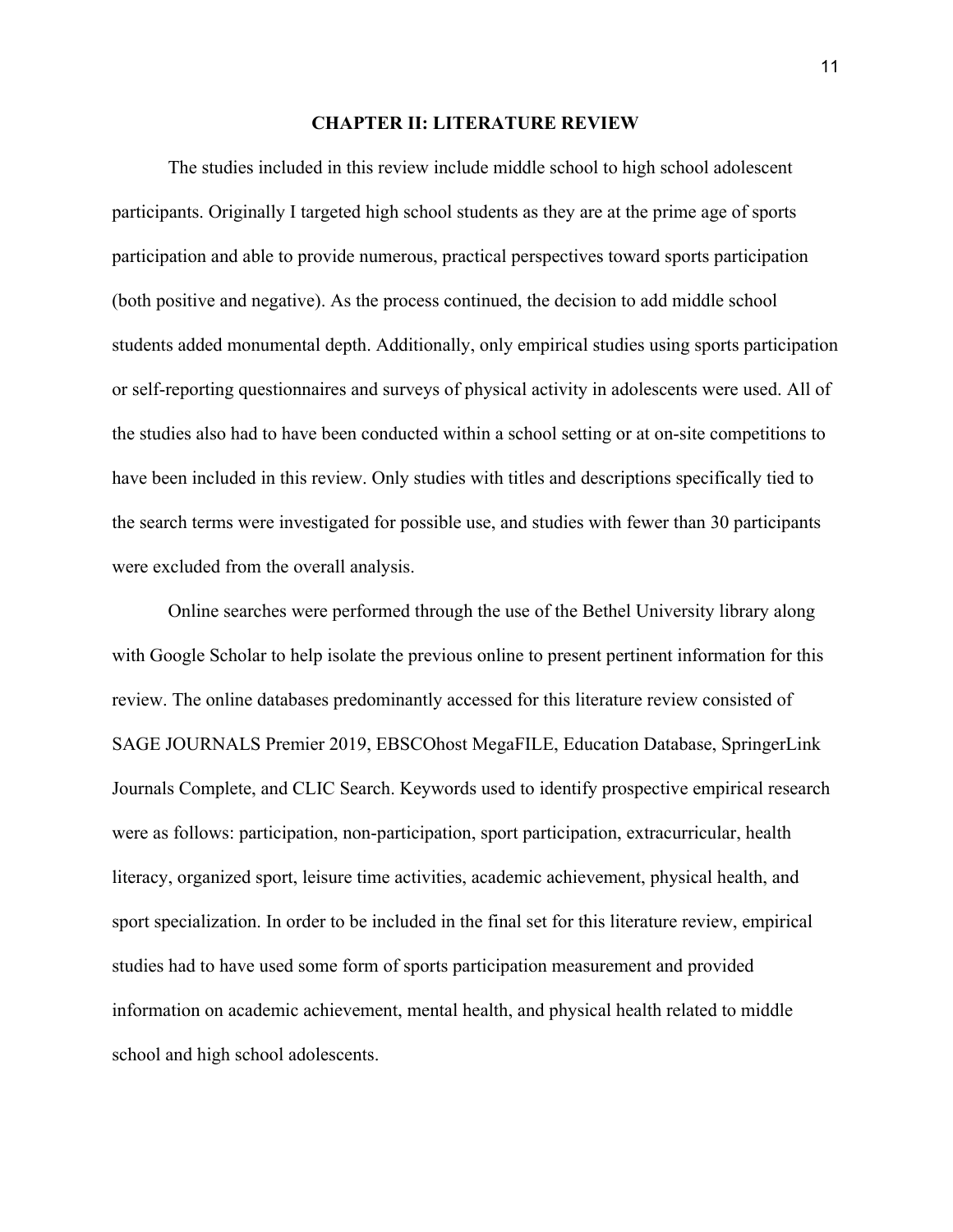# **Narrowing Process**

My analysis first began with a keyword search for empirical studies of sports participation in teenagers. Articles began to appear, but nothing sufficient narrowed the scope for this study as subjects and their ages ranged from birth to near death. I then adjusted my search terms. I removed the keyword teenagers and added high school students involved with participation in sports and provided sports participation in correlation with academic achievement (Burns et al., 2020). Again, articles appeared in my search, but they were too broad in scope for my thesis topic. So, I adjusted my search once again and added middle school and high school students. This went well with adolescents participating in sports. It presented mental health studies (Breistøl et al., 2017) that dealt with competitive and noncompetitive sports as well as physical health studies in adolescents (Lo et al., 2018) related to physical fitness. I purposefully included research articles from outside the United States of America as I felt the need to include studies undertaken from a plethora of countries and cultures. For example, the Paakkari et al.(2017) article, checked all the boxes for my search as it deals with health, literacy, and physical activity related to academic achievement. In addition, this article became one of 20 empirical studies that had sports participation as a key measurement for the adolescents involved. Simply, I wanted to ensure my research had enough information on additional activities adolescents may have participated in other than sports. Four of these studies also included academic achievement for adolescents (Badura et al., 2018; Burns et al., 2020; Caldarella et al., 2019; Paakkari et al., 2017).

My search also retrieved 16 empirical studies which focused on mental health issues in adolescents including attitude, anxiety, bullying, depression, enjoyment, fun, motivation, stress,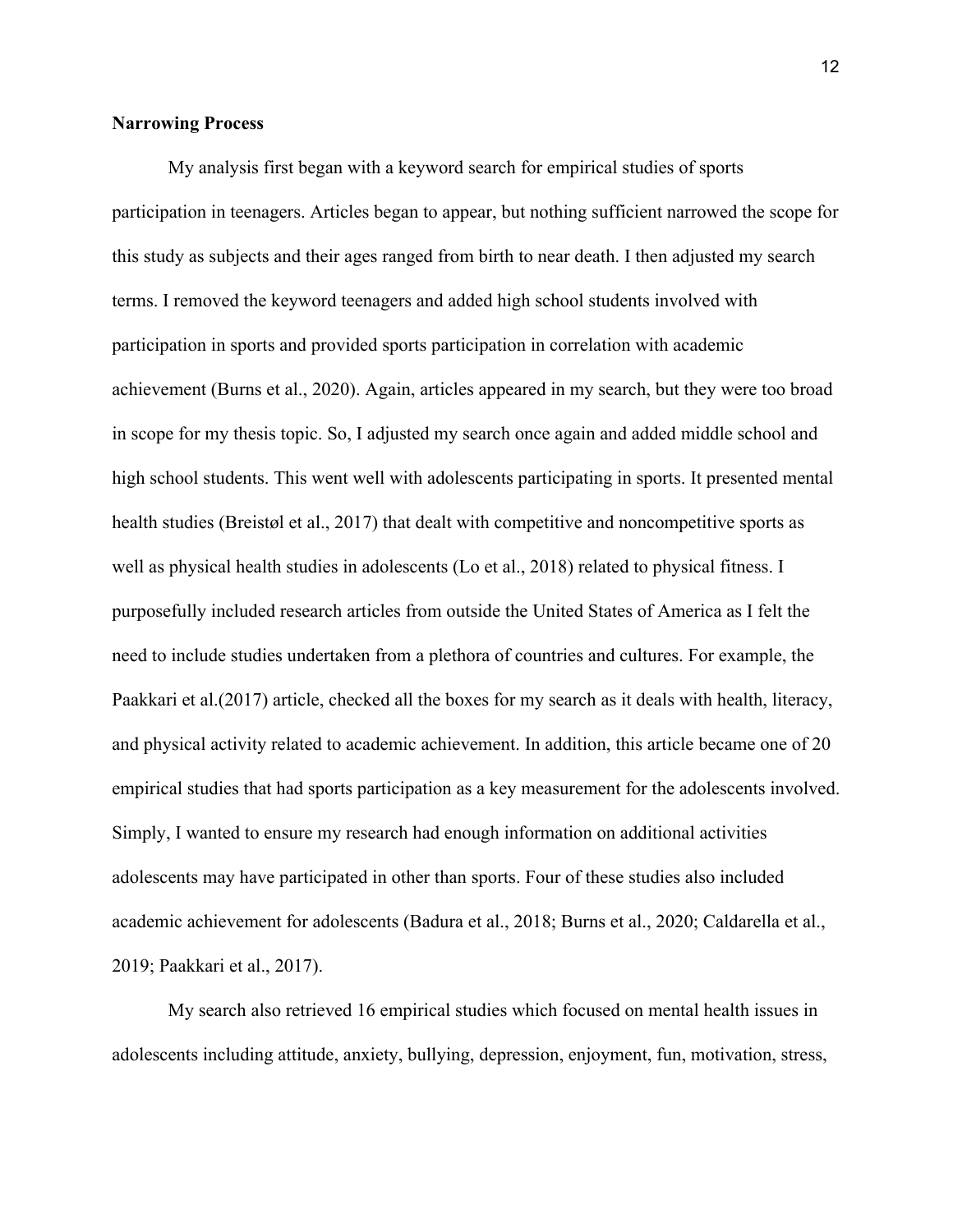and mental well-being (Baldursdottir et al., 2017; Breistøl et al., 2017; Brooks et al., 2018; Drane & Barber, 2016; Gerber et al., 2011; Holbrook et al., 2020; Khoury‑Kassabri & Schneider 2018; Loprinzi, et al., 2018; McMahon et al., 2017; O'Donnell & Barber, 2018; Perron-Gélinas et al., 2017; He et al., 2018; Reverdito et al., 2017; Rosenvinge et al., 2018; Yavuz, 2019; Yıldızer et al., 2017).

Finally, the last search elicited 10 empirical studies that focused on sports participation and its effects on adolescents' physical health associated with alcohol, diet, exercise, physical activity, physical fitness, sexual activity, smoking, and physical well-being (Abildsnes et al., 2017; Ballester et al., 2015; Graham et al., 2010; Halldorsson et al., 2013; Król-Zielińska et al., 2018; Lisinskiene & Juskeliene, 2019; Lo et al., 2018; López-Sánchez et al., 2018; Michaud et al., 2006; Torstveit et al., 2018).

#### **Literature Review Organization**

Chapter Two is divided into three main sections: 1) Sports Participation and the effects on Academic Achievement, 2) Sports Participation and Mental Health, and 3) Sports Participation and Physical Health/Activity.

## **Sports Participation and Academic Achievement**

This section of the literature review includes four studies that relate sports participation in a school setting with adolescents and their academic achievement from their participation. Adolescent subjects from the studies consisted of nearly 31,000 students from the United States of America, Scandinavia, and the Czech Republic. The articles spoke of leisure-time activities with the emphasis on school performance, academic achievement in regards to risk behavior, and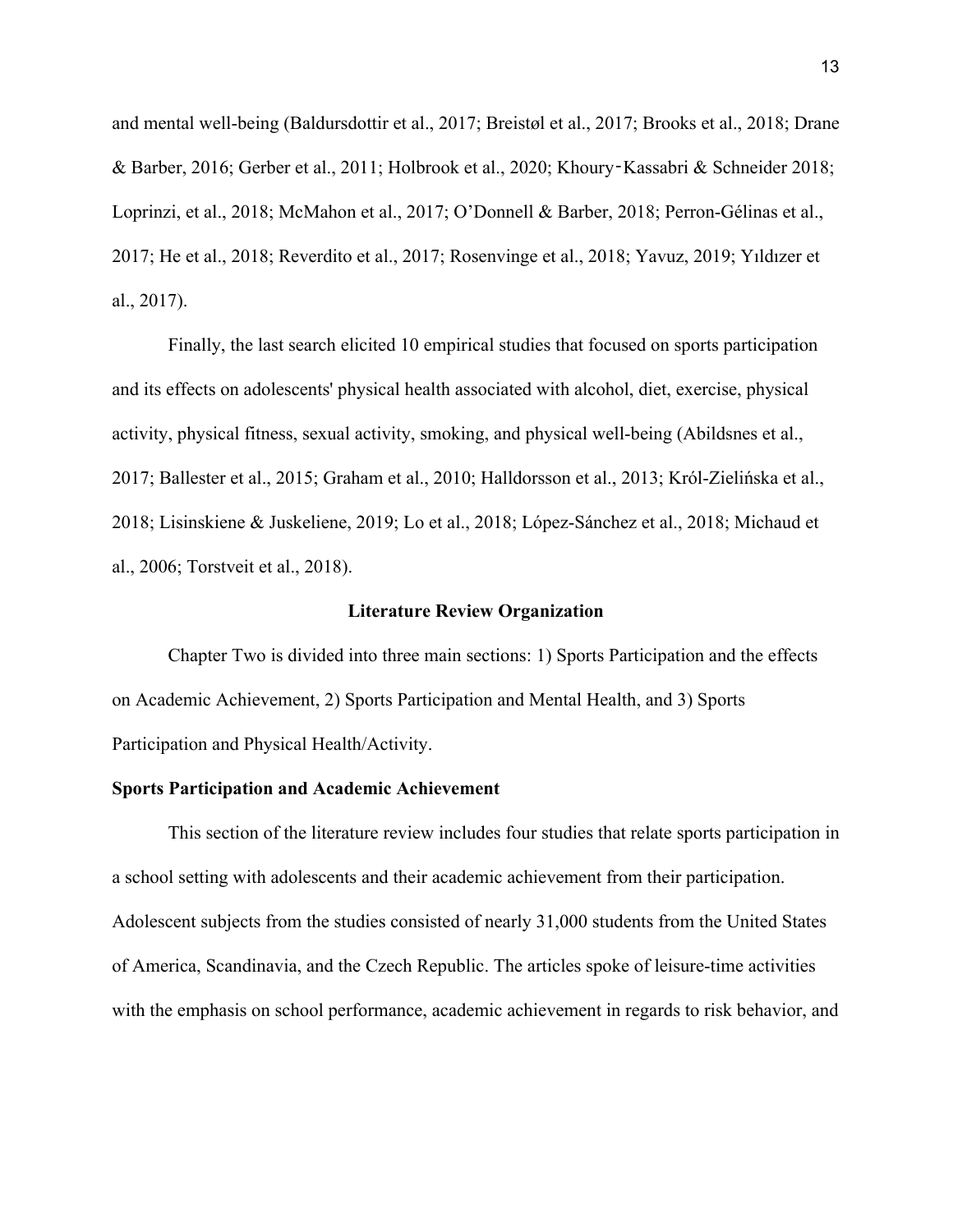sports participation with that of perception towards academic resilience. Definitions found in Chapter One provide additional clarity.

Badura et al. (2018) aimed to associate adolescents who participated in Organized Leisure-Time Activities (OLTA) and gender, age, engagement in school, stress as it's related to school, academic success, and whether these particular associations differed by any specific trend of those who participate in OLTA. The researchers' wanted to determine whether the adolescents who participated in OLTA potentially acquired help for school from sources other than their family members. The researchers gathered information from 10,483 adolescents from the Czech Republic, just under fifty percent of whom were boys (49.2 %). Adolescents ages 11, 13 and 15 years old provided data for the researchers by completing the Health Behaviour in School-Aged Children (HBSC) survey. Logistic regression was used to adjust the adolescents' gender and age was used to associate those who participated in OLTA along with "four education-related outcomes" (p. 1). The researchers used these outcomes based on Lerner's suggestion. Of the total number of those who participated in OLTA,  $(n = 1,967)$  were considered inactive.

Badura et al. (2018) measured OLTA by asking the adolescents to answer yes or no regarding their participation in any of the organized activities. Six types of OTLA were investigated: 1) Team Sports, 2) Individual Sports, 3) Art School, 4) Youth Organizations, 5) Leisure centres or after-school clubs, and 6) Church meeting/singing. The researchers found 81% of adolescents participated in "one or more OLTA  $(M = 1.51, SD = 1.17)$ " (p. 5). The researchers found those who participated in OLTA had a higher engagement in school, reduced levels of stress related to school and increased levels of academic success no matter the age or

14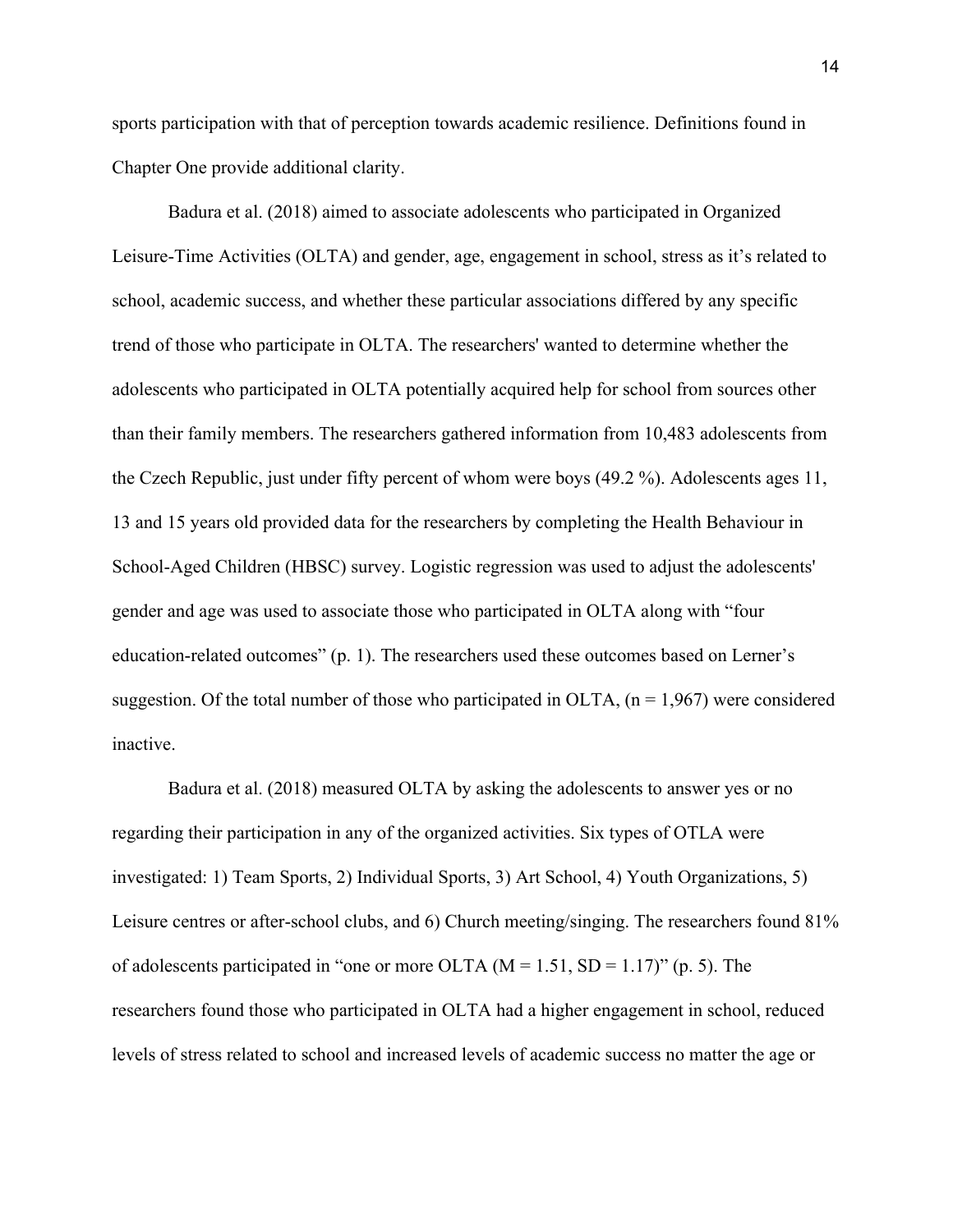gender of the adolescent. In addition, those who participated in OLTA had a higher chance of a non-familial helping them with their school assignments compared to those who did not participate. The researchers found this particular association to be "weaker in 15-year-olds" (p. 8). Non-familial is defined as not in relation to a particular family member. Adolescents who participated in OLTA were connected to higher school achievement and enjoyment of school compared to those adolescents who do not participate in activities. The researchers felt those who participated in multiple sports and activities and had the best chance at school achievement as well. Lastly, adolescents who were involved with any kind of OLTA reported higher levels of their activity as compared to their peers who were inactive within their "four education-related outcomes" (p. 8).

Burns et al. (2020) examined adolescents who participated in a self-reported survey that associated them with team sport participation, behaviors in lifestyle, and academic success based on dietary behaviors. Burns et al. (2018) used the 2017 U.S. National Youth Risk Behavior Survey (YRBS) to gather data from 14,765 adolescent boys and girls 12-18 years of age in the United States. The researchers structured the survey for the adolescents and their "age, sex, body mass index, and race/ethnicity" (pp. 448-449). Sports participation was defined as being a part of an individualized or team sport where one competes in which active moment is involved. One hundred forty-four out of 192 schools across the U.S. responded to the survey request, and 81% of the participants provided a clear response. Academic achievement and success adolescents incurred in school while participating in sports or not in sports was broken down into four regression models. The adolescents also recorded their responses in an answer packet. The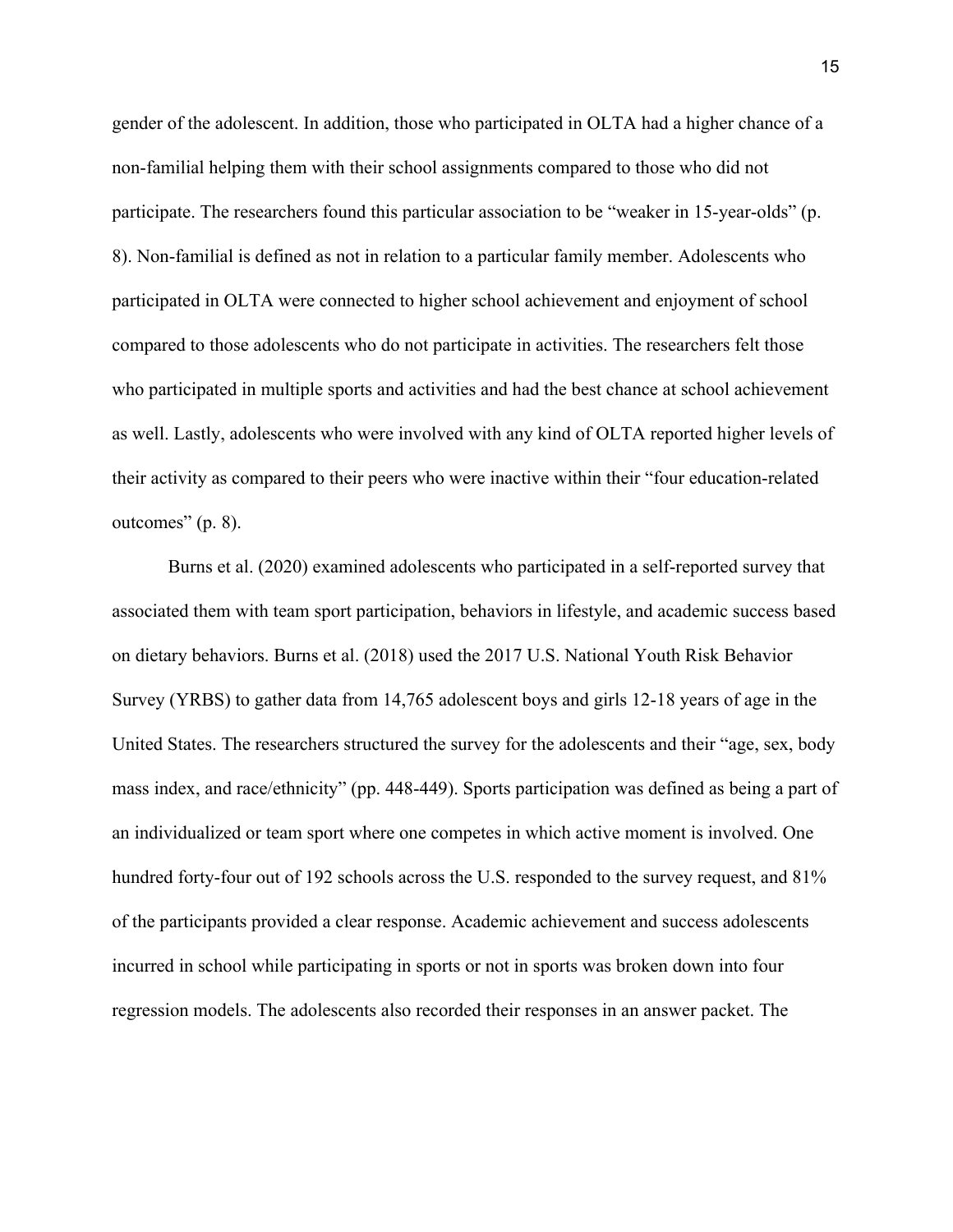adolescents' input was analyzed by three prediction variables that consisted of "sports participation, specific lifestyle behaviors, and specific dietary behaviors" (p. 452).

Adolescents who participated in at least one sport or more during the year also showed a higher level of academic success compared to those adolescents who did not participate in sports. Adolescents who participated in multiple sporting teams reported a higher level of academic success as compared to adolescents who participated in one or none.

Burns et al. (2020) correlated the adolescents' behavior to higher academic achievement when they obtained "daily breakfast consumption (OR  $\frac{1}{4}$  1.40, p <.001), sleeping at least eight hours per night (OR  $\frac{1}{4}$  1.21, p <.001), and regular consumption of vegetables (OR  $\frac{1}{4}$  1.56, p  $\leq$  001) and salads (OR  $\frac{1}{4}$  1.30, p  $\leq$  001)" (p. 449).

Health behaviors and issues in adolescents who received As and Bs and did not participate in sports were just under 30%, compared to 15% of the adolescents who participated in three or even more sports during the year. "Health behaviors that significantly related to lower odds of achieving mostly As and Bs included consuming alcohol ( $p < .001$ ) and smoking within the past 30 days ( $p \frac{1}{4}$ .016)" (p. 457). Overall, adolescents who participated in sports, lived a particular lifestyle, and followed the appropriate dietary structure achieved greater academic success compared to those who did not.

Caldarella et al. (2019) made a comparison between the levels of resilience in adolescents who participated in sports to their peers who did not participate based on parent perceptions. The researchers "compared the resilience levels of adolescents who participated in sports ( $n = 214$ ) with the resilience levels of peers not participating in sports ( $n = 62$ ), as reported by parents'' (p.1024). Adolescents who participated in sports were defined as those who engaged in physical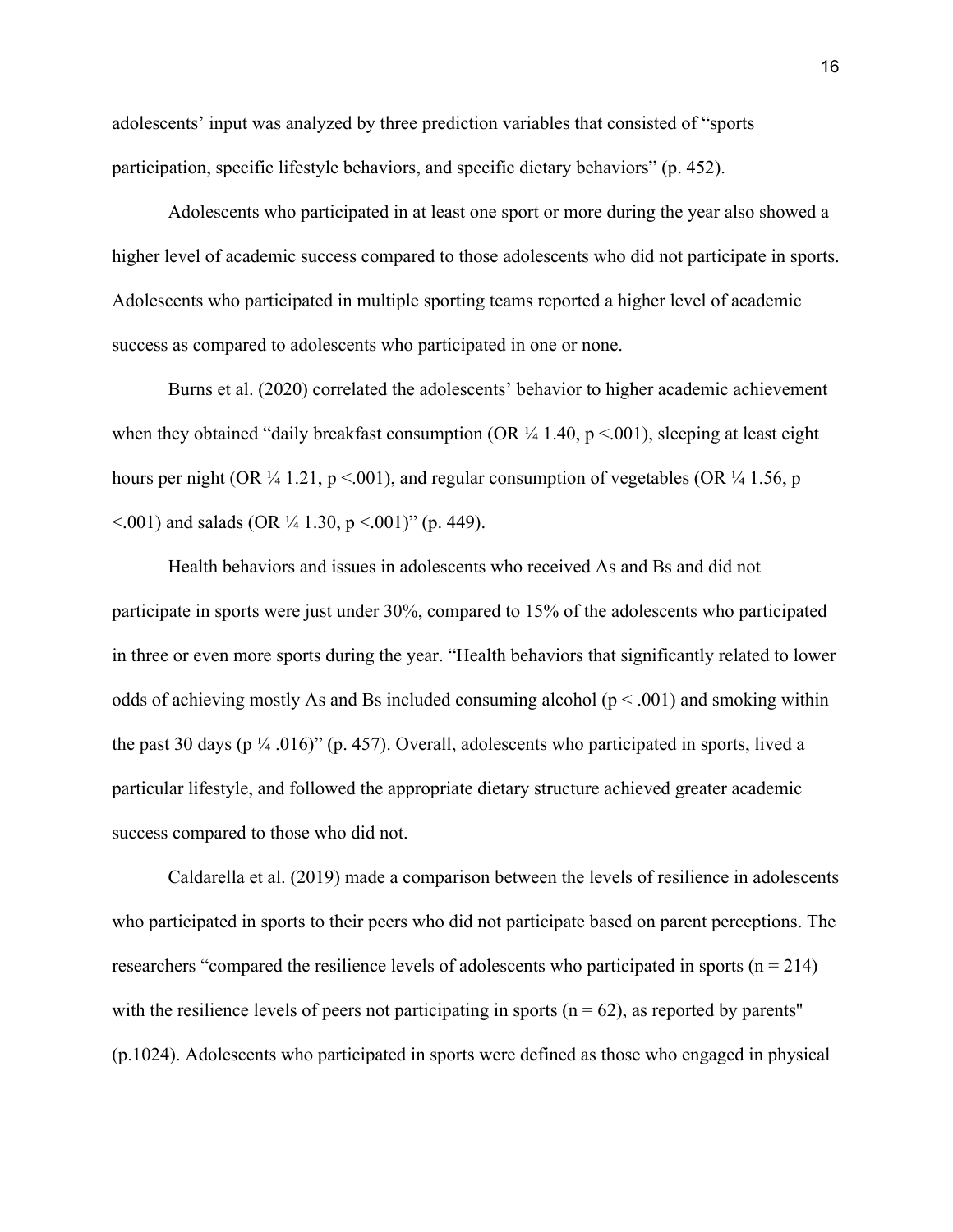activity while attending school. For this study, research was performed at an average sized Utah high school with an enrollment close to 1,700 students. The participants of minority descent were 35% of the students and 46% of those minority students came from low-income households. "Of the 276 parents who participated, 13% described their children as being from minority backgrounds and 21% described their families as low income" (p.1030). Sixty-five percent of the participants were not classified as a minority and just below 50% came from low-income households. The researchers described adolescents who were involved with sports at a young age substantially displayed higher levels of resilience compared to those who didn't participate in sports.

Caldarella et al. (2019) found a positive correlation between adolescent sports participation and resilience. "Adolescents who participated in youth sports had significantly higher levels of parent-reported resilience (self-regulation/responsibility, social competence, and empathy) than adolescents who did not participate" (p.1024). Researchers pointed out such risk factors as adolescents who were from parental divorce to racial status to sexual activity at an early age. The findings aligned six different risk factors with resilience, including proactive parenting, academic success, and community involvement. Eighty-eight percent of parents who participated in the study believed their adolescent was able to handle problems on their own; 62% of those same parents felt their adolescent student did not know how to think before they acted. The results of the study showed "a positive relationship between the number of sports played and increased resilience scores" (p.1024).

Paakkari et al. (2017) aimed to compare the level of values adolescents who participated and did not participate in sport clubs and how it worked to increase health literacy. The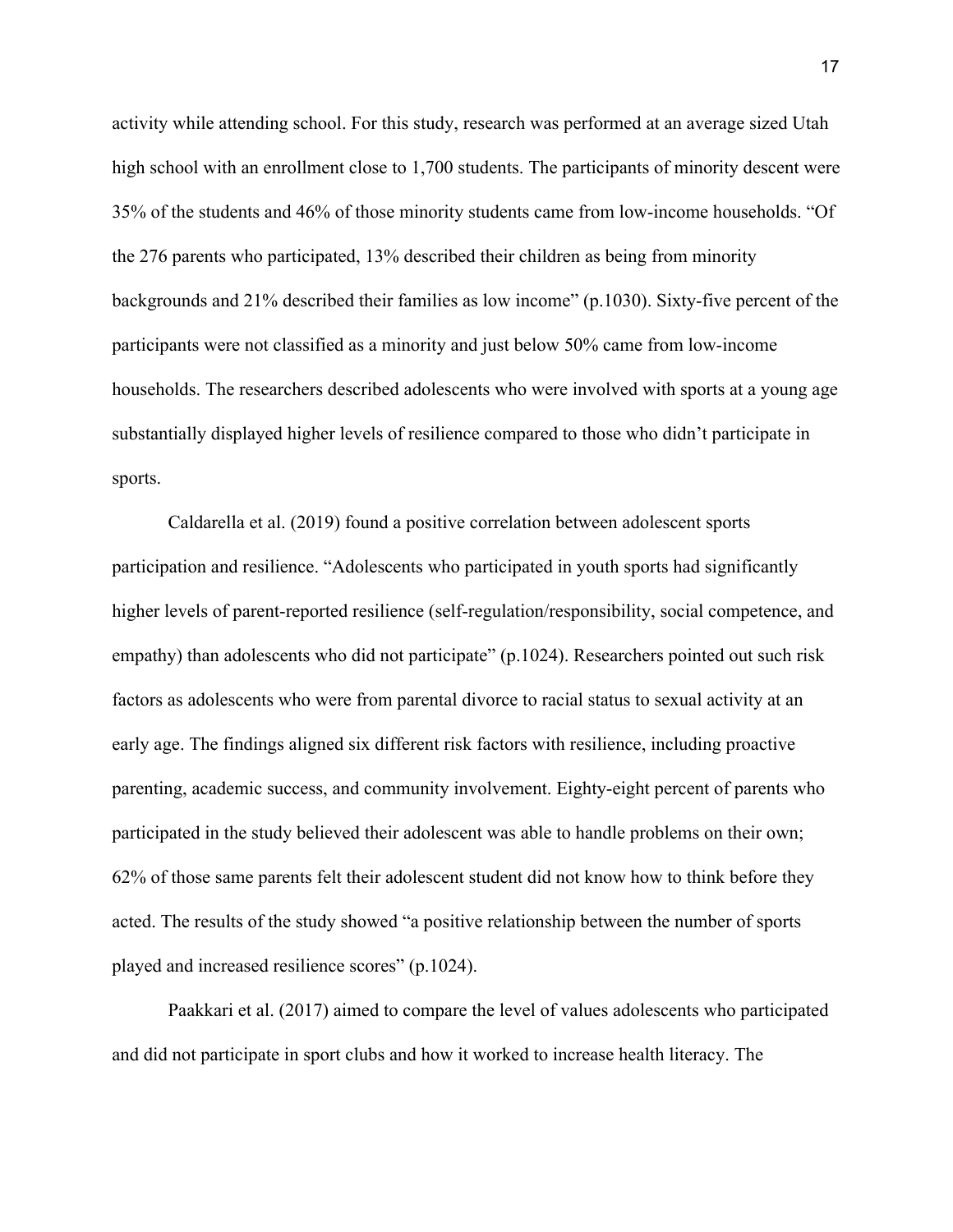researchers collected data from the HBSC study conducted in Finland during Spring 2014. Three thousand eight-hundred fifty-two adolescents ages 13 and 15 participated in the survey of which there were 1,953 girls and 1,899 boys. "Out of the sample, 41.8% ( $n = 1542$ ) participated, and 58.2% (n = 2146) did not participate in sports club activities" (p. 856). Adolescents who participated in sport clubs in conjunction with health literacy were studied "in relation to age, gender, family affluence, school achievement, and physical activity" (p.856).

Paakkari et al. (2017) found that adolescents who participated in organized sporting activities had a higher capacity level in understanding health literacy compared to those that did not participate. The researchers found an increase in health literacy in both adolescent girls and boys from both of the age groups who participated in sport club activities as compared to those who did not. This was evident "for both age groups, among those who were physically active 6–7 days a week, those who had at least moderate (7.5 points or higher) school achievement, and those who belonged to the middle or highest category in the family affluence scale" (p. 856). The researchers also found physical activity improved both physical and mental health in adolescents.

The study suggested adolescents who participated in sports club activities tended to report higher levels of school achievement and better-understood health literacy. In addition, those adolescents who normally achieved at lower to moderate levels in school increased their health literacy as well when they competed in sports club activities. Lastly, adolescents who came from higher family income and competed in sports also had a higher rate of success in school as compared to those with a lower family income. Paakkari et al. (2017) felt this "may have a negative impact also in terms of tending to increase the health literacy gap" (p. 859).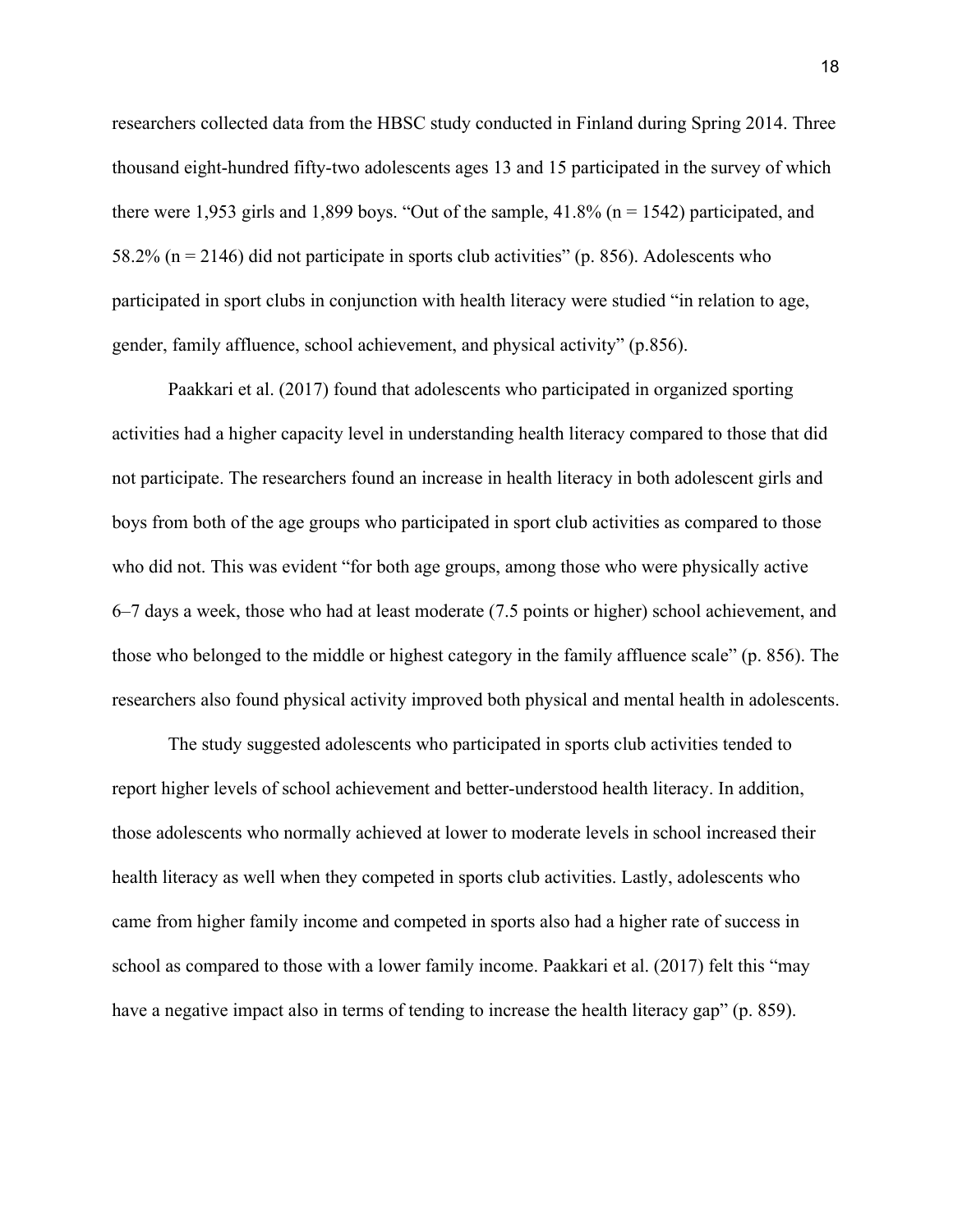#### **Sports Participation and Mental Health**

This section includes 16 studies that had a common theme of sports participation and the positive and negative effects toward adolescents and their mental health. Areas of research conducted, but not limited to were anxiety, attitude, bullying, depression, and stress. The adolescents involved in the studies were from Australia, Canada, Europe, Iceland, Israeli, Italy, Norway, Scandinavia, and The United States of America. Just over 84,000 adolescents completed the self-reported surveys which helped provide outcomes for the researchers.

Baldursdottir et al. (2017) assembled a study to show the types of levels of moderate-to vigorous-intensity physical activity (MVPA) in adolescent students between 10-19 years of age. Physical Activity (PA) was defined as physical motion which increases one's heart rate in the body. In addition, the researchers also examined any patterns between gender and age of PA and "depressive symptoms among students through their adolescent years'' (p. 91). Of the 32,860 student participants from compulsory education and upper-secondary school levels who completed the survey and questionnaire, the researchers were able to use 32,456 (98.8%) of the Icelandic students' submissions for the final record. At the time of this study, compulsory education in Iceland for adolescents was 16 years of age. Questions addressed students' level of participation through organized team sports within the school and the depressive symptoms between the adolescents in the age group that participated. The researchers felt a decline in PA would directly affect an adolescent's mental health as well.

Three separate time periods provided the data where the students were surveyed; the first group was the age range 10-12, the second was 13-15, and the third was 16-19 years-old. The researchers asked "How often do you participate in sports and/or fitness training to the extent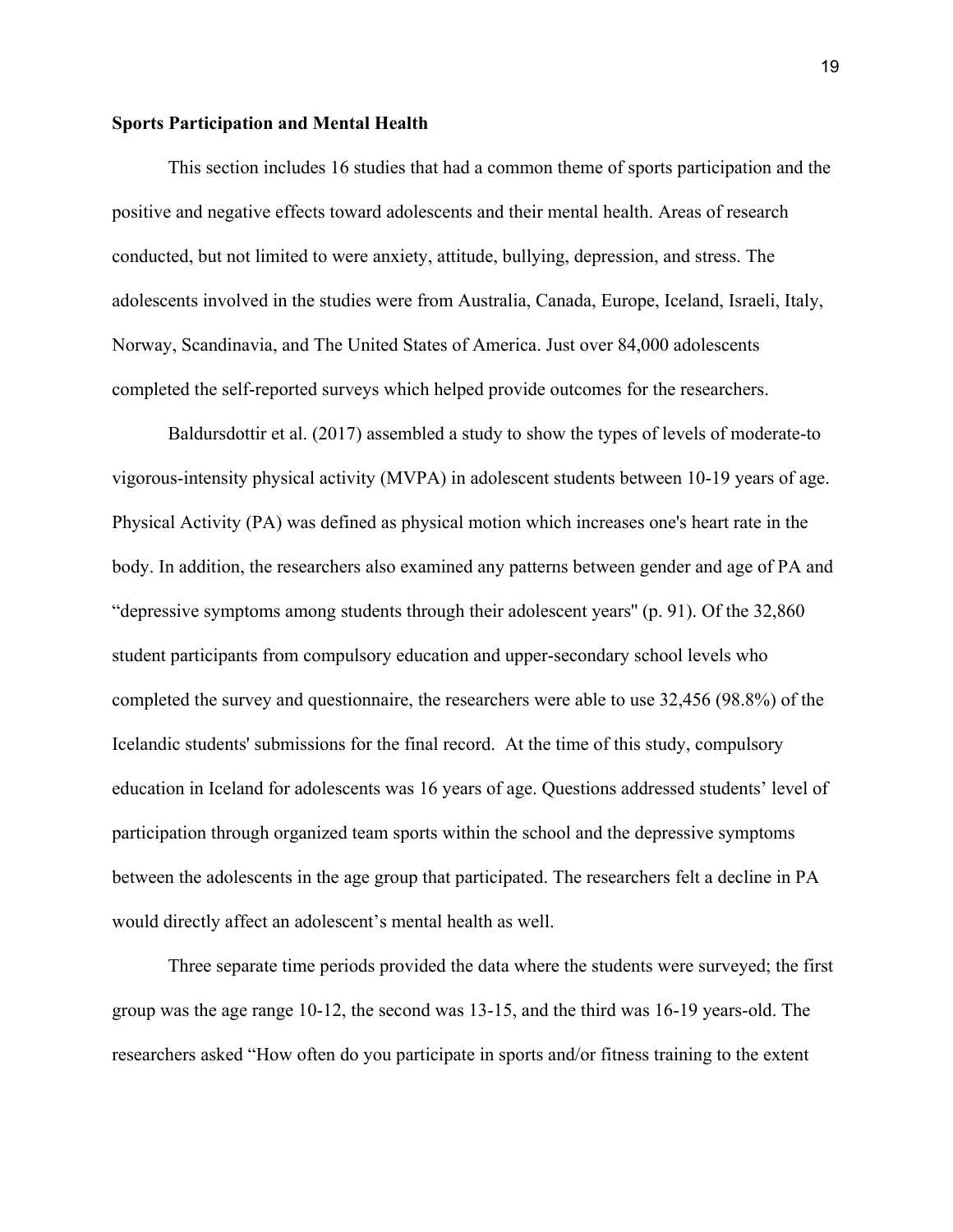that make you breath considerably or sweat?" and "How often do you participate in sports and/or fitness training (practice or compete) with a sports club or a team?" (p. 93). Based on the self-reports, students were also asked about their feelings toward being depressed with questions such as whether or not they felt lonely or if they wanted to cry. Also, girls and boys just prior to hitting puberty were more inclined to be affected by depression.

Baldursdottir et al. (2017) found that as students age, the more their level of depression increases. The girls also had a higher level of depression as age increased than the boys. Both girls and boys demonstrated lower MVPA levels of depressive symptoms when they competed in organized sports, but girls showed more depressive symptoms than boys. The most pivotal age in PA and depressive symptoms was between 15 and16 years of age. Perhaps not coincidentally, this is the same time frame as the Icelandic adolescent students move from compulsory to upper-secondary school systems.

Breistøl et al. (2017) aimed to examine the bond between adolescents who participated in "noncompetitive or competitive sports and mental health problems" (p. 28). Competitive was defined as the want to win; whereas, non-competitive was defined as participation for relaxed fun. The researchers felt the health of adolescents was challenged in the western region of the world who participated in sports for that of solely leisure activity. Sports were split between team and individual sports as those who participated in sport were labeled as "not participating, participating in noncompetitive sports, and participating in competitive sports" (p. 28). The study took place in Norway and used adolescent samples (13-22 years old) from students who were enrolled in junior high and high school. The researchers collected 19,567 Strength and Difficulties Questionnaires (SDQ);. SDQ measured mental health issues; it consisted of "five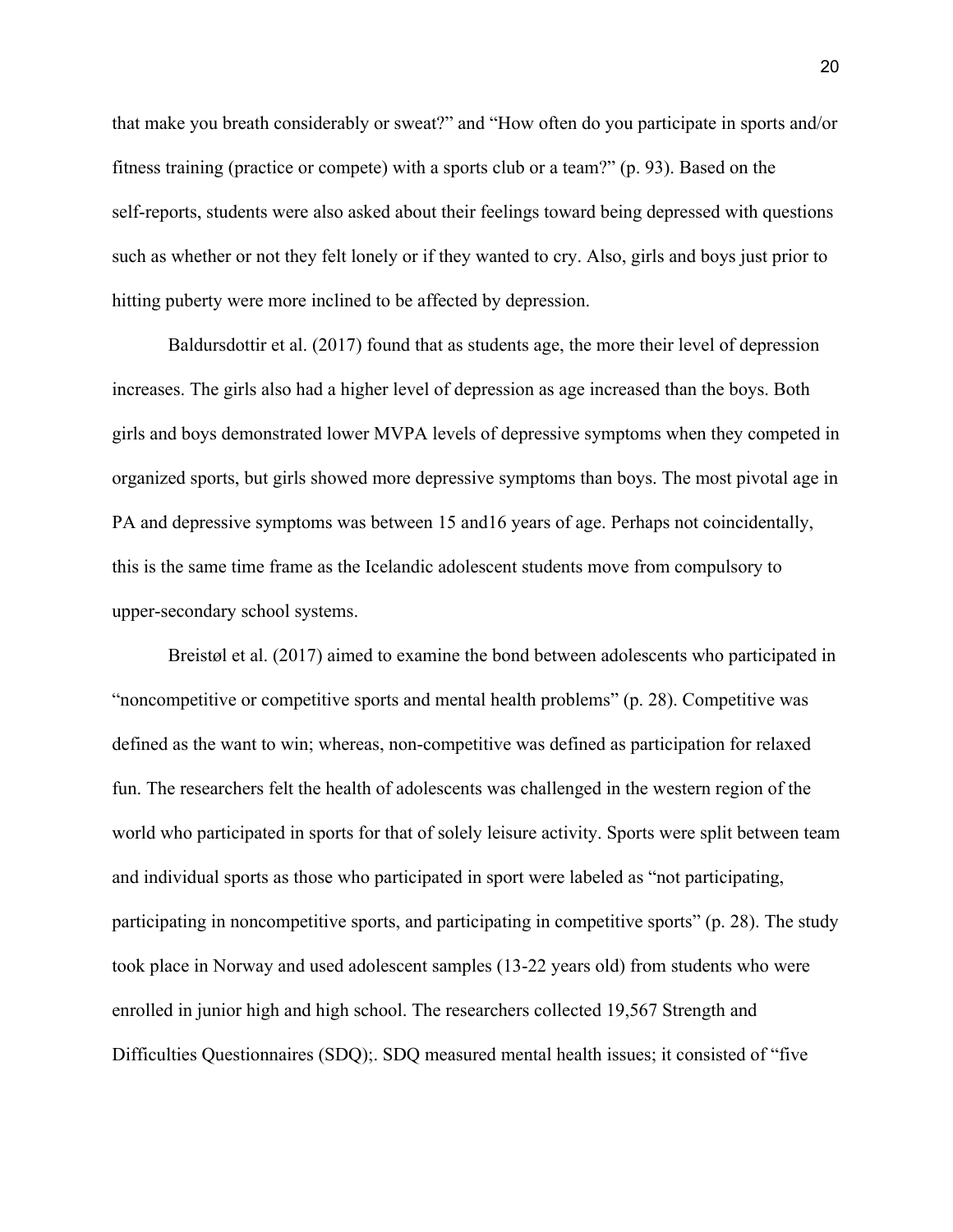subscales covering emotional problems, conduct, hyperactivity, peer problems, and prosocial behavior" (p. 30). The SDQ compiled a tally based on symptoms and daily life impact; the answers were calculated by a "three-point scale (from no=0, to minor=1, to severe=3)" (p. 30).

Breistøl et al. (2017) found adolescents who participated in competitive or non-competitive sports had fewer symptoms and problems from impact on their daily life in contrast to the adolescents who did not participate in sports, as well as those who participated in team sports compared to individual sports had fewer mental health issues. "The regression analysis shows a significant negative association between participation in sports, whether competitive or noncompetitive, and total symptom score, as well as impact of problems on daily life" (p. 32). From this, the researchers found a more negative association in participants in competitive sports.

The researchers decided to add three mediators to their study; this helped reduce negative connotations with participation in sport and mental health issues for those who participated in the study. Breistøl et al. (2017) continued to find benefits of participation in sports through groups in competitive sports and an increase in negative connections to symptoms and daily life impact of mental health issues. "These associations persist when controlling for the mediators regular exercise, healthy diet, and number of friends, indicating that benefits are related to other factors as well" (p. 36).

Brooks et al. (2018) aimed to describe the beliefs and attitudes of youth club athletes toward participation in sports and specialization in sport. In addition, the researchers investigated any association between obtaining a college scholarship and the level of sport specialization in which the adolescent participated. The University of Wisconsin-Madison Survey Center, along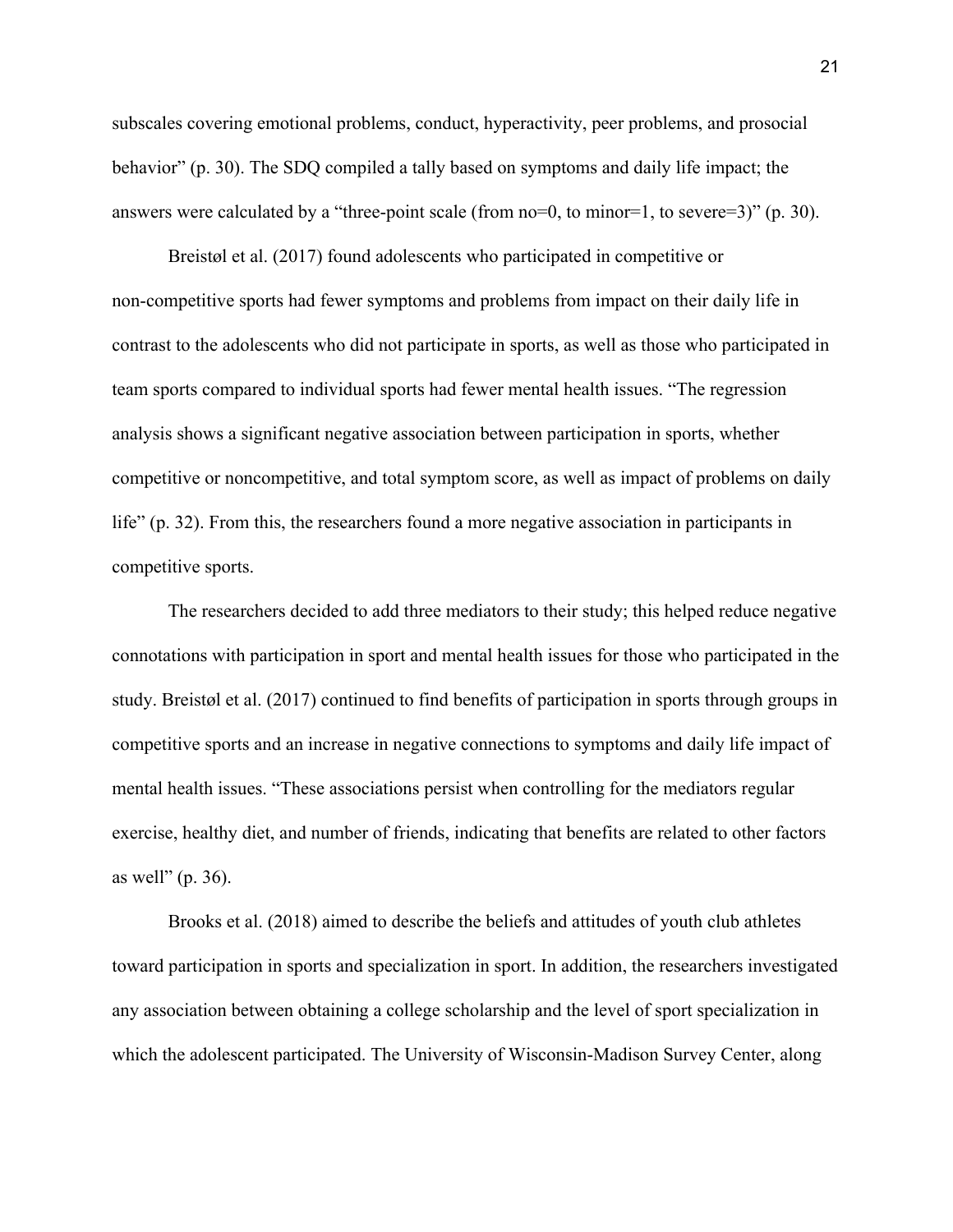with feedback from experts on specific content areas of sports and specialization of sports, conducted an anonymous survey which involved 974 Wisconsin adolescents between the ages of 12-18 years old. Of the total adolescents who participated, 578 were females and 396 were male.

Questionnaires were provided to the adolescent athletes while they were participating in their summer club practices, competitions, and tournaments throughout Wisconsin. The questionnaires comprised four sections and took roughly 15 minutes for each athlete to complete. The four sections consisted of 1) Demographics and information regarding the sports in which athletes participate, 2) Sport specialization status as determined by a widely-utilized but non validated sport specialization scale that has been repeatedly linked with injuries in various youth athlete populations, 3) Attitudes and beliefs regarding sport specialization and youth sport participation, 4) Injury history in the previous 12 months.

Brooks et al.  $(2018)$  discovered just under 39% (n = 381) of the adolescents considered themselves to be extremely specialized in a sport. The three sports to accumulate the highest number of responses were basketball, volleyball, and soccer ( $n = 309$ ,  $n = 272$ ,  $n = 139$ ). Less than 50 percent (45.8%) of all the athletes who completed the questionnaire felt sport specialization presented a higher chance of sustaining an injury. While  $13\%$  (n = 131) of adolescents were very concerned about getting hurt while participating in their sport, 91% of the athletes felt sport specialization presented a higher chance of sport improvement on a scale of "quite a bit" or "a great deal" (p. 1). In addition, most of the participants believed sport specialization provided a better chance of them making their school team and or team in college (80.9% and 66.9%).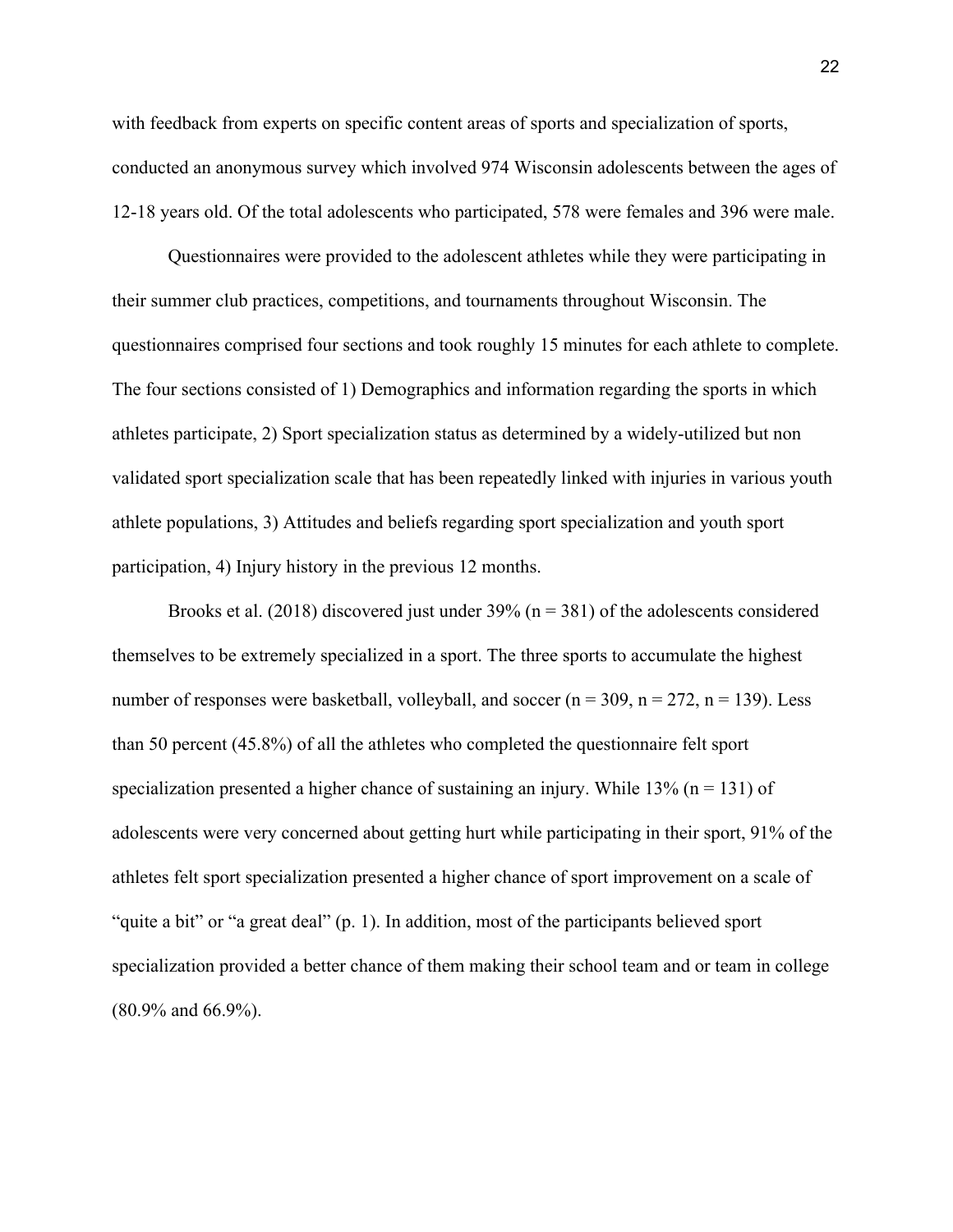Brooks et al. (2018) found boys (29.4%) to be less concerned with possible sport injuries than girls (15.5%). A total of 50.7% of the adolescent girls reported participating in sport specialization would increase their chance of sustaining an injury in contrast to 40.7% of the boys. However, in terms of sport specialization 71.9% of the girls felt sport specialization would help them improve in their sport compared to 62.9% of the boys. The researchers also noted three factors the adolescents ranked as extremely important for their participation in sports: 1) the chance to improve (94.8%), 2) physical activity (88.4%), and having fun (87.3%). The three factors with the lowest rank for the adolescents to be extremely important for participation in sports were: to be on the all-star, elite or travel team (71.8%), win (66.3%), and hang out with friends (61.2%). Lastly, just under 16% of the adolescents reported the extreme likelihood of obtaining a scholarship to college based on their "athletic performance" (p. 4) alone. Roughly 40% of the participants reported a likelihood to obtain a scholarship. Also, specialized participants believed it to be "twice as likely to" receive a scholarship for college athletics compared to the athletes who had lower levels of specialization (20.2% to 10.2%).

Drane and Barber (2016) aimed to show participation in sport, the attainment value (an act in which a participant works to achieve a goal or target in coordination with how hard one works for a certain goal), and one's ability through self-concept are relevant to learned experiences of identity and flow in sport. The researchers tested the levels of intensity exhibited by the 1,628 adolescent participants as a direct relation. The 13-18 year-old adolescent participants and "the YAPS participants were from 34 government (45.9%) and nongovernment (54.1%) high schools, from metropolitan (63.3%) and regional (36.7%) areas across Western Australia. The sample consisted of 1,628 students: 954 in grade nine and 674 in grade twelve"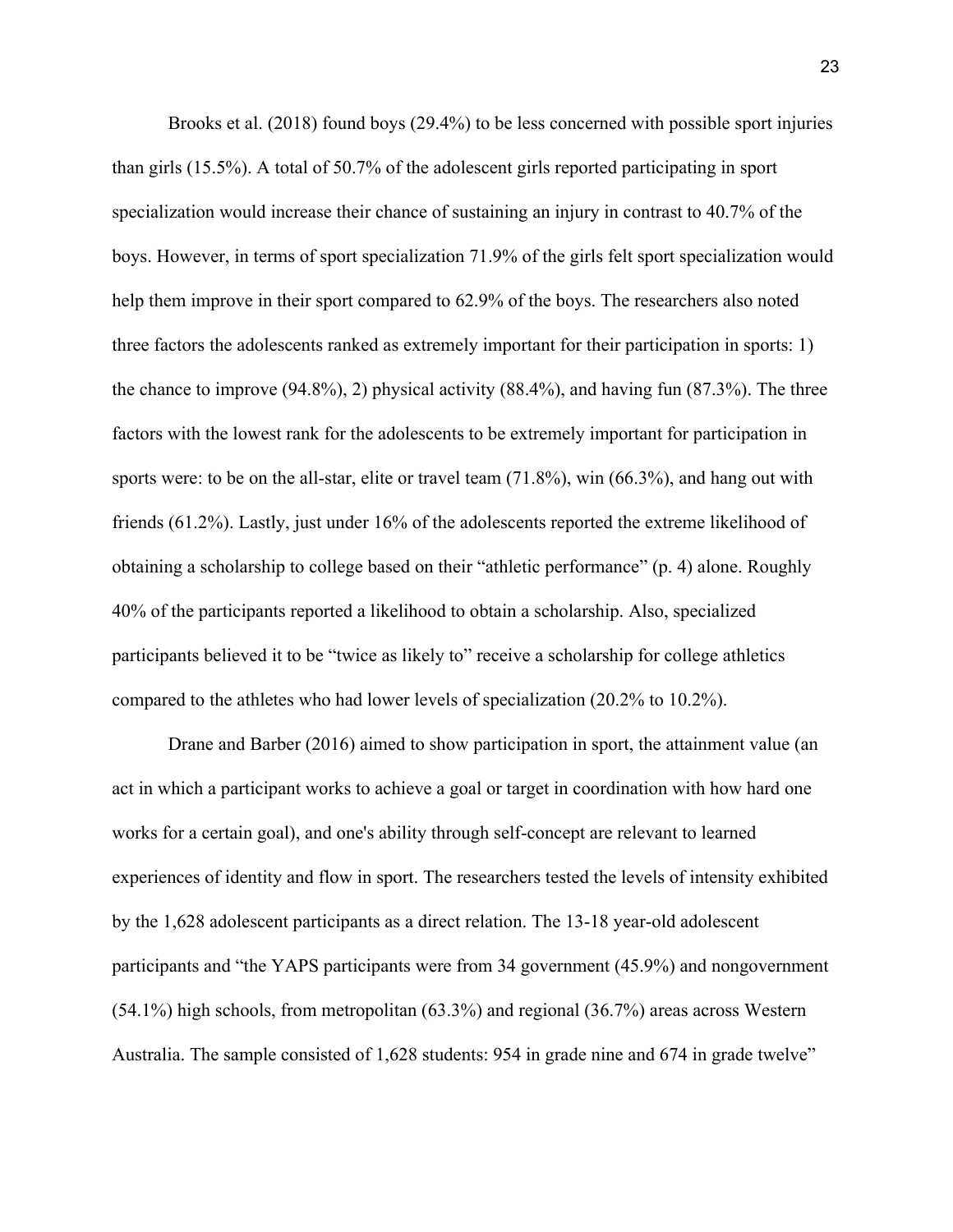(p. 270). Self-concept was viewed through the lens of adolescents' thoughts and ideas of themselves and what they have seen themselves becoming and or already have become. Sports through self-concept is believed to provide a positive release for adolescents in search of their identity.

High levels of attainment value mixed with the adolescents' ability to develop self-concept in sport, tended to relate more to their identity and flow experience than those who had lower levels of attainment value. The older adolescent group had a higher value of attainment in sports compared to the younger age group. "Only in one group was having higher ability self-concept related to greater experiences of identity and that was in the lower intensity group" (p. 273). Higher levels of intensity compared to lower levels of intensity are based on one's effort put forth by the adolescent in addition to their ages. The more intense the sport, the more effort the participants endured. The older students' value placed on sports showed they obtained a more positive experience with their involvement at a higher level of intensity than younger adolescents did.

Drane and Barber (2016) connected self-concept of adolescents or what adolescents thought of themselves especially during participation in sports. The intensity of the sport in which the adolescent participated in, showed the positive connection between flow (an act or reaction to how an event or situation is going) and one's identity. The researchers found sports do not always generate a positive benefit to adolescents as values and motivation are different in every athlete. When the adolescent finds a connection or an attachment value to a particular sport, this is when adolescents saw a positive experience. In addition, each adolescent is different based on their motivation. Adolescents that have higher motivation to participate in sport see a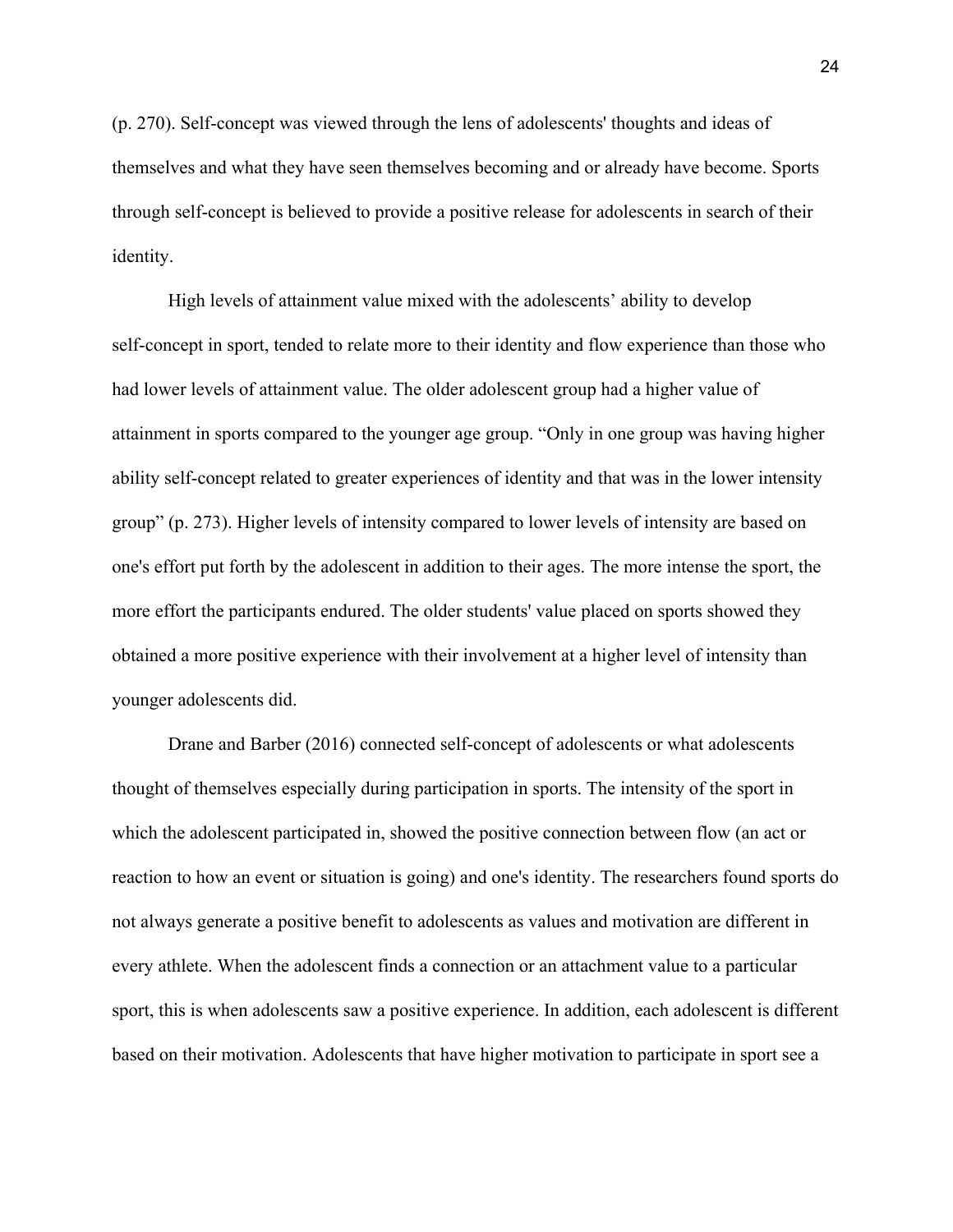positive impact on their identity compared to those who do not.

Gerber et al. (2011) examined the correlation between adolescents who competed in elite sports and stress in increasing or decreasing anxiety and depression symptoms. In addition, the researchers examined the relationship between stress and elite sports participation with that of "perceived quality of sleep" (p. 581) in Olympic to conventional school classes. In this context, stress was defined as strain or pressure placed on one's physical and or emotional well-being. In all, 434 adolescents completed a self-reported questionnaire that had six components tailored to perceived or possible stress, and each component included an answer on a four-point scale. The adolescents also kept a "sleep and sport participation log for seven consecutive days" (p. 585), which covered five days in school and two days off from school, as this was completed by using an eight-point scale. The average age of the boys ( $n = 156$ ) and girls ( $n = 278$ ) who participated in the study was 17 years old.

Older adolescents reported higher levels of stress as compared to younger adolescent participants. Female participants concerned with stress reported moderate (33.5%) and higher levels of stress (38.8 %) as compared to males (29.5 % and 21.2 % respectively). Based on the reports, the researchers noticed the athletes of elite stature encountered lower levels of stress (41.5 % to 26.4 %) and slept better (63.9 % to 28.2 %) while involved with Olympic classes as compared to the adolescents who attended classes at conventional schools. The researchers noticed gender not to be a factor when related to good or bad sleep.

Gerber et al. (2011) claimed gender related to scores produced for depressive and anxiety symptoms. Females reported higher scores of depressive (6.73 and 5.55 to 4.94 and 4.75) and anxiety symptoms (2.23 and 0.24 to 2.13 and 0.28) as compared to the males. In addition, scores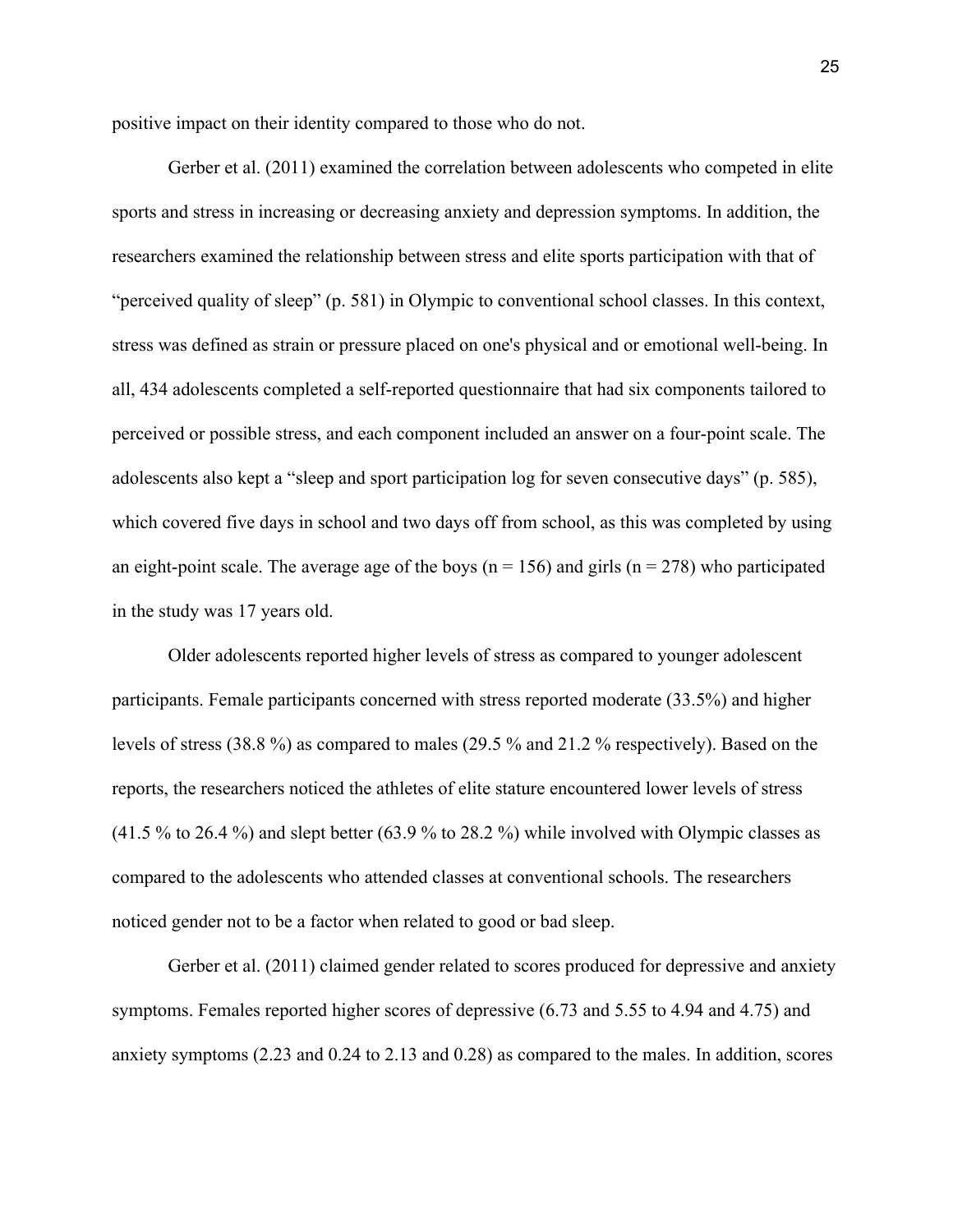were reduced over time by the elite athlete group of depressive (5.45 and 5.01 to 7.04 and 5.70) and anxiety (2.17 and 0.25 to 2.23 and 0.27) symptoms as compared to the non-elite athletes. Age of the adolescents did not correlate "with depression ( $r = .13$ ,  $p < .01$ ) and trait-anxiety  $(r = .11, p < .05)$ " (p. 589). Adolescents who had higher levels of stress and poor sleep were more likely to incur depressive and anxiety symptoms as compared to those with low stress and good sleep.

Holbrook et al. (2020) explored whether or not adolescents were associated with depressive symptoms and bullying based on their gender, frequency of exercise, and participation in sports. The researchers acquired data from 4,829 Italian adolescents who ranged from 13-21 years of age. The adolescents self-reported their information by completing the 75 question Epidemiologia dell'Infortunistica Stradale survey (EDIT) which investigated their "habits and lifestyles" (p. 34) in order to understand ubiquity and negative health patterns. The researchers assessed the three models of structural equations to associate the difference between depressive symptoms and bullying. In addition, exercise was examined based on the number of days during a normal week the adolescents would engage in a minimum of 60 minutes of exercise. Just under 20% (18.7%) of the adolescents self-reported being the recipient of bullying within the last year. The female adolescents showed higher levels of excluding other peers (67.5%) as compared to males (53.9%). Nearly 37% (36.7%) of the adolescents reported "engaging in exercise" (p. 35) for 60 minutes or more during a normal week while just under seven percent of Italian adolescents reported meeting the recommended minimum of 60 minutes of exercise a day. Female adolescents showed a significant reduction compared to the males toward exercise based on 4-7 days a week (26.3% compared to 45.6%). Non-bullied adolescents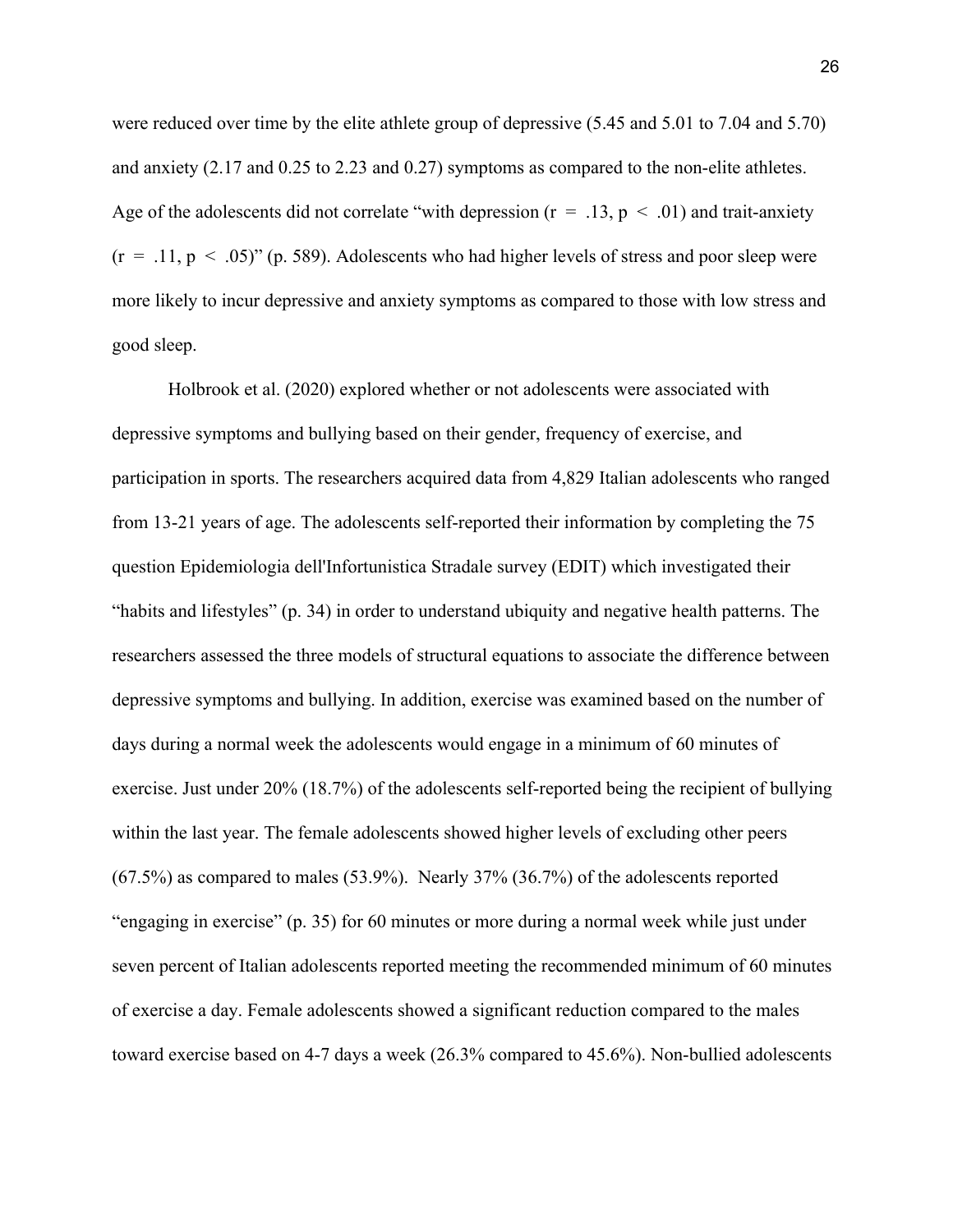were more likely to exercise than adolescents who were bullies 4-7 days a week (37.5% compared to 33.3%). Those who participated in sports exercised more per 4-7 days a week than the adolescents who did participate in sports (43% to 15.1%).

Nearly 78% of adolescents participated in sports, though males participated more frequently in sports than females (82.1% to 68.8%). Of the adolescents (93.2%) who participated did so at least once a week and participation in sports did not vary in non-bullied and bullied students who played sports (77.2% and 76%). The researchers associated depressive symptoms and bullying were found to be stronger for girls than for boys and adolescents who did not participate in sports than those who participated. Females were affected more by depressive traits of bullying than males. In sum, Holbrook et al. (2020) felt participation in sports helped to shield adolescents from bullying, raise exercise activity, peer communication, and overall mood.

Khoury‑Kassabri and Schneider (2018) examined whether participation in youth sport and physical activity in adolescents involved in structured sport programs reduced their participation in troublesome behavior. The researchers compiled questionnaire data from 126 adolescents ranging in age from 13-18. The adolescents M=15.68, SD=1.32 completed the questionnaire regarding their "involvement in delinquency at the beginning of their sports program and again 6 months later" (p. 357). Nearly 50% (46.3 percent) of those who participated in the study were involved in football or soccer. Almost a fourth of the adolescents participated in horseback-riding, while the rest were involved with basketball, tennis, or martial arts respectively. Over 63% of the participants (63.8 percent) were involved with sport programs twice a week. Roughly one-third of the programs did not have anyone there to supervise the adolescents.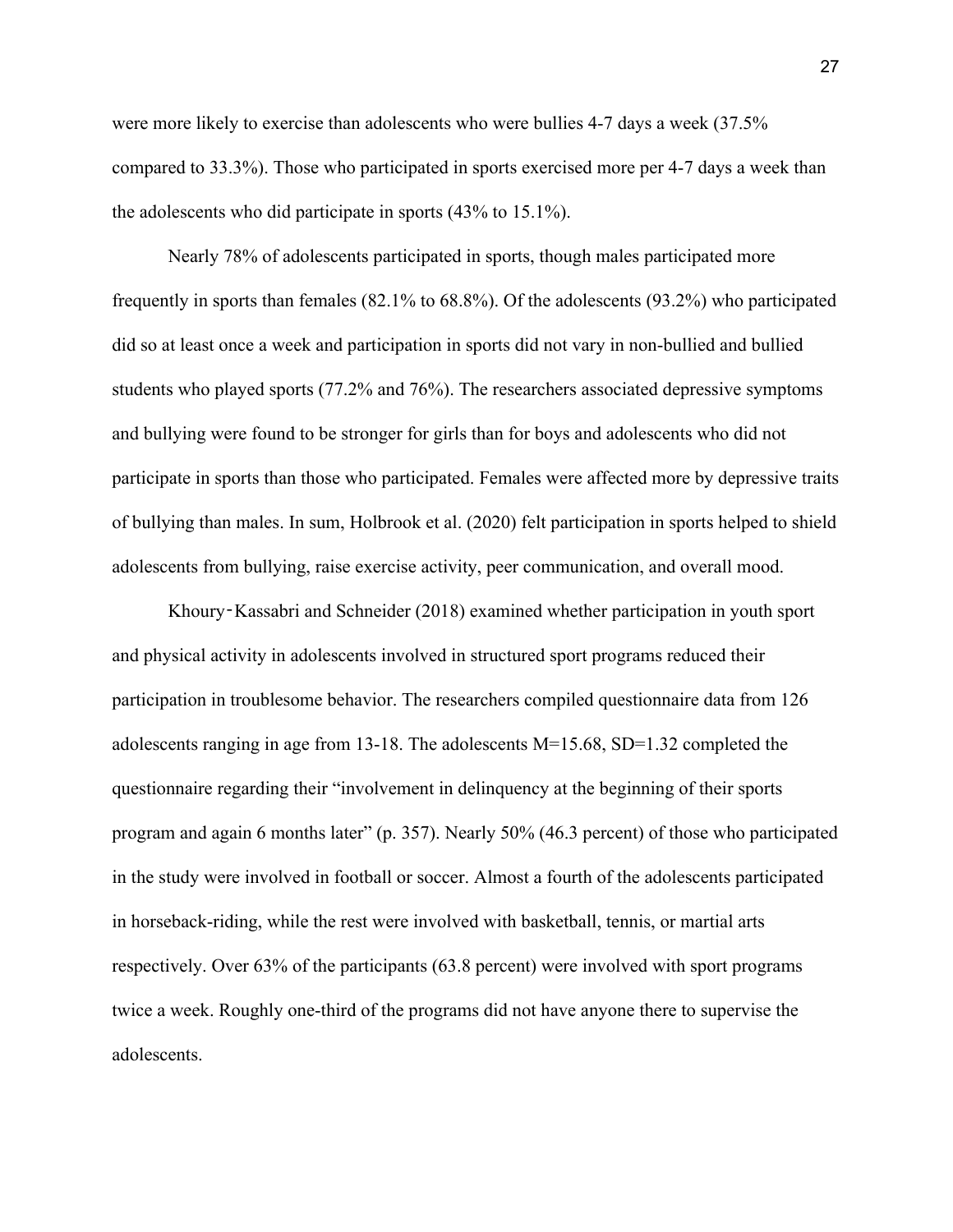Khoury‑Kassabri and Schneider (2018) found a decrease in the adolescents' involvement with all acts of delinquency (petty or minor acts of crime performed by individuals). The adolescents who participated in the questionnaire, responded to answers based on the Likert five-point scale. The answers showed adolescents who participated in structured sport programs, proved to have a reduced level of delinquent involvement. The reduced acts included fewer crimes against people (M=1.97 vs. M=1.43), property (M=1.52 vs. M=1.20) and public disorder  $(M = 2.70 \text{ vs. } M = 2.13)$ . The researchers felt this contributed significantly toward the overall delinquency in adolescents who participated in sports. The researchers concluded that a consistent measure of adolescents involved with structured sport programs, especially those adolescents who are at risk, "significantly decreases youth involvement in delinquency" (p. 362). In addition, they believe efforts to make sport programs more commonly available and priced lower for the inclusion of at-risk adolescents to be an added bonus.

Loprinzi et al. (2018) examined the involvement of school-age adolescents to determine whether their overall physical activity, as well as participation in organized school sports, affected their physical fitness and mental health. In particular, the researchers wanted to look at "the associations between physical education (PE) and sports involvement with physical activity (PA), physical fitness, and beliefs about PA among a national sample of adolescents on" (p. 613). The researchers asked about students' gender, home life, and physical activity participation. Students who were involved and enjoyed Physical Education (PE) were in school sports and benefited from the extra physical activity compared to those that did not participate or enjoy PE.

The researchers made the effort to include a good number of youth and adolescents with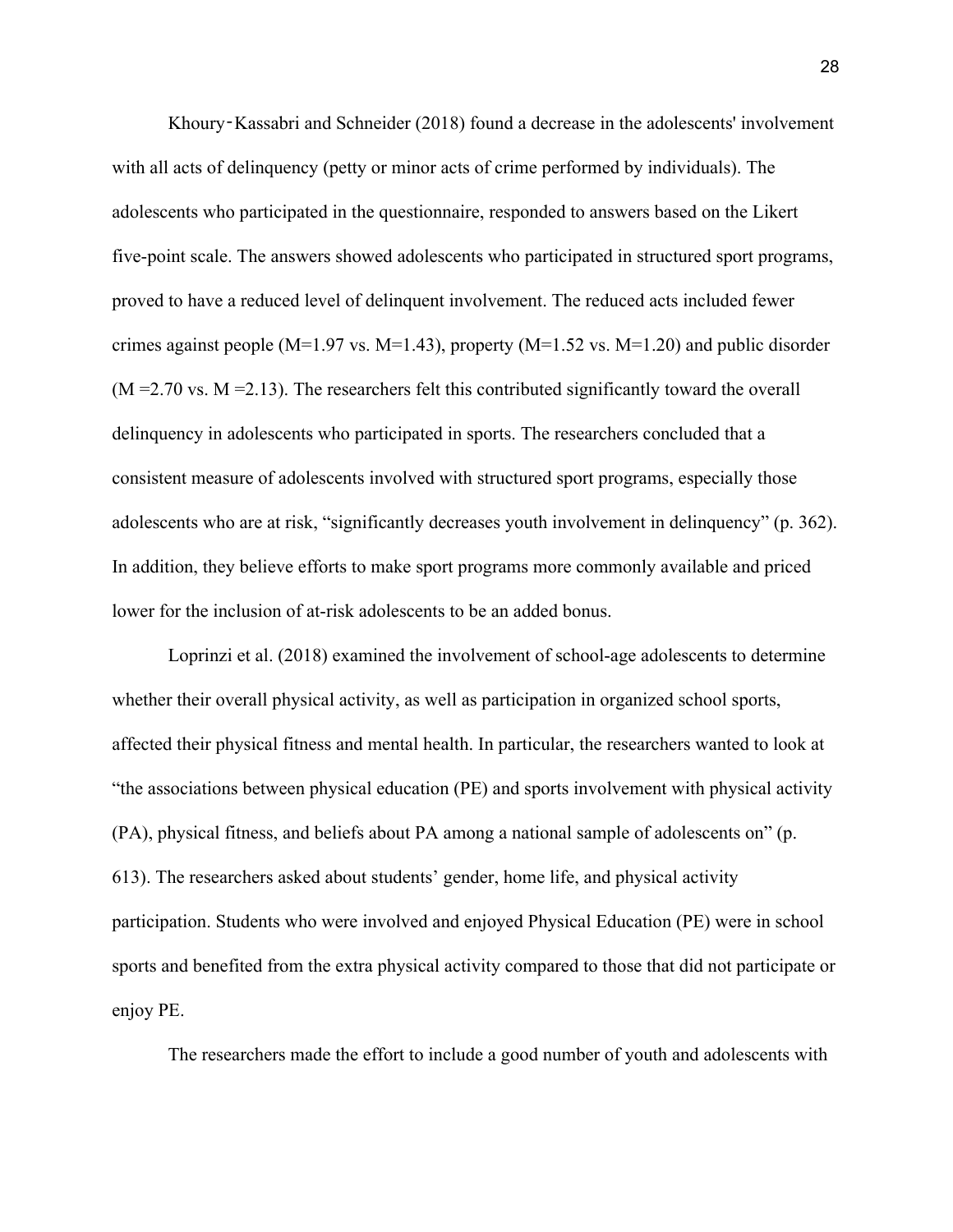their opening total number of participants. In 2012, NHANES NYFS interviewed 1,640 children, of those, 510 were adolescents (12-15 years old). Youth and adolescents that answered the questions were randomly selected for the interview. After excluding adolescents with missing data on the covariates (i.e. age, gender, race–ethnicity, BMI percentile, poverty income ratio, asthmatic status, and smoking status), 459 participants comprised the analytic sample. The adolescent students who participated in the study were over 50% caucasian. Eighty-five percent of the adolescents who were involved with PE once a week enjoyed PE.

The researchers determined the importance of having PE as a regular class is the answer to helping students with their physical fitness and long term health. Those who participated in both PE and school sports showed improved health and physical activity levels. The study showed the importance that PE has in schools and how important participation in school sports can be. Adolescents who participated in school sports to those who did not "reported that more PA was needed for good health ( $b = 0.23$ ; P = .04), had a higher enjoyment of participating in PE  $(b = 0.31; P = .003)$ , engaged in more days of being physically active for 60 min/d (b = 0.70; P = .01), performed more pull-ups ( $b = 2.33$ ; P = .008), had a stronger grip strength ( $b = 2.5$ ; P = .01), and performed the plank fitness test longer ( $b = 11.6$ ;  $P = .04$ )" (p. 616).

As expected, the adolescents who stayed physically active both with PE and school sports scored higher on their BMI and physical fitness tests. As a result, those individuals also had a more positive attitude toward physical activity in PE and in school sports. Students who were active had a positive outlook on their attitudes, health, and lives than those who did not participate in a school sport or enjoy PE. Race was noted in the data, but there was no qualitative data collected to show similarities. The difference in race and sport activity in which one would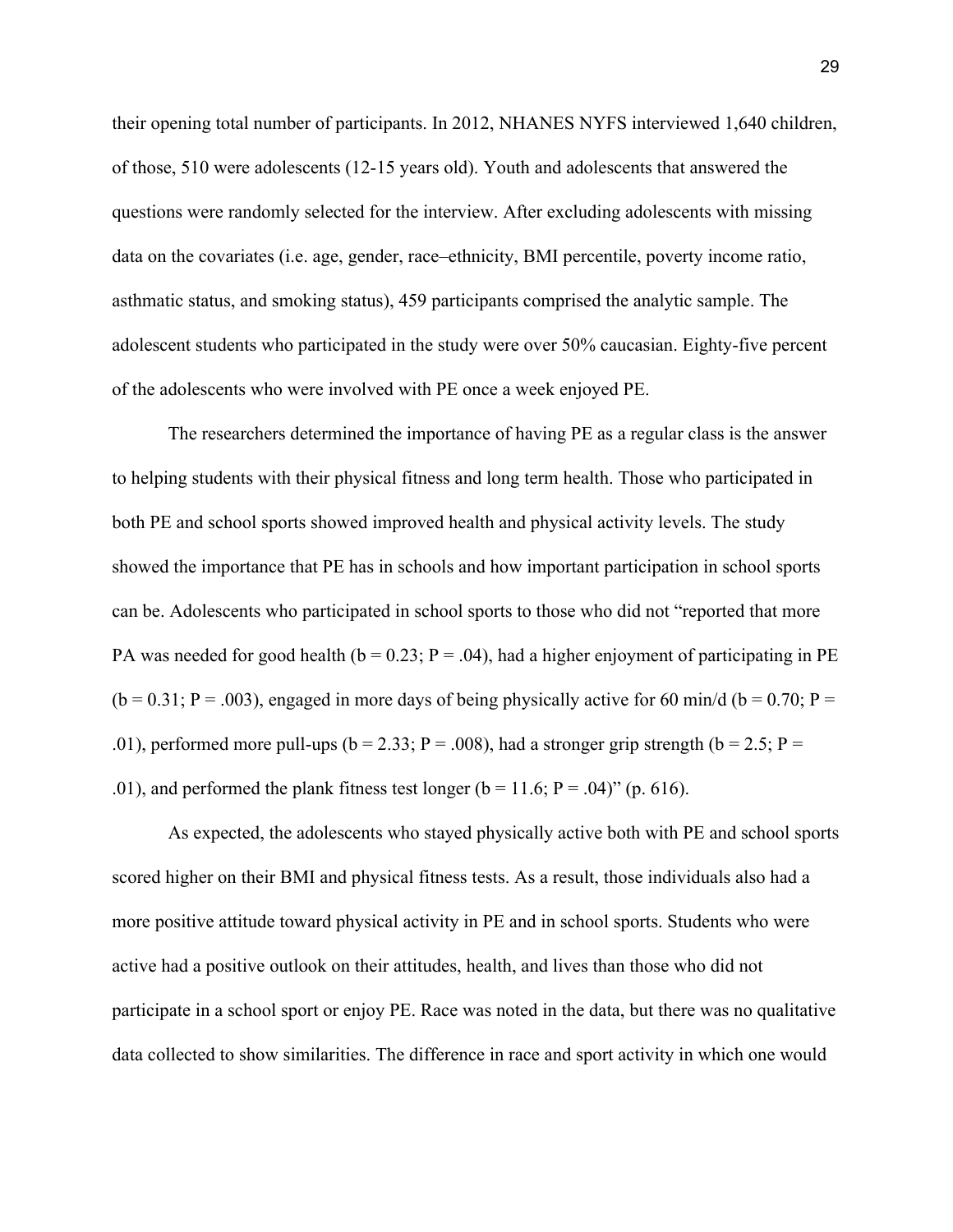see an increase in attitude, could not show proof between race and an increase in a positive attitude.

McMahon et al. (2017) examined a large sample of adolescents from Europe and assessed their association of well-being (WHO-5), physical activity, anxiety (SAS), sports participation, and depressive traits (BDI-II). The questionnaire was completed by 11,110 European adolescents who ranged from 14-16 years of age and participated in the Saving and Empowering Young Lives in Europe (SEYLE) study; 59% of the participants were girls. The adolescents were recruited from over 10 countries in Europe and reached adolescents in 168 schools from across the country. Less than 18% of the sample group of boys participated in physical activity on a daily basis for 60 minutes or more, while the girls reported less than 11% of the WHO-5 guidelines. All combined, 13.6% participated in sufficient levels of activity daily.

McMahon et al. (2017) found the level of activity in boys (7.5  $\pm$  4.4) to be higher than the girls  $(5.9 \pm 4.3)$  in the previous 14 days reported. The boys (46.6%) also reported a higher participation level "in at least one team sport" (p. 114) as compared to the girls (19.0 %). Anxiety is defined as an emotion where an individual may feel apprehension or fear and mentally shut down. Those who reported having "no participation in sport or other fitness activity" (p. 114) were just under one third of the participants. Adolescents who had a large amount of physical activity showed lower traits of SAS, BDI-II, and WHO-5. In addition, adolescents who participated in one or more individual or team sports were associated with reduced levels of BDI-II and SAS and increased levels of WHO-5 in both boys and girls. The researchers saw more participation and physical activity in sport from both the adolescent boys and girls which contributed to higher levels of WHO-5 and reduced levels of BDI-II and SAS.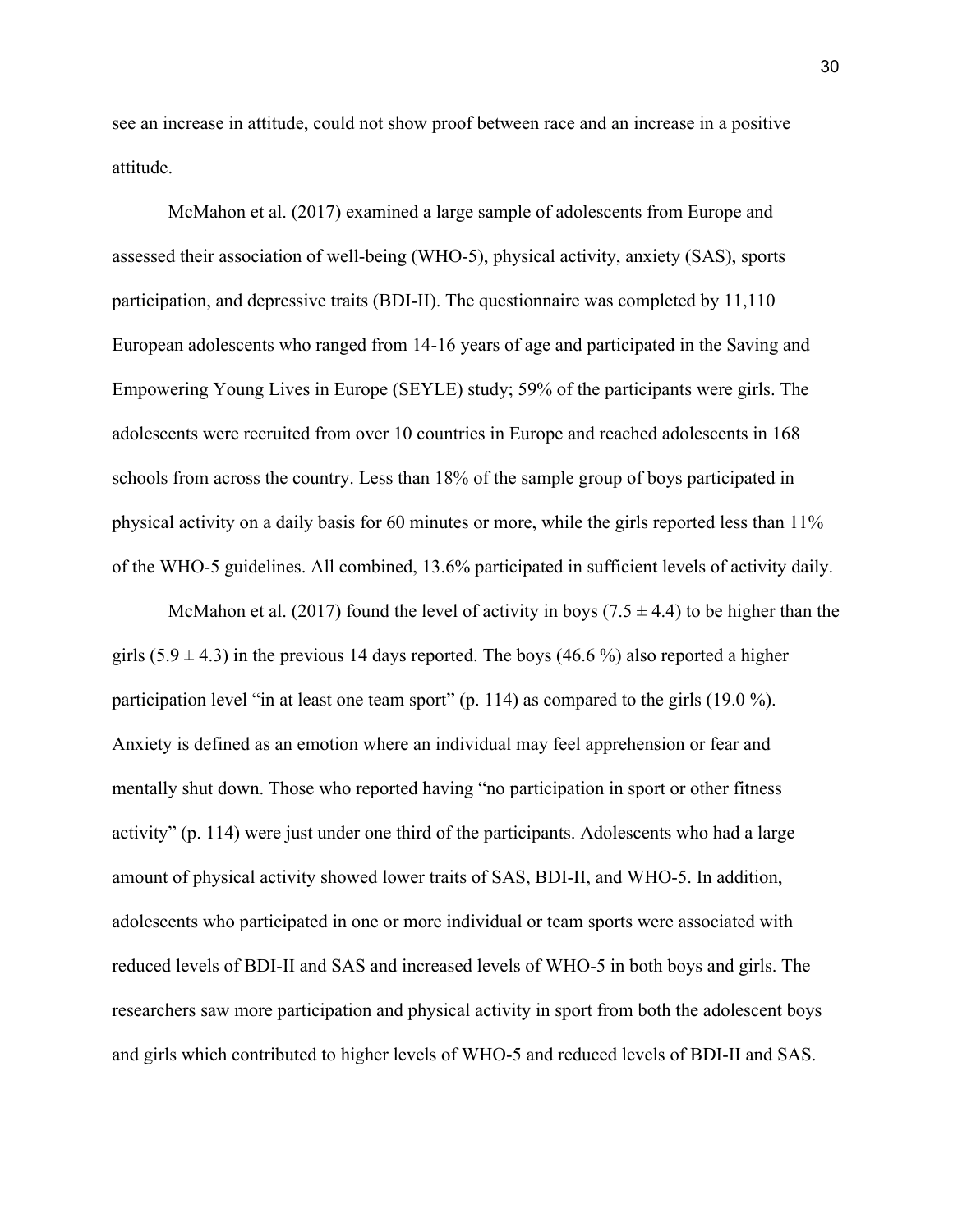The researchers felt Socio-Economic Status (SES), sexual intercourse, and chronic sickness were associated with the amount of physical activity in which adolescents participated and directly affected mental health as well. The participants were also asked in the questionnaire whether they felt their parents were financially stable to support them and if they had engaged in sex before. Their research was unable to determine the correlation in this particular study. The researchers emphasized "the importance of increasing activity levels among the least active young people" (p. 121) as the goal for each school program and community to help promote WHO-5 in adolescents. The researchers felt adolescents' mental health and WHO-5 are better when physical activity levels are performed regularly.

O'Donnell and Barber (2018) aimed to describe inconsistent data of adolescents through traits of externalizing behavior (feelings or thoughts on violent habits and or traits) through sports with their peers. In addition, the researchers looked into risky and prosocial traits between adolescents and their peers during participation in sports. The researchers used the Youth Activity Participation Study (YAPS) to sample 1,816 adolescents from Australia. Those who participated in the study ranged in age from 13-18, were in grades 9 or 11, and represented 34 schools from across Australia. Just under 55% (54.7) of the participants were girls, and Caucasian descent (81.8%) dominated the sample. The adolescents self-reported their frequent participation in sports which "they engaged in externalising behaviours including minor delinquency and school-conduct issues" (p. 361). In addition, participants self-reported risk and prosocial behaviors through the amount of their peers who were involved in the same sport. The researchers assessed the adolescents behaviours on a nine-item scale on the questionnaire. The adolescents were asked if they had been found to act on such behaviors as "truancy, damaging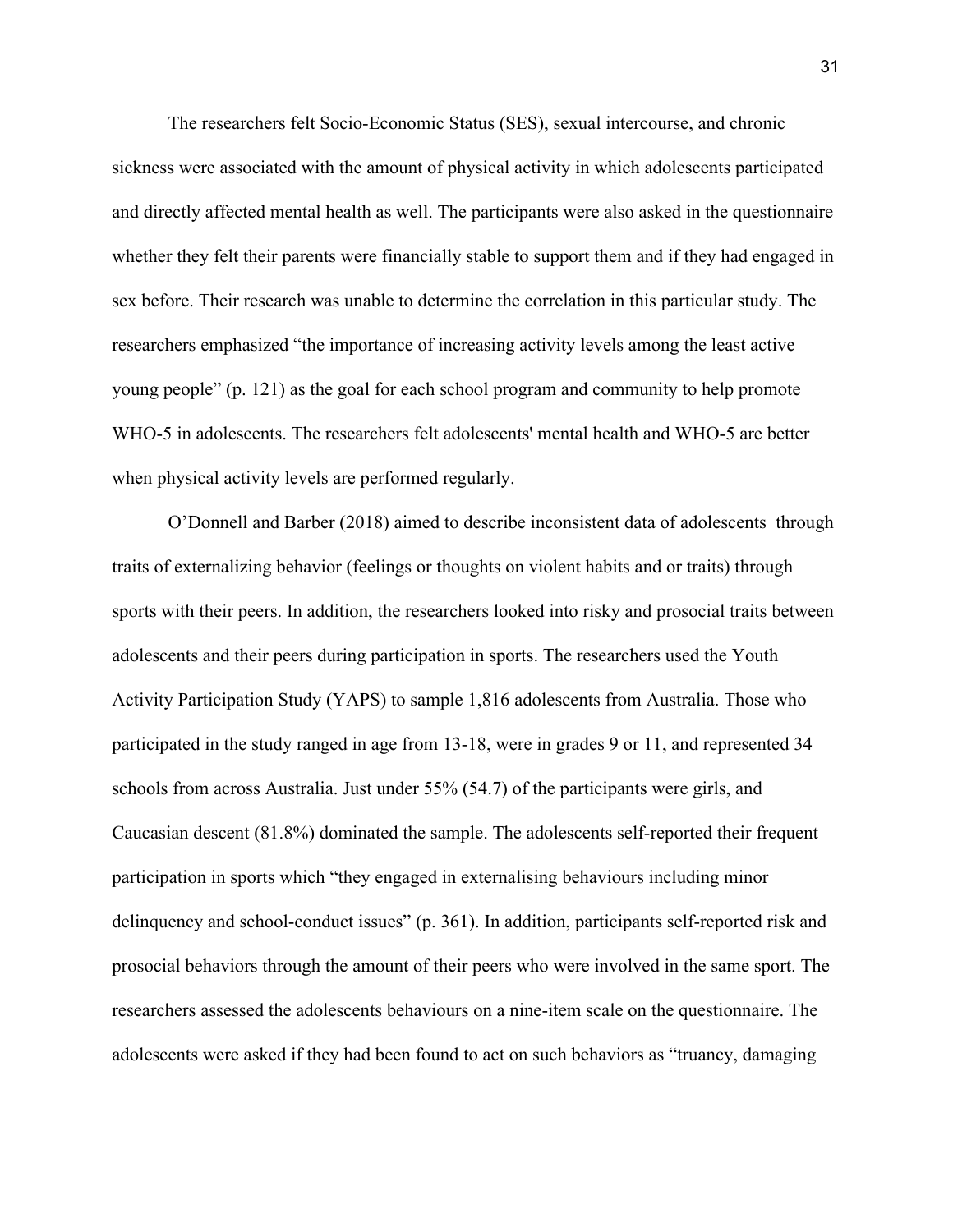public property, dangerous behaviour, physical fights, and trouble with police" (p. 363). Their answers were scored on an eight-point scale. The adolescents also identified the sports they played, the amount of hours they played, and whether the sport was played at school or for recreation within the community.

O'Donnell and Barber (2018) found adolescents who spent more time participating in sports had higher levels of externalizing traits, reduced levels in prosocial friendships (helpful, positive, and intended behavior which promotes acceptance with friends socially), and increased levels of risky friends. Adolescent males reported an increased level of externalizing traits and multiple hours spent participating in sports, and a decrease in levels of prosocial friendships compared to females. An increased level of risky friendships showed the adolescents' relationship to be important when decreased levels were also lower in prosocial peers. The researchers also found lower levels with risky behaviors due to intensity in the adolescents sport, not to be related with externalizing traits regardless of high, low, or moderate levels involved with prosocial companionships ( $p = .465, .913,$  and .450 respectively).

O'Donnell and Barber (2018) found participants' sport intensity and externalizing behaviors were positively correlated to both the risky and prosocial companionships. The longer adolescents spent participating in sport, the more their levels of externalizing traits occurred. Participants were exposed to an increase in peer engagement with risky traits and lower engagement levels in prosocial traits. In addition, Grade 11 adolescents reported an increase of recurrent externalising traits, higher intensity in sports, frequent risky friendships, and lower "prosocial peers" (p. 364) as compared to Grade 9 participants.

Perron-Gélinas et al. (2017) examined whether or not sports participation diminished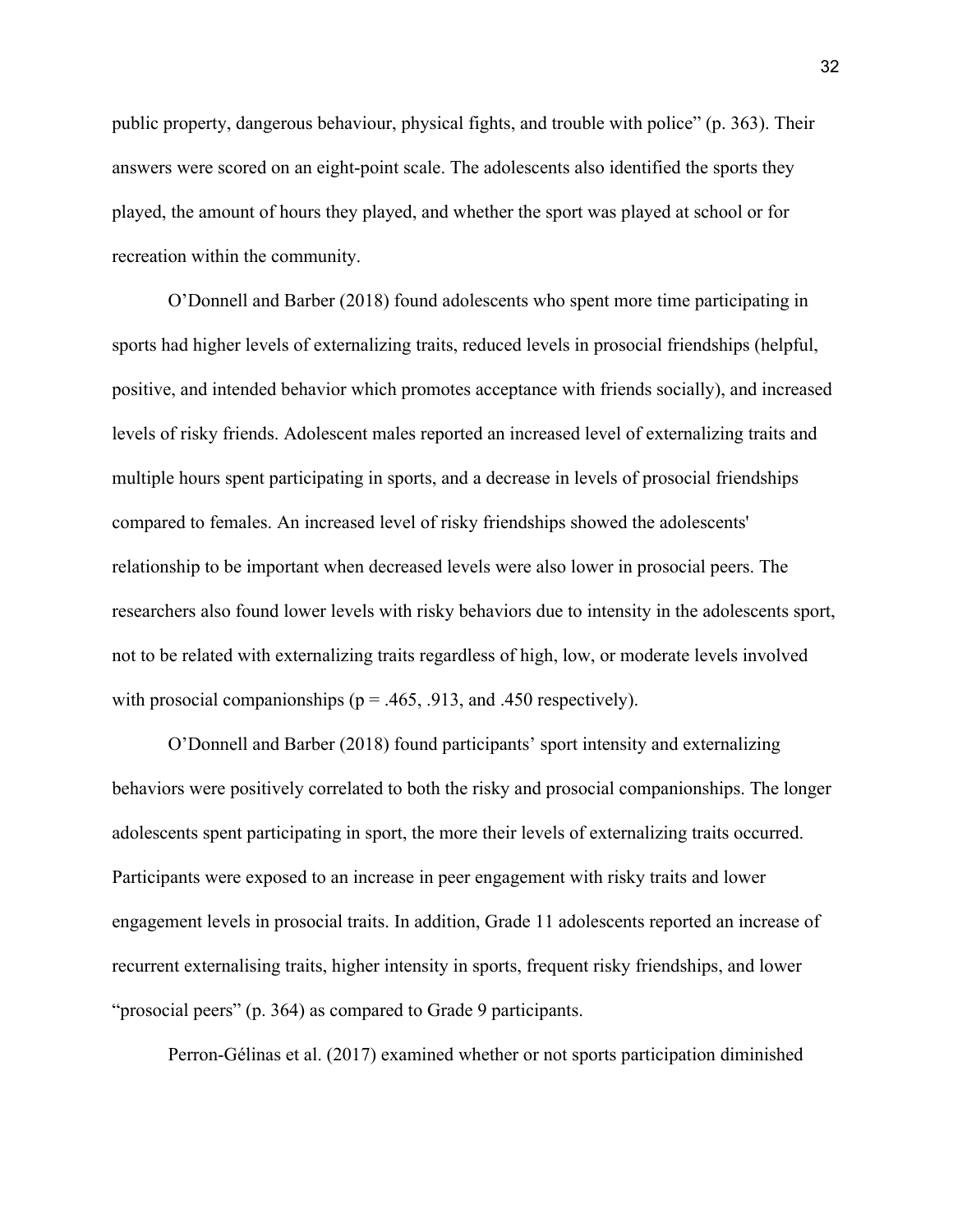"depressive and aggressive symptoms with increased peer rejection" (p. 26) in Québec, Canada. Peer rejection was defined as peers socially starting rumors or gossip to intentionally hurt and exclude those from a group. Depressive and aggressive symptoms along with peer rejection were evaluated based on peer nominations of those who were a part of the study. Of the original 326 adolescent participants on the day the students were questioned, 291 were ultimately used (as some had moved or had been unable to provide permission). Just under 51% of the participants were 12-13-year-old girls. Perron-Gélinas et al. (2017) assessed students in grade 6 and then again in grade 7 and noted those as Time 1 and Time 2. The adolescents who participated in individualized sports as well as team sports completed a self-reported evaluation.

Perron-Gélinas et al. (2017) found the boys (but not the girls) who participated showed an increase in peer rejection when their depressive symptoms were high. A few of those symptoms were social blame, social irritation, abandonment, and possible withdrawal from conversations altogether. Nonetheless, adolescents who participated in team sports "mitigated the association between depressive symptoms and increased peer rejection in boys, whereas participation in individual sports exacerbated that same association" (p. 26). Aggressive symptoms had an increase with peer rejection for both girls and boys, but participation in sports did not decrease. The same symptoms were found in depressive cases as well and were found in aggressive symptoms too, but those added an element of being bullied or terrorized by their peers. Peers felt negative social encounters were emotional, hostile, and placed blame. "Analyses revealed that participants in the final study sample were considered less aggressive than those lost through attrition (t = 2.69, p = 0.01)" (p. 28).

The researchers demonstrated sustained peer rejection results from T1 to T2. "Higher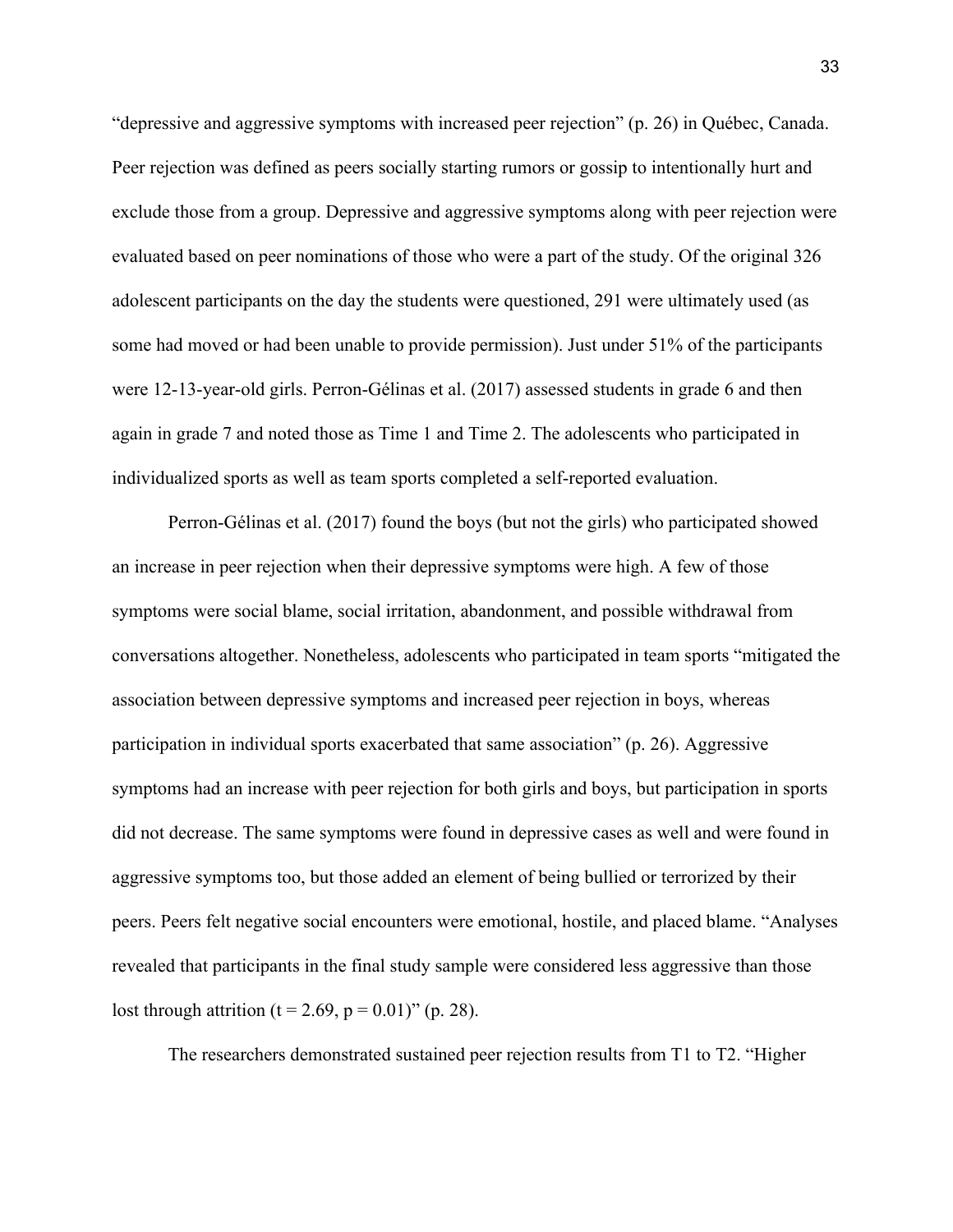depressive and aggressive symptoms at Time 1 were significantly associated with more concurrent (Time 1) and future (Time 2) peer rejection. Frequent participation in individual or in team sports at Time 1 were not associated with concurrent (Time 1) or future (Time 2) peer rejection" (p. 30). The researchers concluded adolescent boys who participated in sports could potentially suffer more depressive symptoms from a higher level of peer rejection. Nonetheless, the adolescent boys may "risk a further increase in peer rejection if they frequently engage in individual sporting activities (either alone or with their families) instead of with same-age peers" (p. 33). The researchers felt participation in team sports could be the appropriate action to help at-risk adolescents.

He et al. (2018) evaluated the association of physical activity (PA), mental disorders over a lifetime, and sport participation in context of how they impact one another in adolescents. The National Comorbidity Survey Adolescent Supplement was conducted in the United States and provided to 6,483 adolescents who ranged in age from 13-18 years old. The participants also completed psychiatric assessments; these were done face-to-face. Then, a parent yielded any medical or family information to the researchers by completing the self-administered questionnaire (PSAQ) provided in the mail. The adolescents who participated in the study self-reported their PA measurement and dichotomized their vigorous activity multiple times per week. In all, 19 "psychiatric disorders were assessed using the Diagnostic and Statistical Manual of Mental Disorders criteria" (p. 628). In addition, regression models were used to evaluate any association of PA to "mental disorders, suicidality, and psychological distress" (p. 628).

Just over two thirds (67%) of the adolescents were physically active on a regular basis. Adolescent boys from Caucasion homes were found to have a higher chance of (PA) and a lower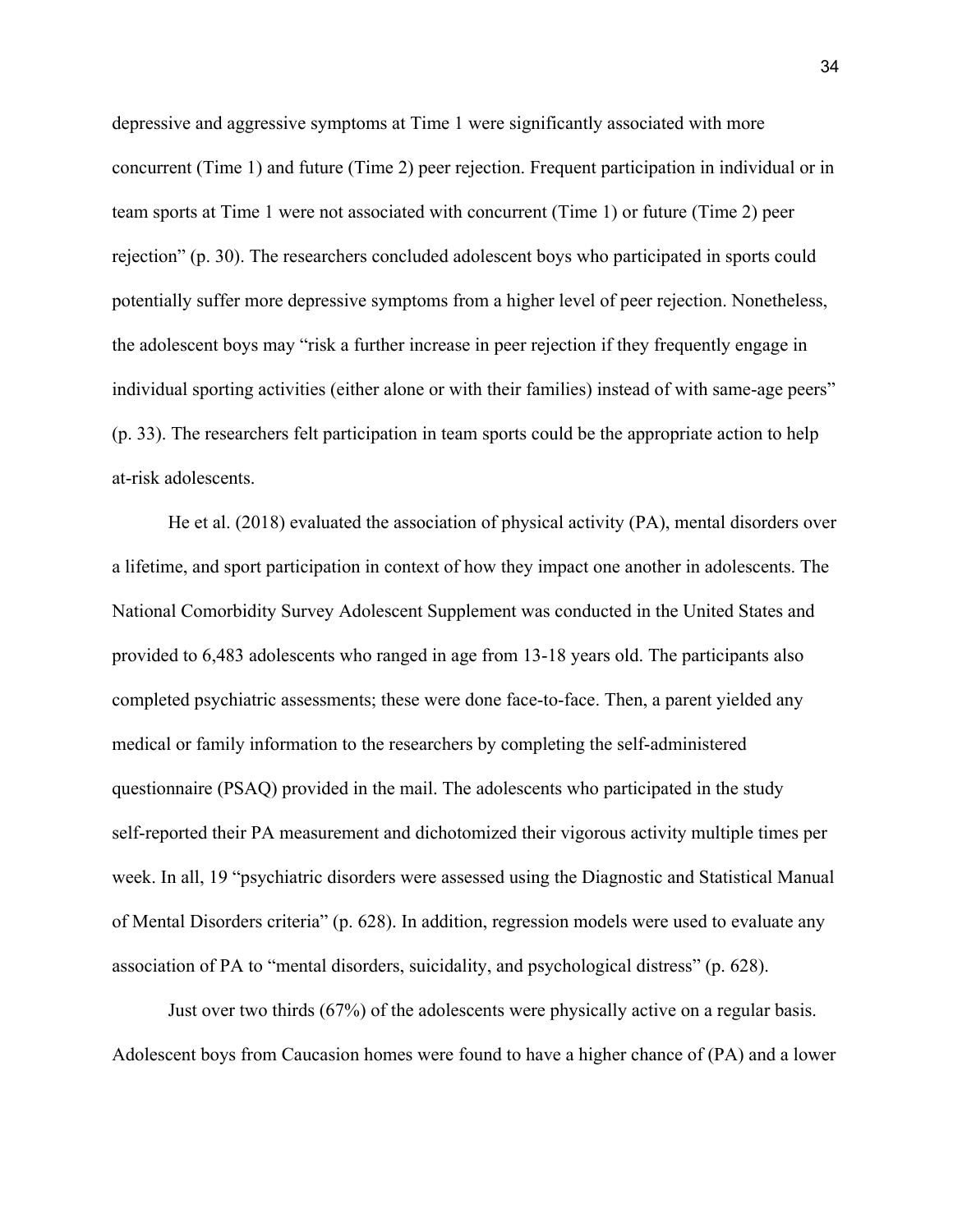chance of self-reporting poor health as compared to other participants who were not as active due to their parents "education" (p. 630). Adolescents who were active had a higher chance of participating in sport compared to those who were inactive. Adolescents who were active had a lower chance of mental disorders related to mood ( $CI = 58.94$ ), bipolar ( $CI = 30.99$ ), and general distress  $\left( \text{CI} = 52.96 \right)$  compared to those who participated and were less active. Inversely, the researchers found PA in adolescents increased their chances of a lifetime of alcohol use (1.78), bulimia (5.84), anxiety (2.04), and posttraumatic stress (1.65). He et al. (2018) noticed a direct association with adolescents who were PA and used alcohol while bulimia was present and involved with an organized sport. The researchers noted PA was not connected to anxiety, behavior issues, ADHD, or suicide. The researchers concluded that PA and mental disorders lasting a lifetime in adolescents will differ depending on the individual.

Reverdito et al. (2017) examined participation in sports as extracurricular variables and relationships in the context of development to be perceived among self-efficacy in deprived adolescents, defined here as the lack of bare necessities that one needs to live (e.g. materials, shelter, and food). Eight-hundred twenty-one adolescents (588 males, 233 females) ranging in age from 13-15 years old participated in the study. They filled-out the "Youth Experience in Sport questionnaire and General Self-Efficacy Scale" (p. 569). The researchers also used the Human Development Index (HDI) to distinguish context in the adolescents' development. A five-level regression model was used to explore the adolescents by sex, age, HDI, years of extracurricular participation in sport and alleged positive sports experience. The adolescents answered 18 questions which had provided four subscale sets of skills (i.e. personal/social, cognitive, initiative, and goal setting). Each represented a "main component of positive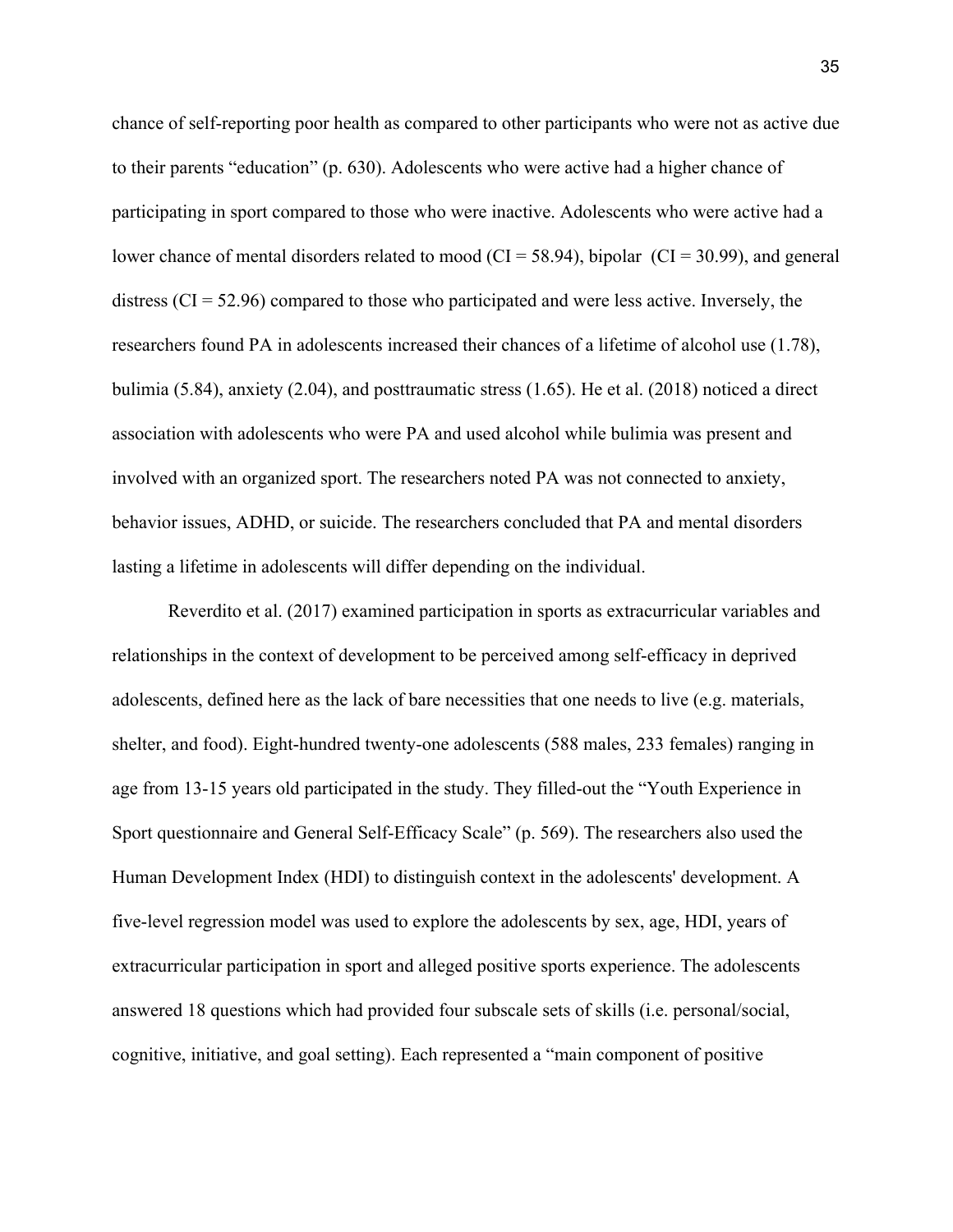experience of youth in sport" (p. 572). The researchers used the Likert four-point scale to range the adolescents and their answers from 1-4.

Reverdito et al. (2017) observed adolescents who belonged to and lived in cities with increased levels of local government and the HDI results showed higher levels in those who participated in the program for longer periods of time. The researchers showed a positive experience with sports and the appropriate variables are connected to the value of self-efficacy. They also were able to gauge evaluated outcomes and participation in sport being impacted toward promoting "youth development" (p. 574) programs in a positive manner. Adolescents showed more of a positive outcome when engaged with extracurricular activities (32%) compared to perceived influence on sports (17%). In addition, adolescents who participated for multiple years in sports also had a higher "perceived positive experience in sports" as well (.17 to .15) (p. 576). Overall, participation in sports helped to increase adolescents' perceived levels of self-efficacy.

Rosenvinge et al. (2018) investigated how frequent psychological distress was exhibited in elite athletes and their adolescent peers. The researchers also looked for instances that pointed to frequent eating issues and pushing to be a perfectionist. Participants self-reported their results of "psychological distress, perfectionism, and eating problems (ie, body dissatisfaction and a drive for thinness), as well as their physical training/activity" (p. 115). The researchers conducted a cross-sectional study of first-year Norwegian elite athletes participating in sports at the high school level (n=711) and randomly selected 500 high school students between two schools in Buskerud county due to the students "sociodemographic variables" (p. 116). The adolescents who participated were 15-16 years old. The elite athletes consisted of 611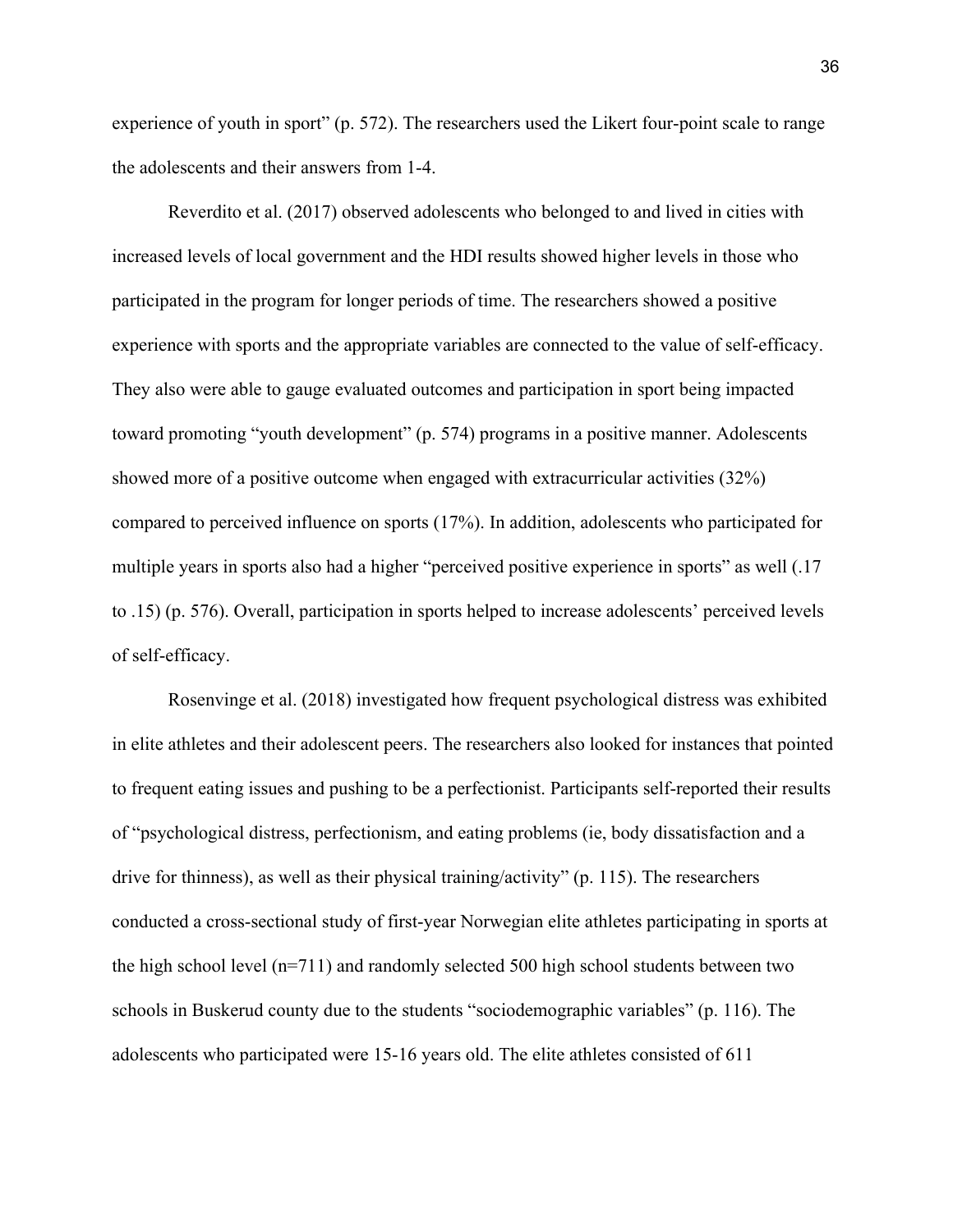adolescents and 355 members in the control group of which 199 were male and 156 were female. Participants filled out three questionnaires (HSCL-5) that measured psychological distress on a scale of 1-4. The researchers also used attributes of eating disorders (F-MPS) which assessed perfectionism and distinguished it from those who strive for perfection tendencies and concerned themselves with perfection. This was completed on a four-point scale ranging from strongly disagreeing to strongly agreeing. Lastly, perfectionism EDI-2 was used to assess eating issues on a six-point scale. The two main subscales were dissatisfied with body type and thinness. Participants also provided information about their physical activity and training regiment capacity. Both groups reported the number of hours they had been physically active in the previous four weeks; a majority had "trained >11 hours/week" (p. 118); whereas, physical activity for the control group was " $\leq$ 6 hours and  $\geq$ 7 hours a week" (p. 118).

The researchers found psychological distress (being troubled and internally feeling sad, anxious, or distracted) to be on the rise in adolescent students and connected with dietary and mental health troubles. Those who were in the control group scored substantially higher than the data point for psychological distress. Psychological distress within the control group revealed a lack of physical activity in this age group. In the control group, 39% (n=139; 93 males and 46 females) reported involvement in organized sports in their leisure time. The elite student-athlete grouping, however, was found to be the opposite at n=611 of which 390 were male and 221 were female.

Rosenvinge et al. (2018) concluded, "only about 20% of marked psychological distress and up to about 40% of the variance in overall distress points to a need to explore additional physiological, psychological and, psychosocial variables in the future and preferably longitudinal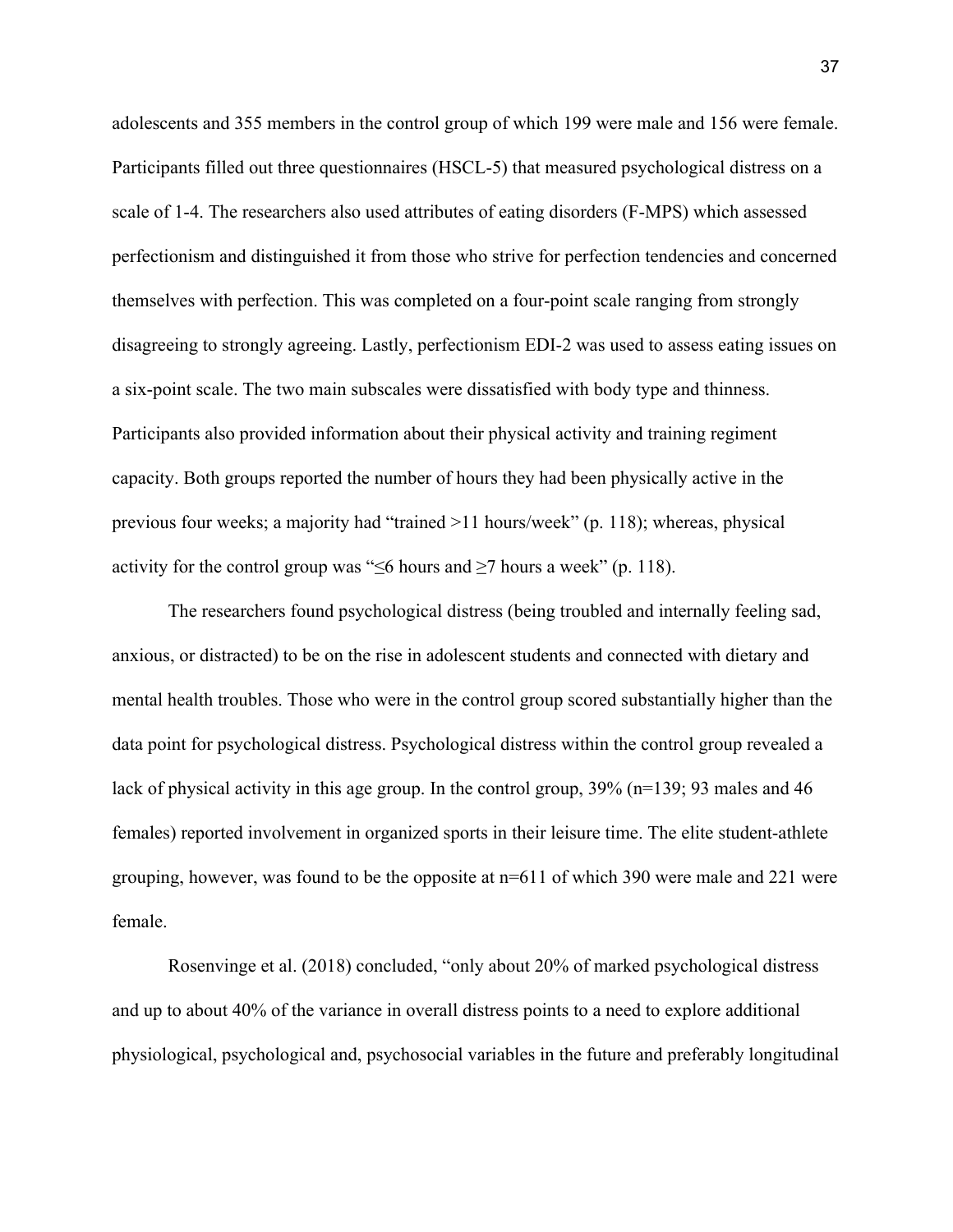designs" (p. 121). The researchers suggested a push from parents, coaches, and teachers to help promote pushed strivings toward perfectionistic tendencies and support towards feedback for the adolescents.

Yavuz (2019) conducted research with adolescents to investigate relationships between sports, loneliness (a person who is alone or without companionship from friends), and happiness. The research took place in Elâzığ, Turkey and involved 403 adolescent high school students. Participants in the study ranged between 14-18 years of age of whom 206 were male (51.6%) and 197 were female (48.9%). By grade breakdown, participants included 163 (9th), 100 (10th), and 140 (11th). Data was collected from "the Oxford Happiness Questionnaire Short Form (OHQ-SF), the UCLA Loneliness Scale (ULS), the Attitude towards Sports Scale (ATSS) and personal information form were used" (p.790). The researcher felt adolescents who participated in sports would be able to raise their level of communication, ability to work in a team setting, and develop their socialization skills better than those who do not participate in sports. The researcher also felt adolescents who participated in sports would improve time management skills and became mentally and physically stronger in peer relationships. The researcher felt sports helped adolescents and their social skills especially between those who share the same interests.

The structural equation modeling (SEM), a mixture of factor analysis with regression analysis to help look at the relationship between variables and constructs, was used to collect the data. The three hypotheses in this study included 1) The attitude towards sports in adolescents is associated with loneliness significantly and negatively; 2) Loneliness in adolescents is associated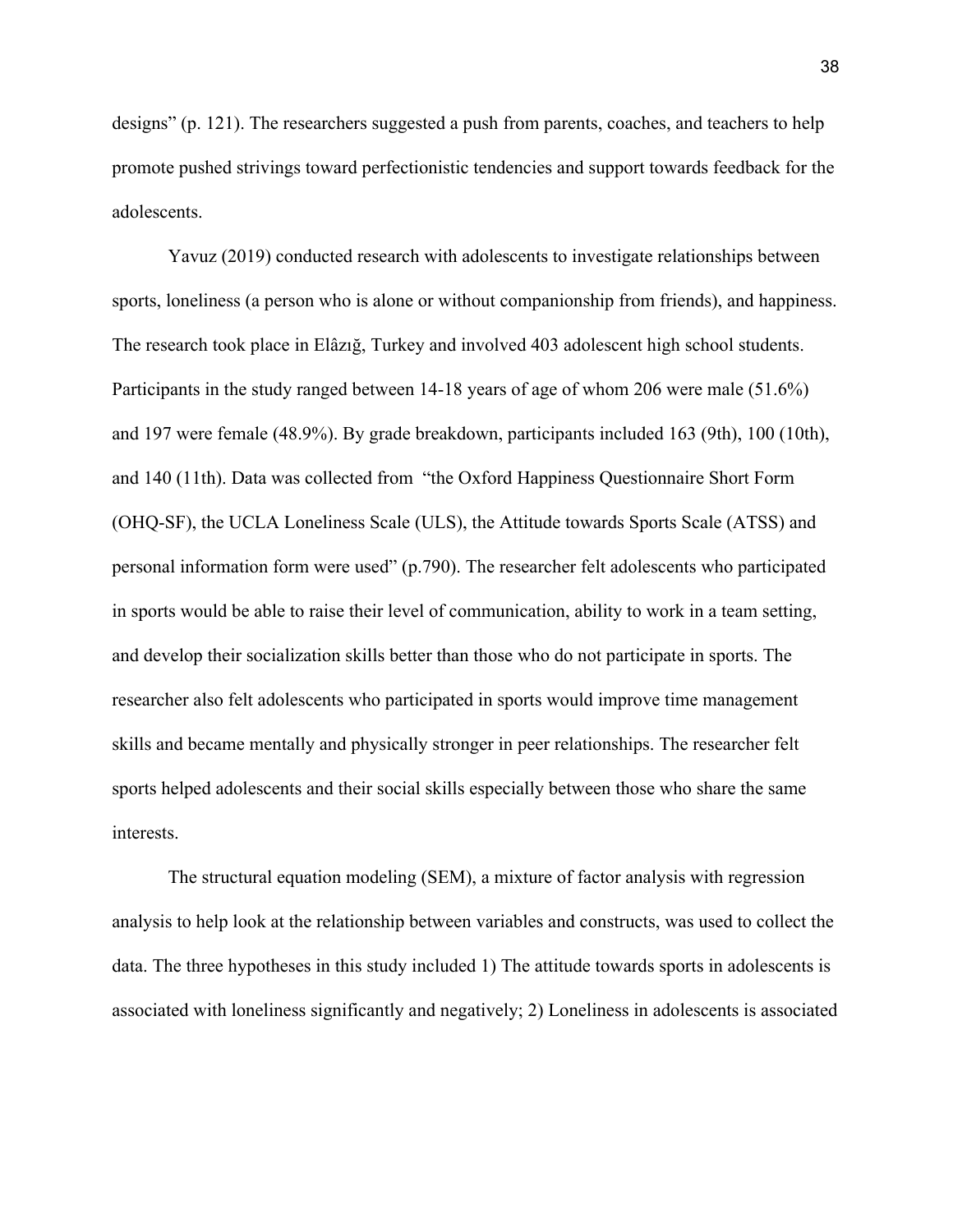with happiness significantly and negatively; and 3) The attitude towards sports in adolescents is indirectly, significantly, and negatively related to happiness.

The research shows loneliness within adolescents directly affects happiness both positively and negatively. The research showed a negative response in adolescents' attitudes' between sports and loneliness. Loneliness coincided with happiness as adolescents who were by themselves were unhappy people. Loneliness was lower in adolescents who had a positive attitude when they participated in sports and how they thought about sports. Adolescents' loneliness declined when their attitude toward sports increased. When adolescents are happy, loneliness declines. When adolescents are positive about sports, loneliness also declines. Students who show positive attitudes toward sport increase their levels of social relationships with their peers and garner more polite manners toward other people. Finally, those who participate in sports have a positive attitude towards working together on teams. Loneliness levels are lower when adolescents' social interactions are more frequent and relationships are stronger.

Yıldızer et al. (2017) examined the alliance between Social Capital (SC) standards (relationships within social groups that are shared within a society to help function efficiently) and Physical Activity Participation (PAP) in adolescents from Turkey. The researchers also looked for overall Physical Activity Participation (PAP). A total of 1,235 adolescents ranging from 14-18 years of age (grades 9-12) participated and used the International Physical Activity Questionnaire (IPAQ) for measurement. The questionnaire was administered within four cities of Turkey and reached 19 different high schools. The IPAQ consisted of three physical activity (PA) areas of "vigorous, moderate, and walking PA" (p. 28). A simple yes or no question was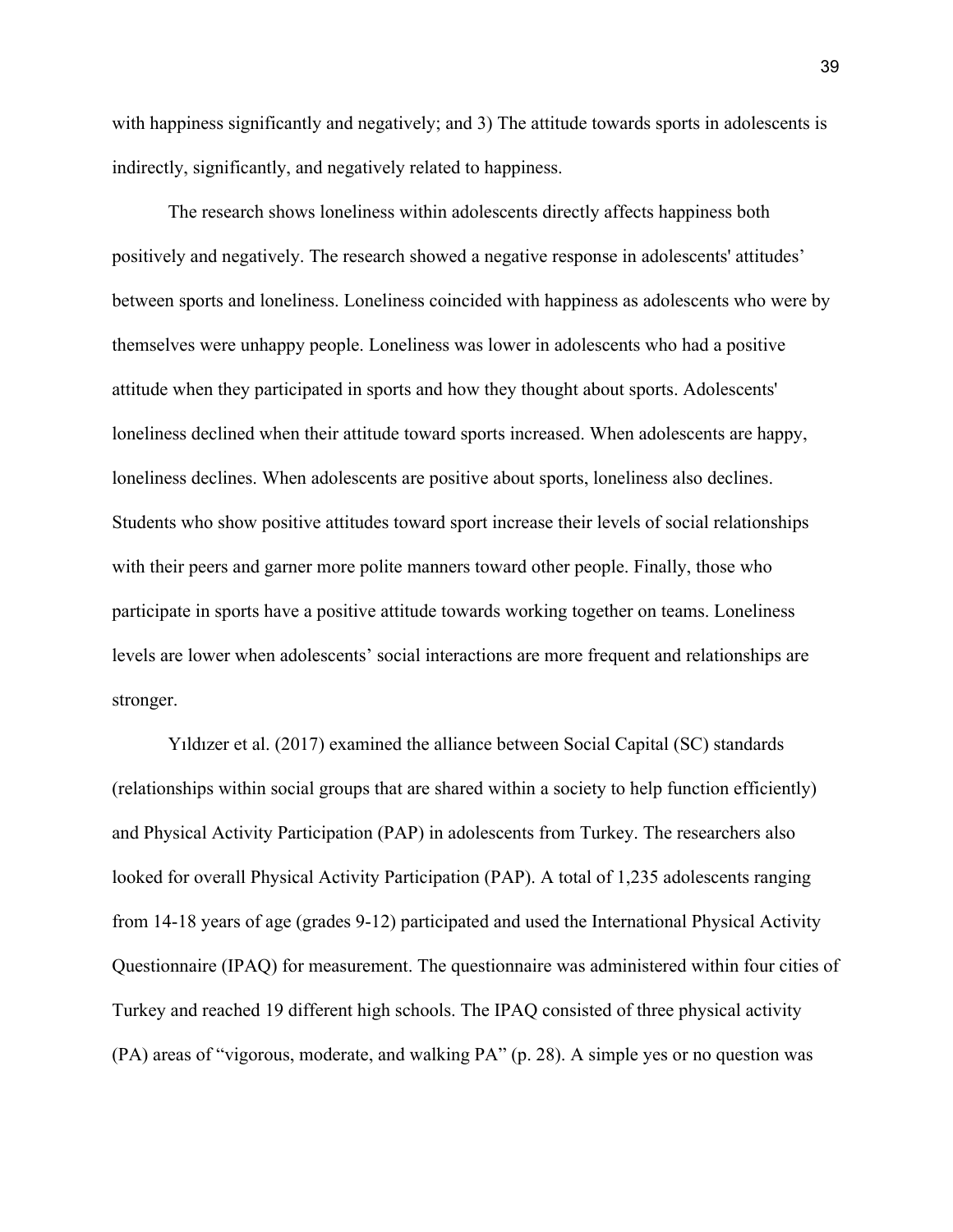included for the participants to note whether or not they had encountered 60 minutes of daily activity towards their PAP overall. The adolescents and their answers were then multiplied according to the number of days and weeks to then be divided by seven to form the cut-off point "for dichotomized PAP as active or non-active" (p. 28). In addition, the adolescents self-reported their Body Mass Index (BMI), health, SC in school, SC in their neighborhood, and SC within their family.

Yıldızer et al. (2017) found both male and female adolescents had support from family in school and low levels of casual social authority (i.e. social control in peers, groups, and or school settings). Compared to females, male adolescents reported an increase in levels of interpersonal reliance, good health, obesity, and PAP. Males reported a larger percentage of PAP (77.4%) as compared to females (51%). The researchers identified males with student-teacher interpersonal reliance and casual social authority were quite the opposite when associated with PAP as adolescents with higher interpersonal reliance were associated with a higher probability of PAP. For female adolescents, their interpersonal reliance was quite the opposite when associated with PAP. Overall, male adolescents in the study "were inversely associated with PAP" (p. 30) in gender ( $p < 0.05$ ), casual social authority ( $p < 0.05$ ), and student-teacher interpersonal reliance ( $p$ )  $< 0.001$ ).

#### **Sports Participation and Physical Health/Activity**

This section includes ten studies; the common theme is sports participation and the positive and negative effects toward adolescents and their physical health. Areas of research conducted, but not limited to, were alcohol, exercise, extracurricular activities, non-participation, physical activity, physical education, and physical fitness. The adolescents involved in these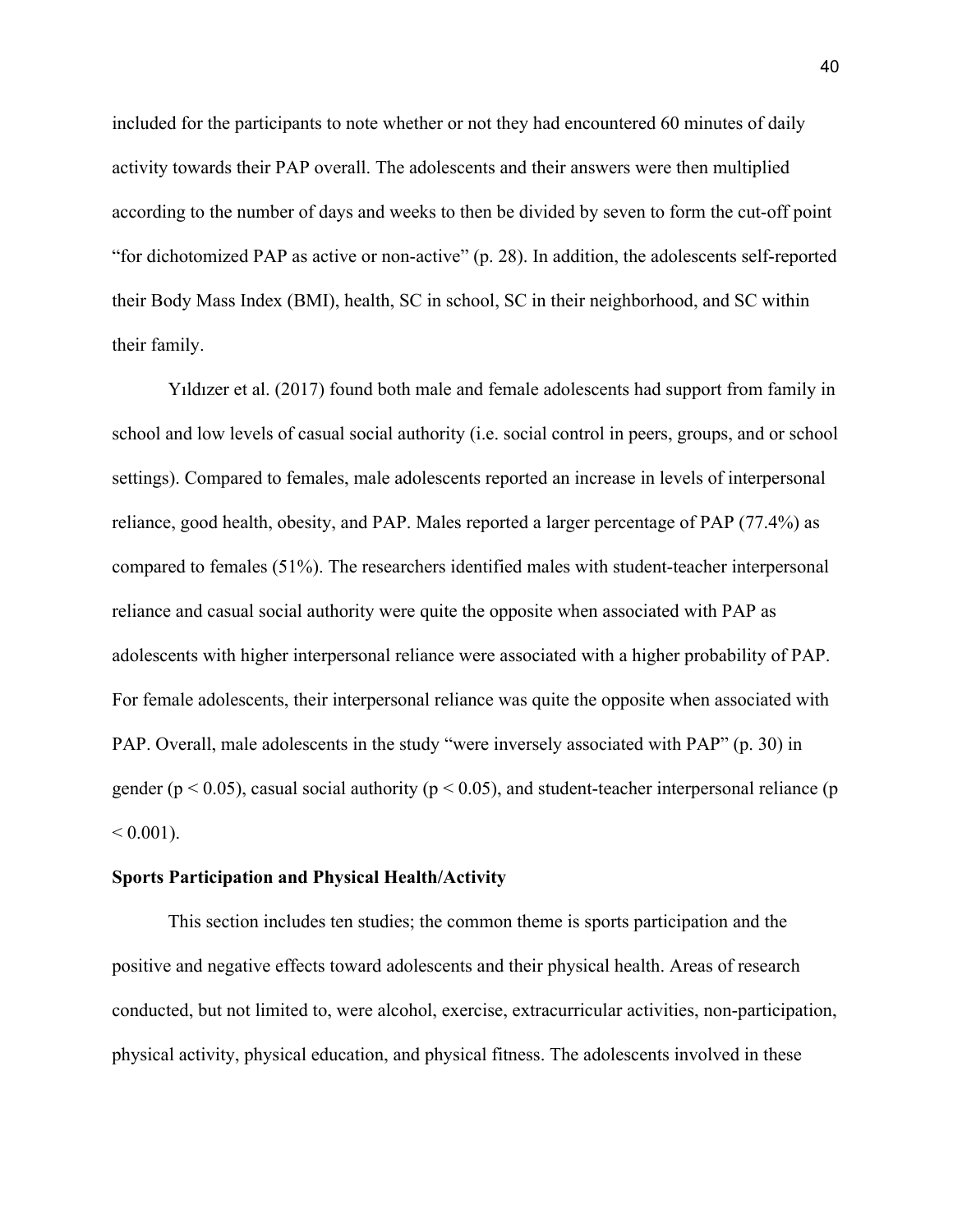studies were from Iceland, Lithuania, Norway, Poland, Switzerland, Taiwan and The United States of America. Roughly 690,500 adolescents completed the self-reported surveys within each study which helped provide data for the researchers. Again, definitions can be found in Chapter One for clarity.

Abildsnes et al. (2017) focused on two ideas of adolescent participation: 1) The adolescent experience with programs in physical education (PE); 2)The differences between their physical activity (PA) towards sports enjoyment or focus on fun in participation in PE through motion enjoyment. The researchers sampled 181 adolescents (78% of whom were girls; 22% of whom were boys) 15-17 years of age and who attended Norwegian vocational schools. Participants self-reported their information on a questionnaire that assessed their diet, smoking habits, alcohol use, screen time, and active mobility. The researchers also conducted interviews with 23 adolescents in four focus groups and explored the students' experience with programs in PE. The participants also recorded their PA levels, sedentary times, and hours of sleep by the use of SenseWear Armband Mini (SWA). The adolescents "were instructed to wear the SWA for seven consecutive days" (p. 3) at all times.

Abildsnes et al. (2017) established that adolescents who participated in PE as motion enjoyment gathered fewer steps per day in contrast to the improvement and technique group who use PE as sports enjoyment (6,661 to 9,167). Also, the motion enjoyment group reported increased levels of screen time (3.1 hours per day) as compared to the sports enjoyment group (2.4 hours per day). The researchers were not able to show any difference in consumption of single meals from the adolescents. However, compared to those who attended PE for motion enjoyment, they had a higher number of self-reported improper meal cycles and a smoker than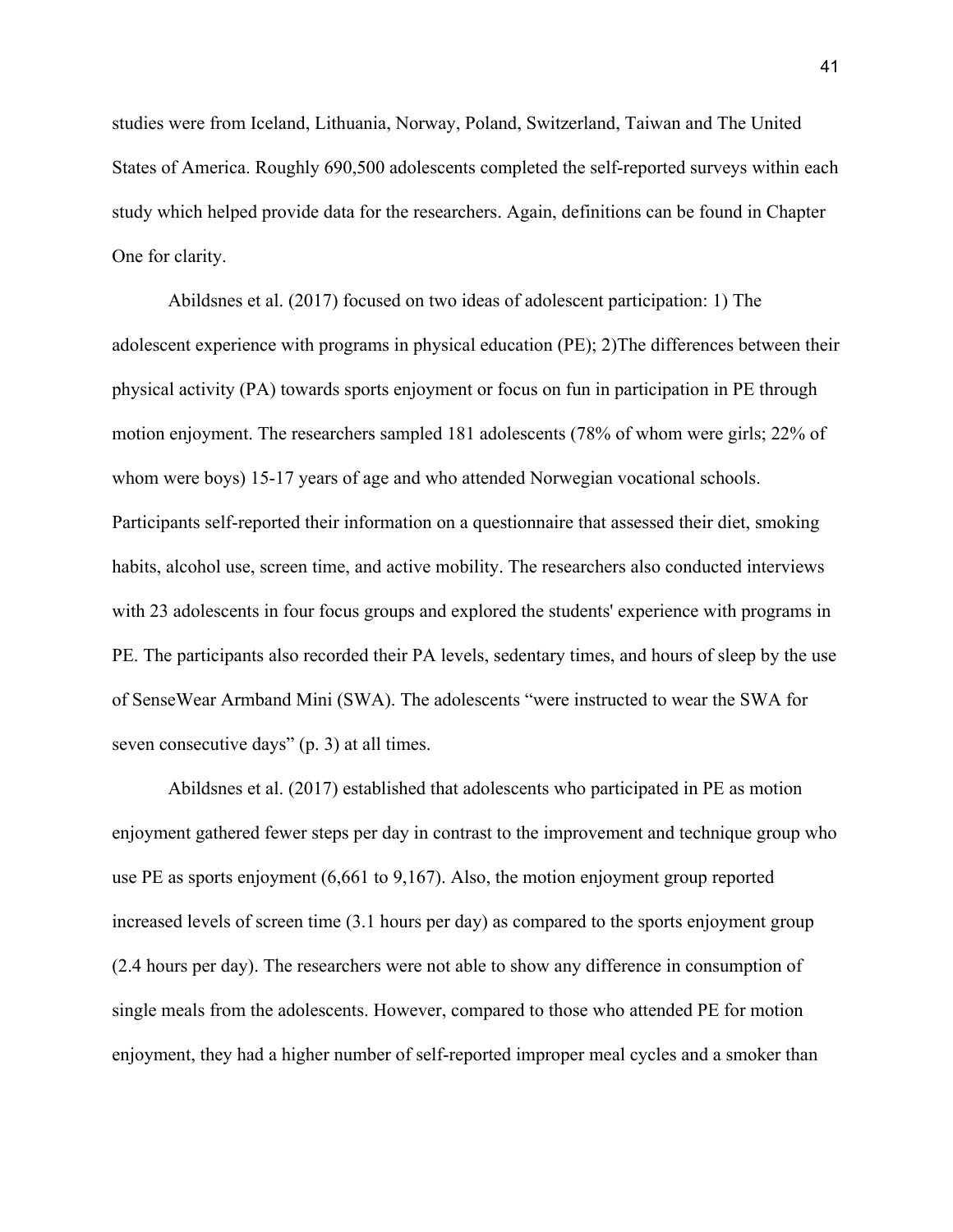the sports enjoyment group. Both boys and girls who attended PE for sports enjoyment participated more in sports activities that were organized and increased their physical fitness due to their ambition. Due to the amount of time the adolescents spent in organized sports at the high school, roughly 25% of the participants started to drop out due to time constraints. The group of 23 adolescents who participated in the interviews of the focus group of PE programs stressed the importance of teachers who were skilled and likable, for they influenced the instruction from the program in PE and PE courses to include plenty of fun activities in which to participate. Overall, the program revealed that both the adolescent PE groups admired and were influenced by the instruction from the PE programs.

Ballester et al. (2015) investigated the correlation between participation in sport and the vigilance of performance. Vigilance is defined here as maintaining concentrated focus or attention for long periods of time without a break. The researchers also used the Psychomotor Vigilance Task (PVT) to assess the adolescents vigilant performance. The adolescents responded quickly as visual aids would appear on a screen in front of them. The researchers measured the adolescents prior motivation and perceived arousal during their PVT session as well. The researchers recruited 75 adolescents 13-15 years of age to participate; then they broke them into two co-ed groups and differentiated them by athletes  $(n = 39)$ , an individual who competes in sports which tests their physical strength, mental stamina, and overall endurance, and non-athletes ( $n = 36$ ). The athlete adolescents were measured during one session of their Spanish League training of their junior soccer team by using the "Leger Multi-stage fitness test to estimate their aerobic fitness level" (p. 3). This particular group trained three times a week and competed in matches during the weekends. All of the adolescent athletes reported having five or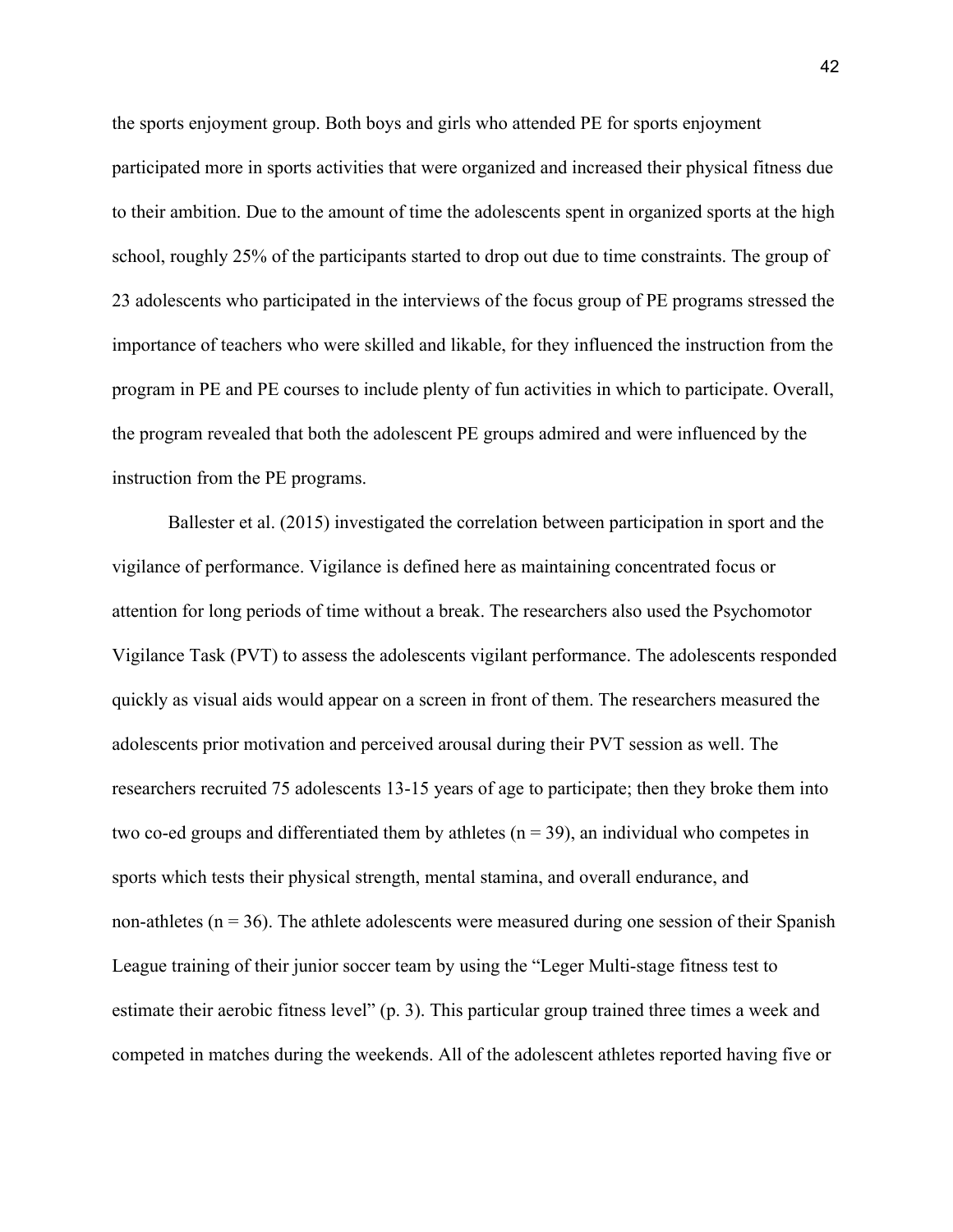more years of soccer training previous to this study. The non-athlete group reported no sports experience prior to this study and reported fewer than two hours a week participating in sports outside of school.

Ballester et al. (2015) found the athlete group had a higher cardiovascular fitness level and lower resting heart rate compared to the non-athlete group. Also, the athlete group demonstrated a greater performance level within the PVT session than the non-athlete group. The athlete group recovered faster from their elevated heart rates than did the non-athlete group too. However, the researchers did not find any relationship connecting cardiovascular fitness and performance from the PVT assessment. They were able to show higher scores of motivation and perceived arousal levels in the athlete group compared to the non-athlete group and Motivation toward the Task. The researchers were unable to show a notable relationship connecting "the PVT main dependent variables and the main index of cardiovascular fitness (TTE) were significant (all  $r$  2 <.04, and all  $ps > 27$ )" (p. 8). Ballester et al. (2015) were able to link this study to a positive relationship with adolescents who participate in sport and their vigilance of performance.

Graham et al. (2010) built a case to predict moderate-to-vigorous physical activity for adolescents who participate in sports, exercise, and fitness and their attitudes toward them five and 10 years after participation. The researchers noticed a trend of obesity in youth and adolescents and felt privy to looking deeper into the issue. There were 1,902 adolescents ranging from 11-18 years of age took part in Project Eating and Activity in Teens from the Twin Cities area in Minnesota beginning in 1997-1998. On a weekly basis over the next five to 10 years, those who participated provided their moderate-to-vigorous physical activity (MVPA). The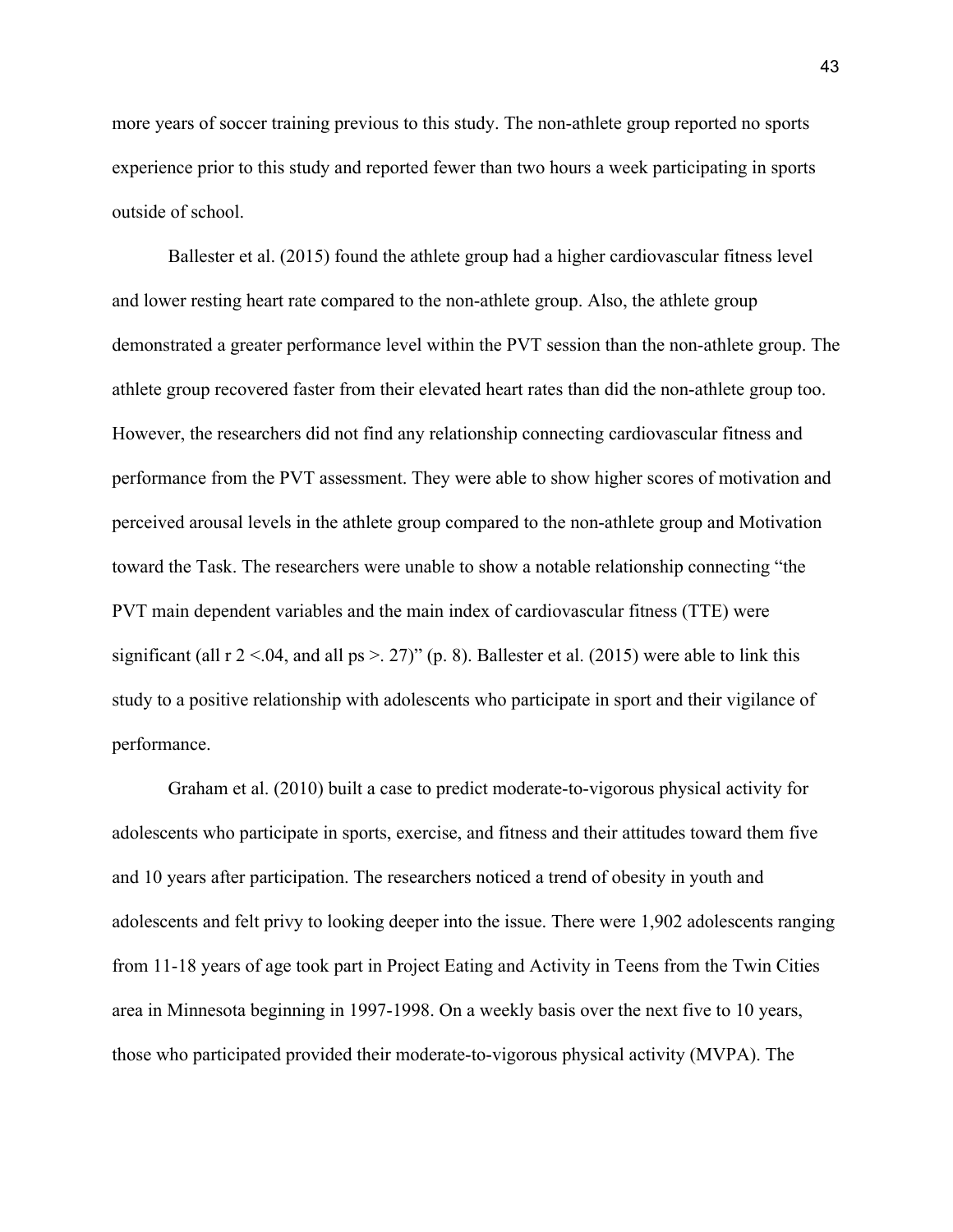participants "reported weekly moderate-to-vigorous physical activity and attitudes toward sports, exercise, and fitness in Eating and Activity in Teens-I (1998–99), Eating and Activity in Teens-II (2003–04), and Eating and Activity in Teens-III (2008–09)" (p. 130).

Physical activity was described as the movement of the body when energy is exerted which causes one sweat from the motion used. Participants were tested and or re-tested if needed over a two-year span to generate the appropriate data. Self-reporting the number of hours the participants engaged in physical activity was monitored by their moderate-to-vigorous physical activity. Questions asked of the participants towards their attitudes were "How much do you care about (1) 'staying fit and exercising?' and (2) 'doing well in sports?'" (p. 131).

The researchers were in need of a few other baseline informational data to help give them a starting point such as height, weight, body mass index (BMI), sport participation over the past 12 months, and race. BMI was defined as the measurement of fat in one's body as compared to that of their height and weight. Fifty percent of the adolescents who participated showed attitudes of caring for exercise and fitness. Seventeen percent of the participants cared very little or did not care at all about providing their exercise and fitness information. The researchers found that self-reporting was the best way to measure this, but realized each individual very well could have fabricated their information weekly just to present their information. Overall, the researchers saw an increase in positive attitudes in adolescents toward sports, exercise, and fitness 5-10 years later. The study supported the importance of adolescent physical activity at a young age to help support the continuation of that same activity 5-10 years later and beyond.

Halldorsson et al. (2013) investigated the relationship between adolescents and their participation in sports (activities where people play for fun or for income) and the possible use of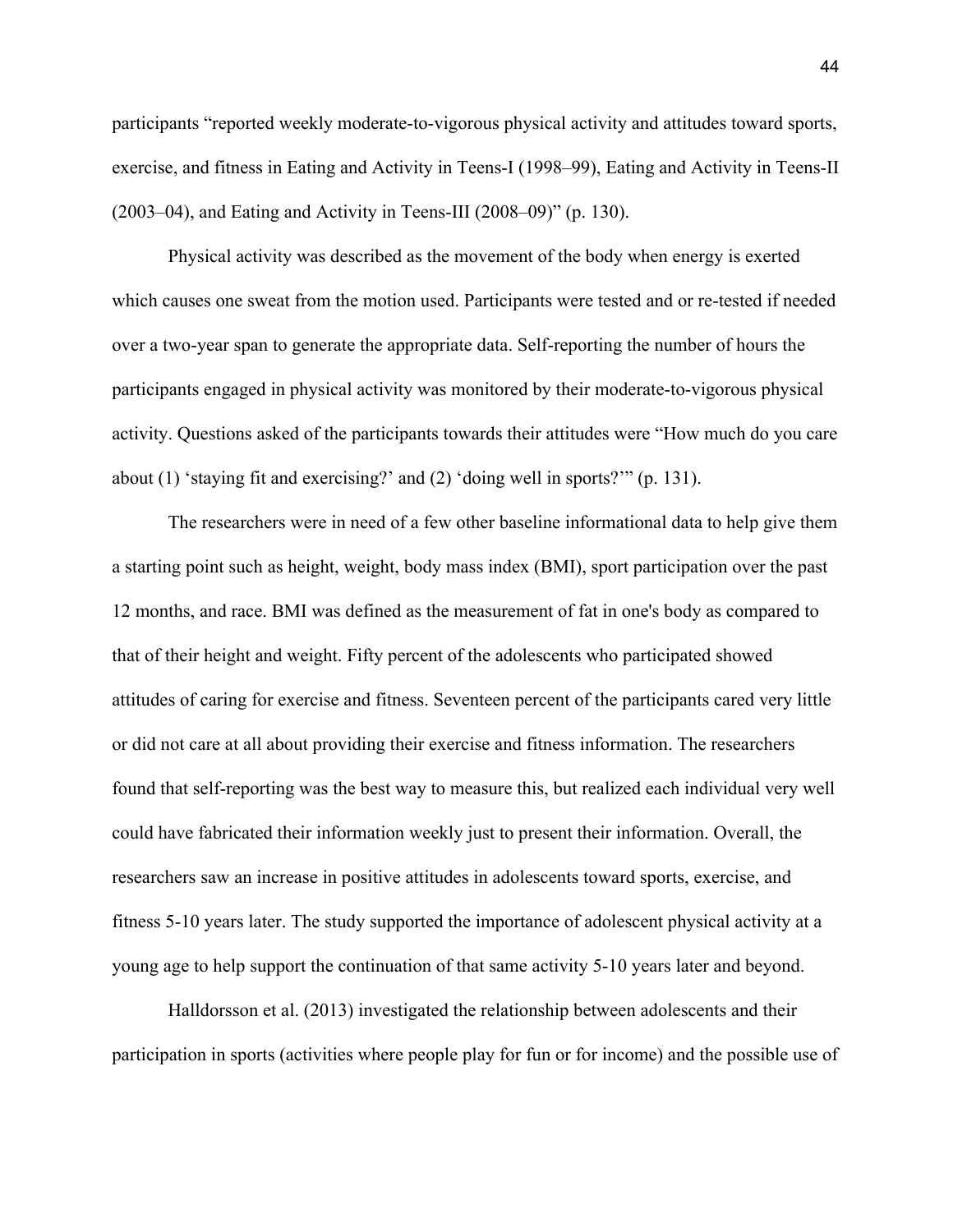alcohol. The researchers wanted to determine whether adolescents who were involved in sports would have a decreased influence and probability of using alcohol by staying active in sports as compared to those who did not participate in sports. The authors further defined formal sports as sports the school was in charge of or supported financially and informal sports as those that were performed leisurely or on students' time schedule.

The researchers made a conscious effort to include as many adolescent students on a particular day for the sake of the research, to find out whether or not students participating in sports also consumed alcohol. There were 10,992 students in grades 8-10 who completed a questionnaire of which 50.2% were girls. All participating students who completed the questionnaire were supervised by the Icelandic Centre for Social Research and Analysis team. The study hypothesized that students who participated in sports wouldn't use alcohol. The researchers found a higher number of adolescents had consumed or been around alcohol due to peer influence. Over 60% of adolescents who "used alcohol have friends that have been drunk (t  $=$  −37.953, df = 10,484, p = 0.000) and around 30% that have been drunk have friends that have been drunk (t =  $-41.887$ , df = 10,498, p = 0.000)" (p. 8).

Halldorsson et al. (2013) believed young people simply wouldn't have had time as their families would be closely watching their every move and their friends or groups of formal sports teams wouldn't use alcohol either. Adolescents that came from a broken home were more likely to use alcohol because their parental monitoring was lower than the students' families who did keep a close eye on them. "A positive linear relationship between the frequency of informal sport participation and alcohol use, where increased participation is associated with higher use of alcohol" (p. 9). Also, adolescents who were involved with formal sports used alcohol less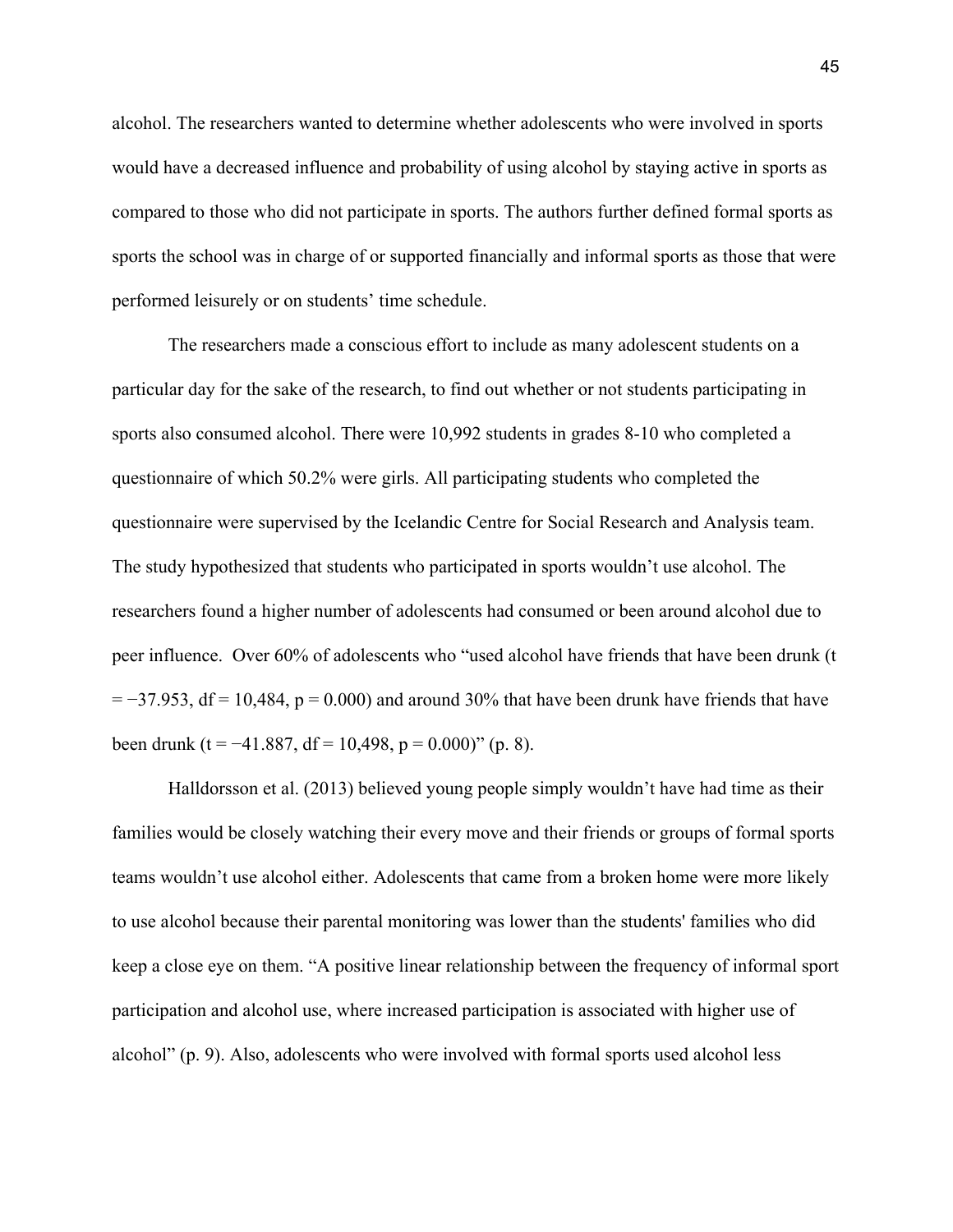frequently as compared to adolescents who were involved with informal sports. "Thus, 44.6% of those that participate in sport less than once a week have used alcohol" (p. 8).

The researchers also felt adolescents had more structure and showed fewer distractions when participating in sports. One issue in this study was the realization that a proper definition of formal and informal sports had not been not clearly defined to ensure particular sport participation. Over 36% of the adolescents used alcohol and over 10% had been drunk within the previous month. "Also, over 11% that have been drunk in the last 30 days have friends that have been drunk (t =  $-24.224$ , df = 10,417, p = 0.000)" (p. 8). Lastly, adolescents who lived with both of their parents, spent time with them, and were supervised by their parents were not connected with alcohol use.

Król-Zielińska et al. (2018) aimed to assess the connection of motives of intensity in physical activity (PA) and undertaking PA in adolescents. The researchers recruited 1,231 adolescents (716 girls and 515 boys) who ranged from 15-17 years of age. The researchers solicited 20 high schools throughout Poland to complete the International Physical Activity Questionnaire-Long Form (IPAQ-LF) and the Motives for Physical Activity Measure-Revised (MPAM-R). The IPAQ-LF purpose is to ascertain the type of PA people participate in during their daily activities. The MPAM-R consisted of 30 items that assessed five different categories and used a seven-point Likert scale which ranged from not true to very true for the adolescents "reason for participating in each of the items" (p. 3). The researchers also used the International Database for Research and Education Support (INDARES) to examine the adolescents' PA and sport preferences. The adolescents self-reported each of the seven days of their PA. From these data points, the researchers ranked the adolescents PA effort as moderate, normal, and vigorous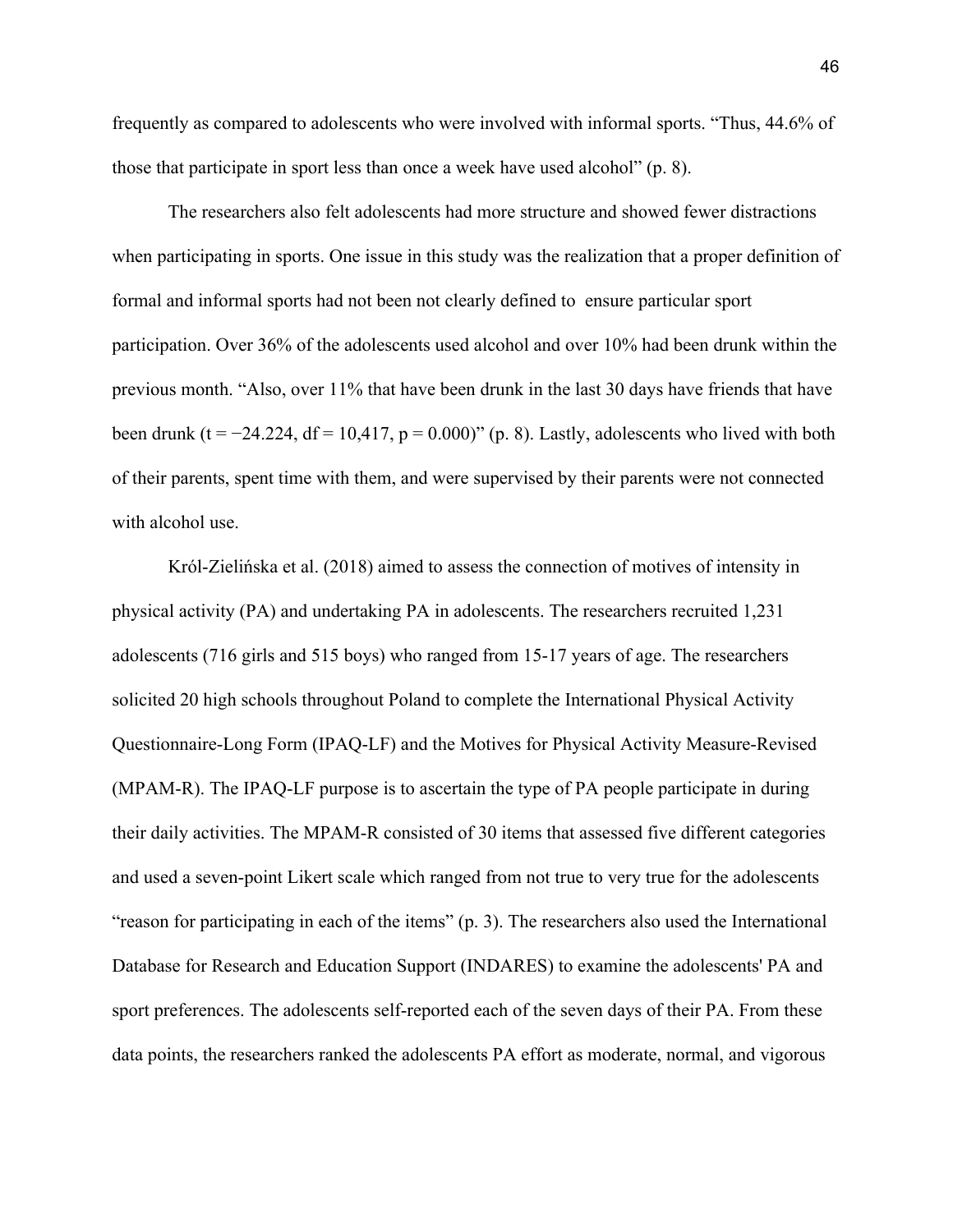intensity. They also connected PA of the adolescents to five motives: interest, competence, appearance, fitness, and social.

Król-Zielińska et al. (2018) found males had an increased level of PA and undertook higher levels of moderate and vigorous intensity as compared to females. Males also had a higher score with "motives, interest, competence, social ( $p < .001$ ), and fitness ( $p = .020$ )" (p. 3), but had a lower appearance score than the females. The researchers also noticed boys had high positive levels between PA overall and total intensity in motives. This did however exclude the connection between social motives and vigorous intensity in PA. Females had an increased level of overall PA, low and vigorous intensity in PA, and reported a larger score with total PA motives. The researchers were able to predict just under 11 % variance with PA of vigorous intensity in the male participants. The males also scored high on their appearance and competence PA motives which directly correlated to increased levels "of vigorous intensity of PA" (p. 4). For females, the researchers identified just over a seven percent variance of PA toward vigorous intensity. The increased scores of appearance and competence in PA motives for females allowed the researchers to again be able to predict PA levels of vigorous intensity to be higher as well. Lastly, low and moderate levels of intensity in PA were noted by the researchers to not be important, even though boys and girls had conflicting overall PA (6.3 % for the boys and 4 % for the girls).

Lisinskiene and Juskeliene (2019) examined the connection between engagement with physical activity (PA) - movement of the body which produces energy - and physical inactivity in Lithuanian adolescents and their devotion to parents and peers. The researchers surveyed 835 students (355 males, 480 females) ages 15-18. The participants were selected "from the six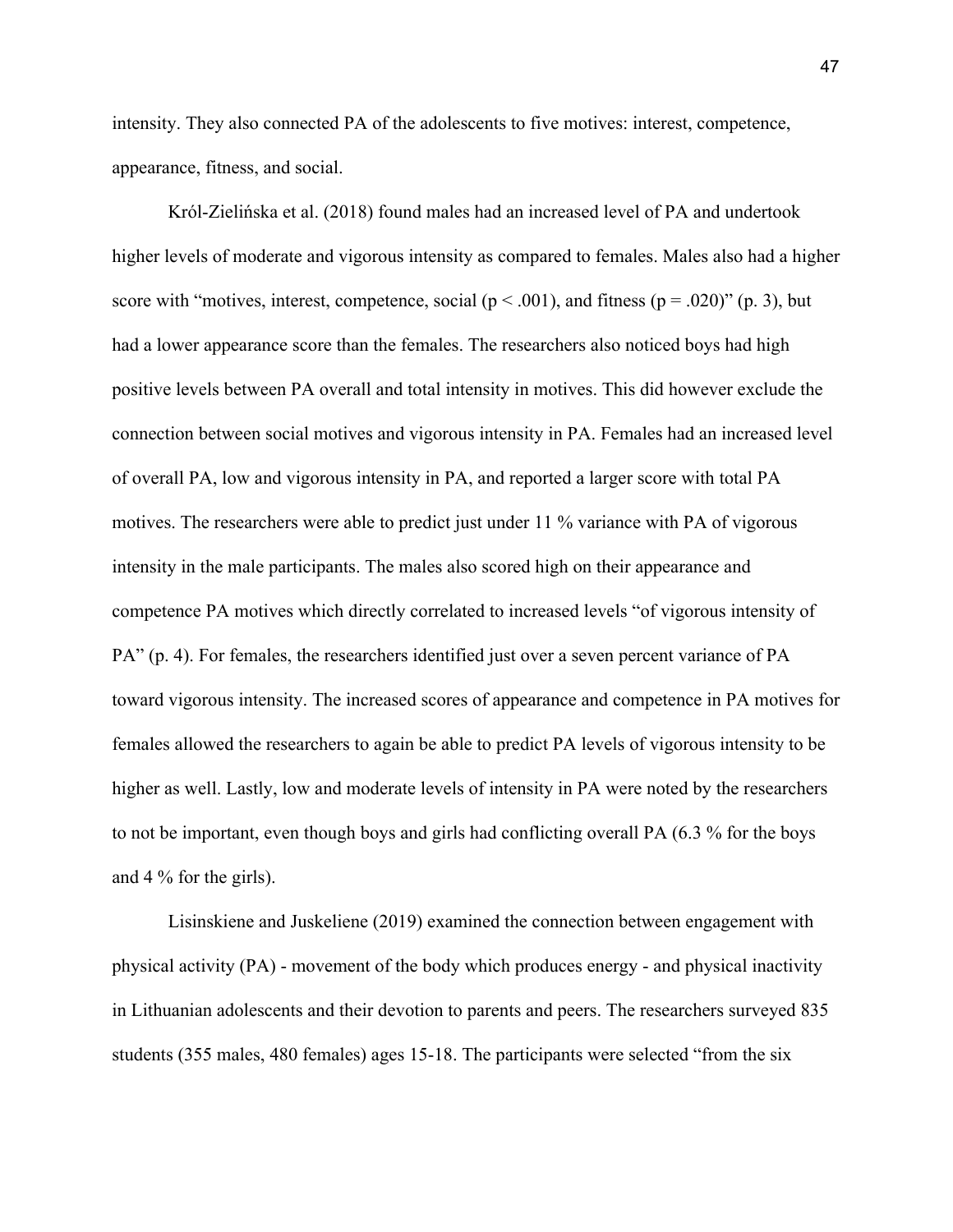mainstream schools from the three largest cities of Lithuania by applying a multistage sampling procedure" (p. 3), and they were split into two groups (15-16-year-olds and 17-18-year-olds).

Lisinskiene and Juskeliene (2019) compiled answers from the adolescents from the seven days prior. Responses about effort levels ranged across sports, activities, P.E. lunch, after school, evenings, and over the weekend. A "1" indicated a low PA level and a "5" indicated a high PA level. In addition, the researchers used "the inventory of parent and peer attachment (IPPA)—the mother, father, and peer version" (p. 3). The IPPA evaluated three areas of perception of positive and negative relationships with their fathers, mothers, and peers: 1) Trust, 2) Communication, 3) Alienation.

Participants also provided responses about parental acceptance, whether friends can sense when they are upset, and anger toward their parents. The researchers found males in both groups exhibited more PA than the females (Cohen's  $d = 0.27 d = 0.21$ ).

Males scored overwhelmingly higher than the females in parent and peer attachment, while females scored substantially higher than the males with their peers in attachment, trust, and communication (Cohen's  $d = 0.57, 0.49, 0.67$ ). Adolescents of the SES grouping scores were on average higher for parent and peer attachment as well. PA in adolescents had a lower level of correlation to the father ( $r = 0.18$ ,  $p = 0.01$ ) and even lower levels for the mother ( $r = 0.13$ ,  $p =$ 0.01) for attachment. The communication ( $r = 0.16$ ,  $p = 0.01$ ) and trust ( $r = 0.17$ ,  $p = 0.01$ ) levels between both the mother and father were low. The researchers also found a negative connection of alienation with the father ( $r = 0.13$ ,  $p = 0.01$ ). They also noticed a positive relation to the adolescents parents when they were physically active. Overall, communication in adolescents "to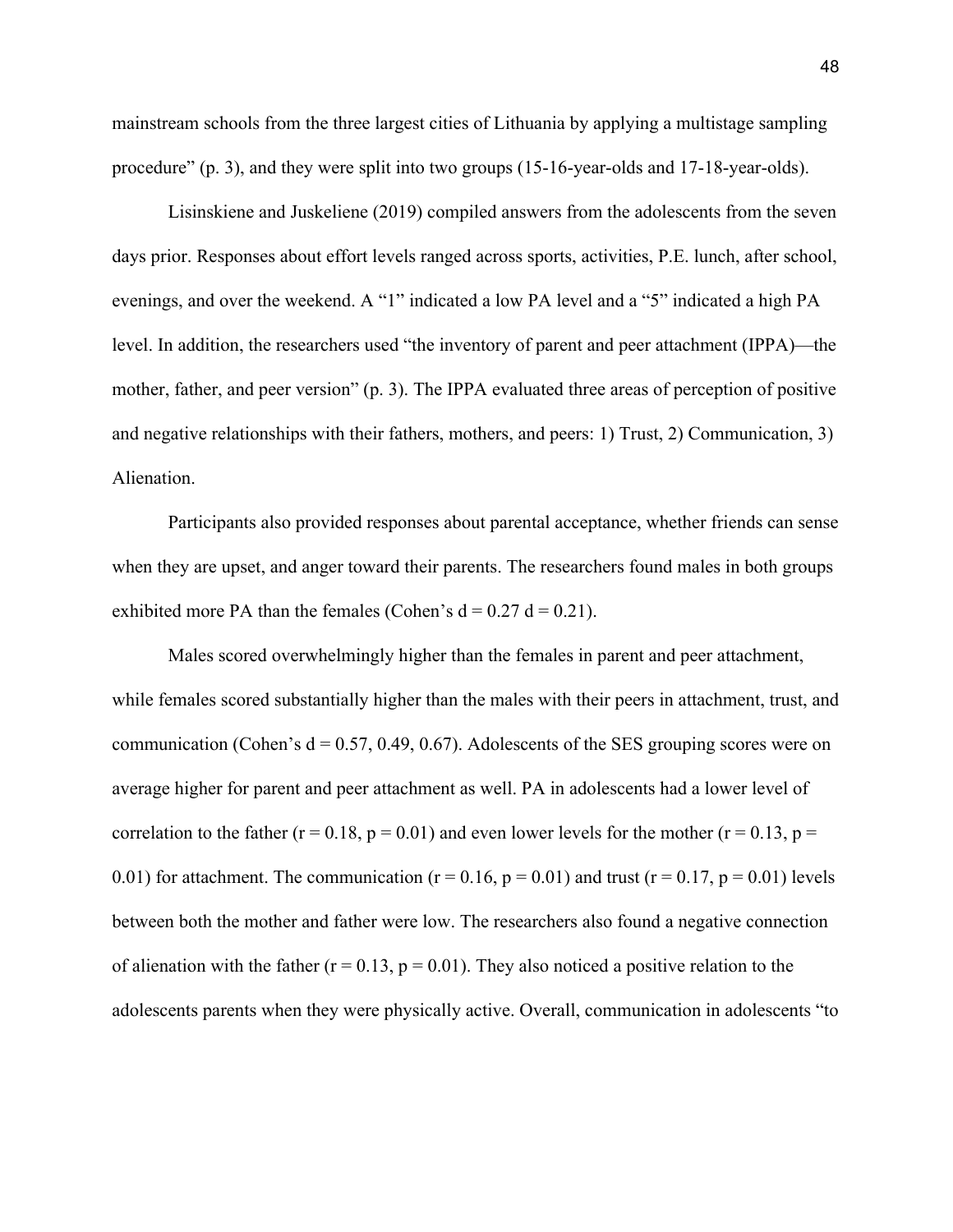father, male gender, a younger age, and a higher SES are important factors in relation to adolescent physical activity" (p. 1).

Lo et al. (2018) investigated the relationship between adolescents through their school environment and "after-school physical activity with health-related physical fitness" (p. 1). The researchers found numerous inconsistent outcomes amongst the  $649,442$  (N =  $312,365$  girls and  $N = 337,077$  boys) Taiwanese students in grades 7-9 who participated. The researchers completed a survey that measured the student participants physical fitness, academic environment, and urbanization of the school. In this case, physical fitness was defined as physical activity or sport movement conducted by an individual that can also be tied to ability. A school environment was defined as the climate in which the school students attend looks, feels, and influences them to succeed to the best of their ability. The after-school physical activity for adolescents measured BMI, sit-ups, running, seated reach, and long jump. The size of the school (both inside and outside) and the location were also measured. The researchers found schools with adequate facilities for physical activity encouraged adolescents to participate in physical activities.

Lo et al. (2018) included urban and non-urban adolescents. The urban locations consisted of the three largest cities in Taiwan: Kaohsiung, Taichung, and Taipei. The non-urban group was noted as the rural group for this particular study. The researchers found both the girls and boys of the urban group had a higher level of endurance and muscle power as compared to the rural group, and the BMI in girls from the rural group was also lower than the urban group. Cardiovascular exercise and power training were lower in the boys of the large schools, and girls exhibited the same lower level of endurance and power in large schools. However, the girls from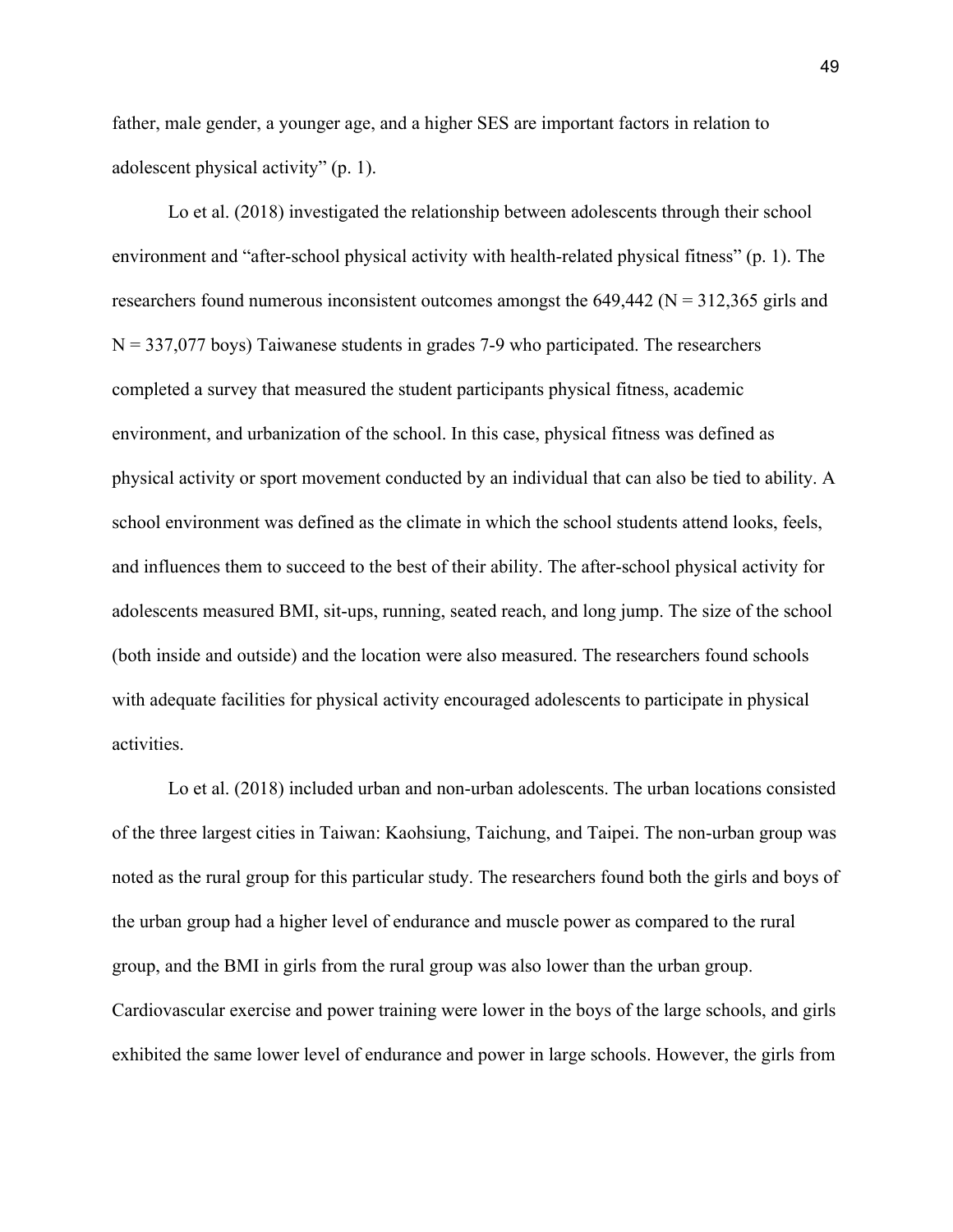the large schools scored a little higher out of the groups for BMI totals. "Of the adolescents who participated, "7.08% of the boys ( $N = 21,101$ ) and 6.87% of the girls ( $N = 19,249$ ) lived in rural areas" (p. 5). The BMI values of both rural and urban area boys were comparable to one another. However, the rural area school girls had "significantly higher BMI values than those who attended urban schools" (p. 5). The researchers found no difference in BMI from the boys who attended varied sized schools, while girls who attended smaller sized schools had a larger BMI of p < 0.05 compared to those from the rural and urban groups of adolescents.

Lo et al. (2018) also found health-related measurements of the adolescents paired based on their school facilities and if they were involved with physical fitness after school. "Boys in schools with access to a sports field performed significantly better in the physical fitness tests than those without access to a sports field, except for the flexibility test" (p. 6). Additionally, only 10% to 30% of the participants had poor fields or indoor gyms to use for their physical activity, and just over a quarter of the students exercised after school. Not surprisingly, "The BMI and flexibility of adolescents of both genders who participated in exercise after school were better than those of adolescents who did not" (p. 6). The researchers showed factors of urbanization, size of school, facilities at the school and adolescents who participated after school in physical activities were more important than physical fitness in adolescents in Taiwan.

López-Sánchez et al. (2018) analyzed the levels of physical activity, movement of the body, which exerts energy that causes an increase in one's heart rate in adolescents. The researchers randomly selected 5,141 participants from 20 schools across the country; of the adolescents who participated, 2,502 were boys (48.7%) and 2,639 were girls (51.3%). The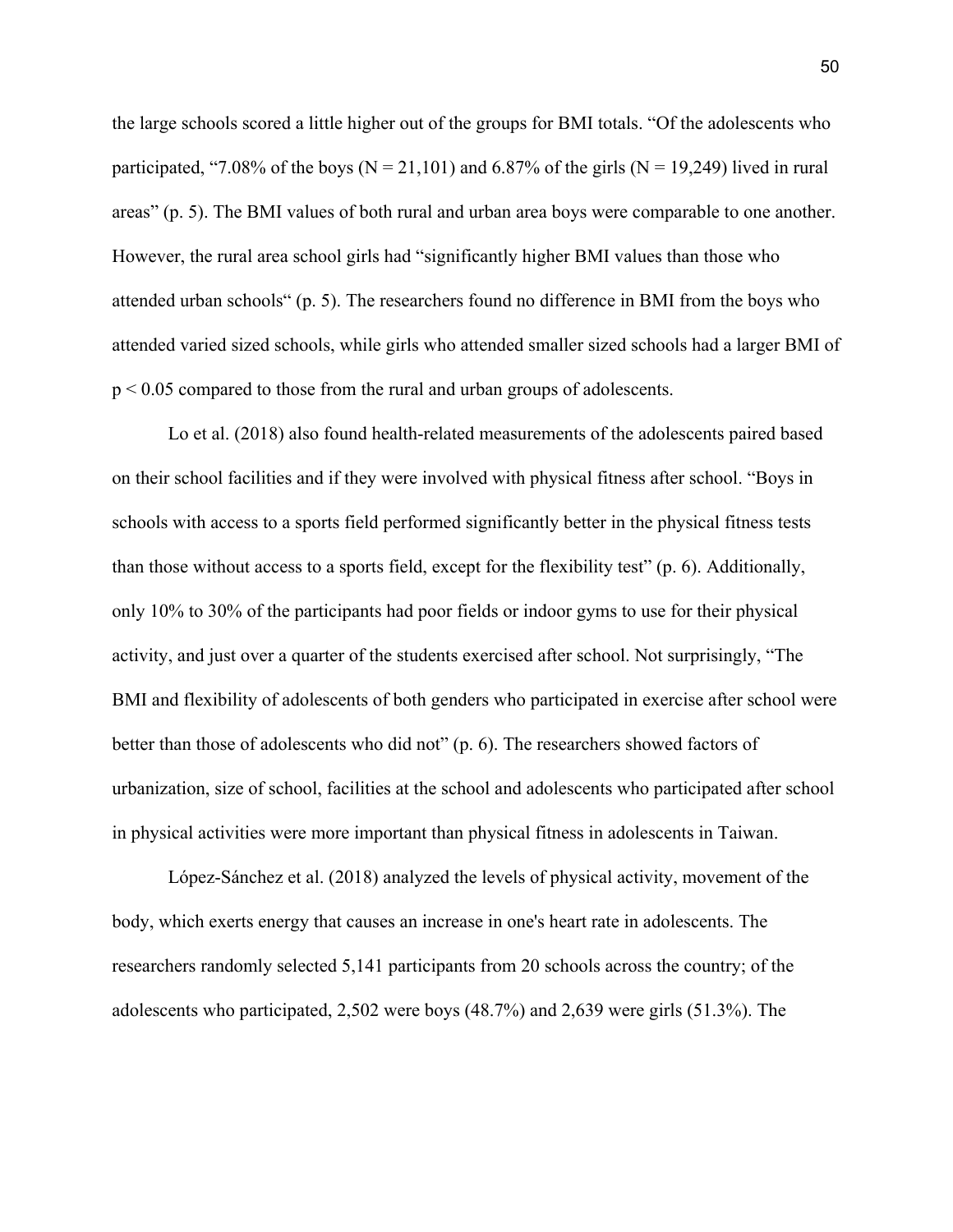researchers provided the Physician-based Assessment and Counselling for Exercise (PACE) questionnaire for the adolescent participants (ages 11-19) to complete.

López-Sánchez et al. (2018) found adolescents reached the guidelines of 60 minutes of Moderate-to-Vigorous Physical Activity (MVPA) each day "on average 3.6 days/week (SD = 2.1)" (p. 1). The adolescents were labeled as active or inactive according to their physical activity levels. Over 33% (33.4%) of the adolescents were labeled active; those participants followed guidelines of being physically active for five days or more per week. Just under 67% of the participants were labeled inactive. These adolescents did not participate in physical activity five days or more per week. Overall, boys were more active (just under 40%) as compared to girls (just over 27%). Boys were also more likely to meet daily recommendations of physical activity than girls (0.7 days more a week).

Overall, the 11-12 year-old adolescents were more physically active than the 13-19 year old group. Based on the findings, the researchers suggested Lithuanian adolescents needed to increase their levels of physical activity and adopt a program that they will follow based on the results. Suggestions included the implementation of multidisciplinary programs to reinforce the practice of physical activity and the development of specific movement guidelines.

Michaud et al. (2006) investigated Swiss adolescents and their participation in extracurricular sports. The researchers analyzed a direct correlation between sports activity or sports inactivity to that of smoking or drinking and a healthy life balance. The focal points of the study were perceived health, health attitudes, and behavior of the adolescents.

The Swiss apprentices and students, ranging from 16-20 years old, were selected at random and given a questionnaire to fill out. The survey and questionnaire was performed by all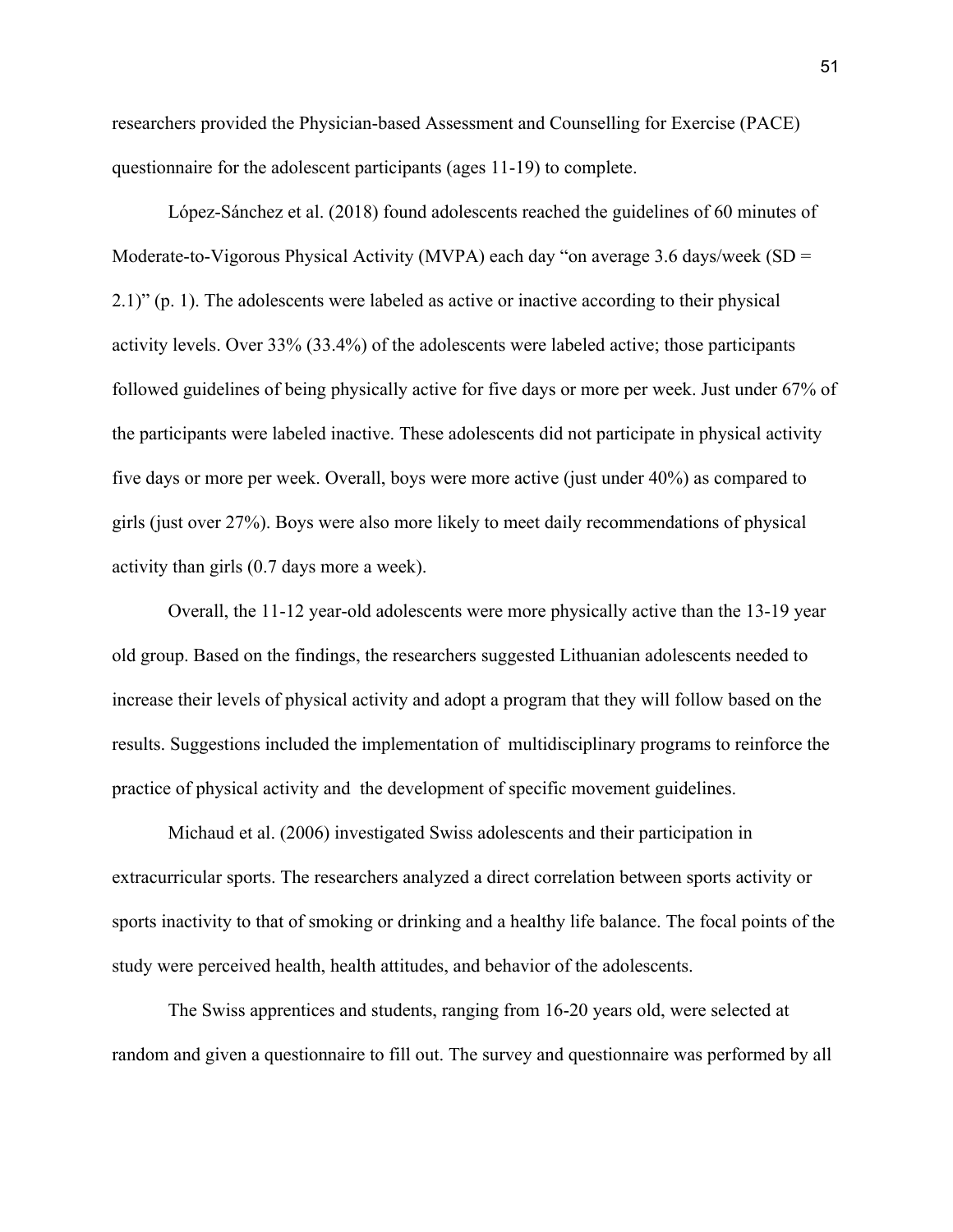of the 7,428 adolescents who were approved by the ethical committee of the Faculty of Medicine of Lausanne. Both students and apprentices sport activity was down compared to past years in the adolescent age group. The researchers also looked into the socio-demographic and lifestyle of these particular adolescents whether or not it correlated to sports practice among Swiss adolescents. They also anticipated a positive correlation between socioeconomic level and school grades.

The researchers found a direct correlation between student and apprentice activity and their chances of following a healthy diet. Interestingly, the adolescents who participated in sports outside of the observed schools had disposable family income to do so and tended to smoke and drink more. Michaud et al. (2006) were concerned about the Swiss and the percentage of adolescents who responded as active participants in sports activity compared to both the apprentices and the students. Of the 7,428 adolescents who responded,  $(p<0.01)$  showed a decrease in sport activity and involvement. Adolescents who participate in sport activity are found to be involved with organized sports through their school in which they attend. One of the biggest reported obstacles was the amount of time that adolescents did not have compared to years past. Work and work schedules seemingly got in the way of limiting organized and leisure sports activities. The potential for an increase in physical activity could have been avoided by practitioners who schedule working hours for those who participate in sports. The researchers' concern became the health and well-being of the adolescents if a downward trend of sports activity were to continue. A healthy lifestyle in those who participated in sports was visible compared to those who did not participate in sport.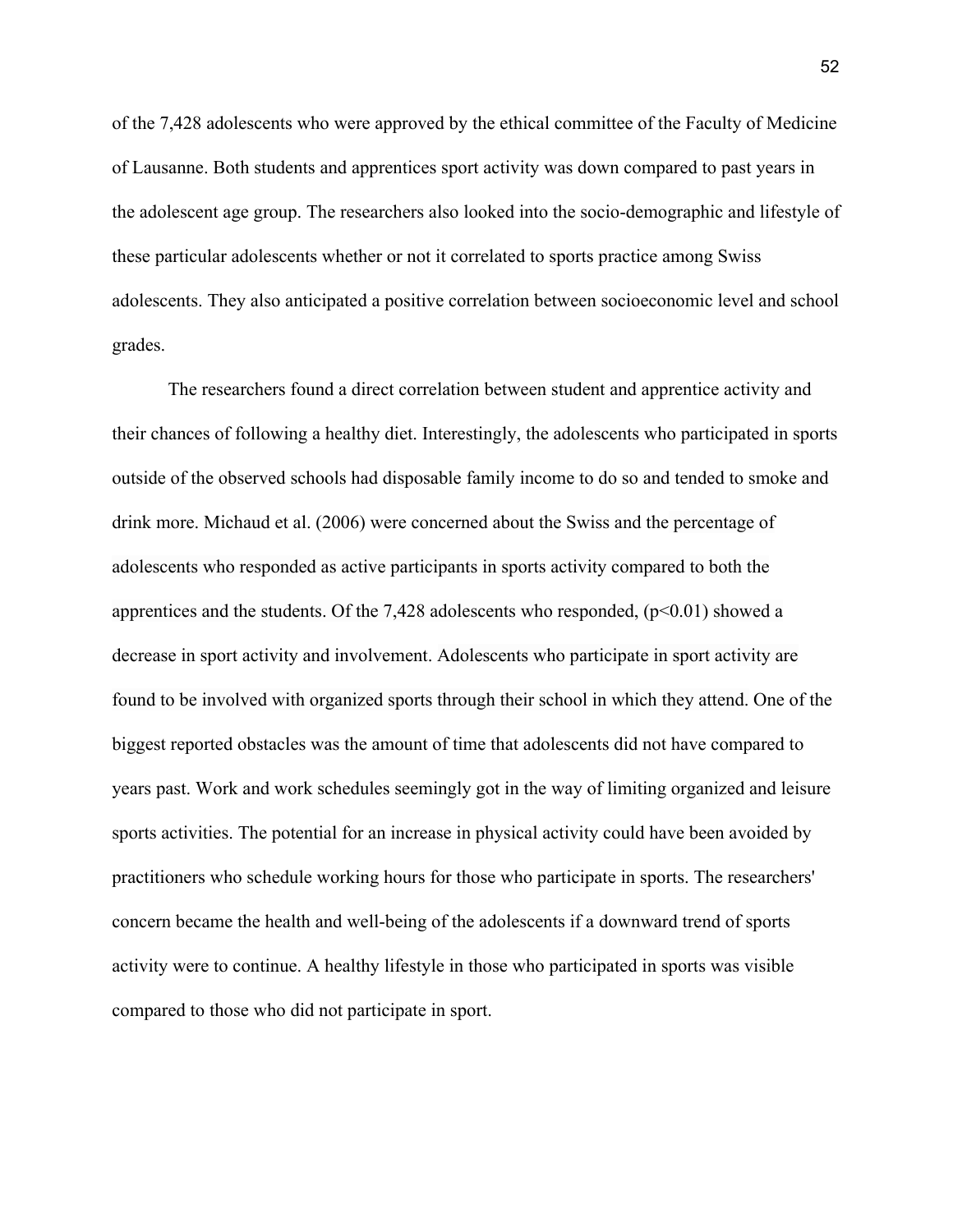Torstveit et al. (2018) investigated the correlation of Organized Sports Participation (OSP) to that of lifestyle habits and choices made by Norweigian adolescents. The researchers surveyed 13,269 adolescents who were 13-17 years of age and enrolled in junior high or high school in the southern part of Norway. Ninety percent of the junior high students and 80% of the high school students completed an MBLR model survey online during normal school hours. The MBLR model "adjusted for gender, age, and parental education, were used to investigate the associations between OSP and adolescent substance use, dietary habits, physical activity level, passive vs active transportation, screen time, and sleep duration" (p. 2384).

Torstveit et al. (2018) questioned adolescents on the use of alcohol, tobacco, eating candy, four meals of the day, drinking soda, physical activity, and sleeping habits. Adolescents who were involved in OSP were connected to lower chances of alcohol intoxication and tobacco use. The adolescents OSP was also connected to reduced chances of "having irregular intake of meals overall (total irregular meal pattern: 0.56; 0.51-0.62), and specifically irregular intake of each of the four main meals: breakfast (0.58; 0.53-0.63), lunch (0.62; 0.57-0.68), dinner (0.79; 0.70-0.89), and evening meal (0.70; 0.60-0.72)" (p. 2389). Food choices such as beverages/soft drinks and candy resulted in reduced odds of use by adolescents involved with OSP as well. In addition, adolescents revealed a reduced frequency of not being physically active and a lower chance of interrupted sleep both during the week and weekends.

Torstveit et al. (2018) indicated OSP in adolescents was connected to "significantly decreased odds of unhealthy lifestyle habits, including substance use, irregular meal patterns, high intake of unhealthy food and beverages, low intake of healthy food, low physical activity level, high screen time, using passive transportation, and having a short sleep duration compared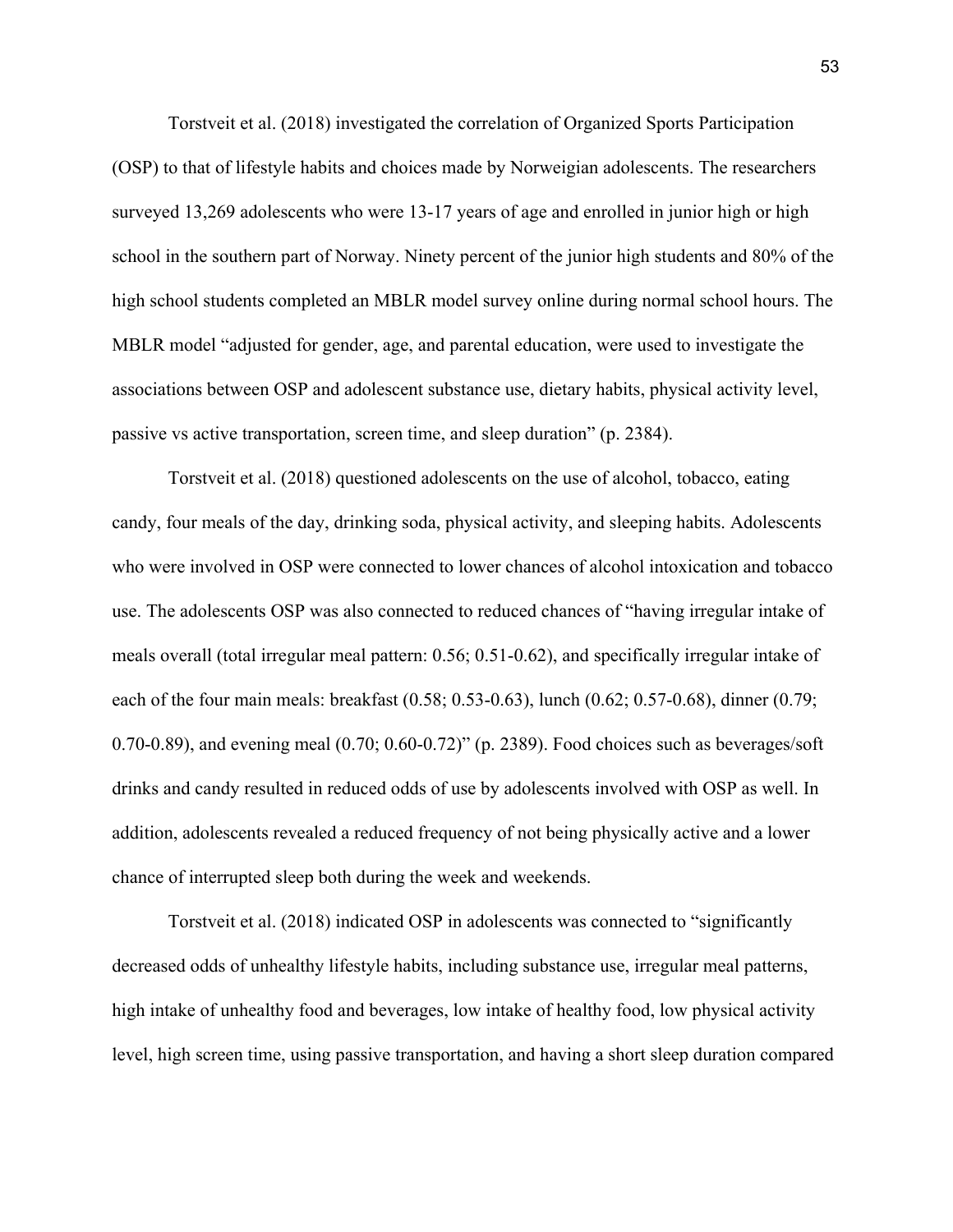with adolescents not participating in organized sports" (p. 2389). Adolescents in OSP had a reduced frequency for unhealthy habits compared to those who did not participate. Torstveit et al. (2018) also expressed that OSP promoted healthy lifestyle habits, especially for adolescents and suggested "healthy adolescent development, including increasing motivation for continuous participation in organized sport, would be a wise investment" (p. 2394).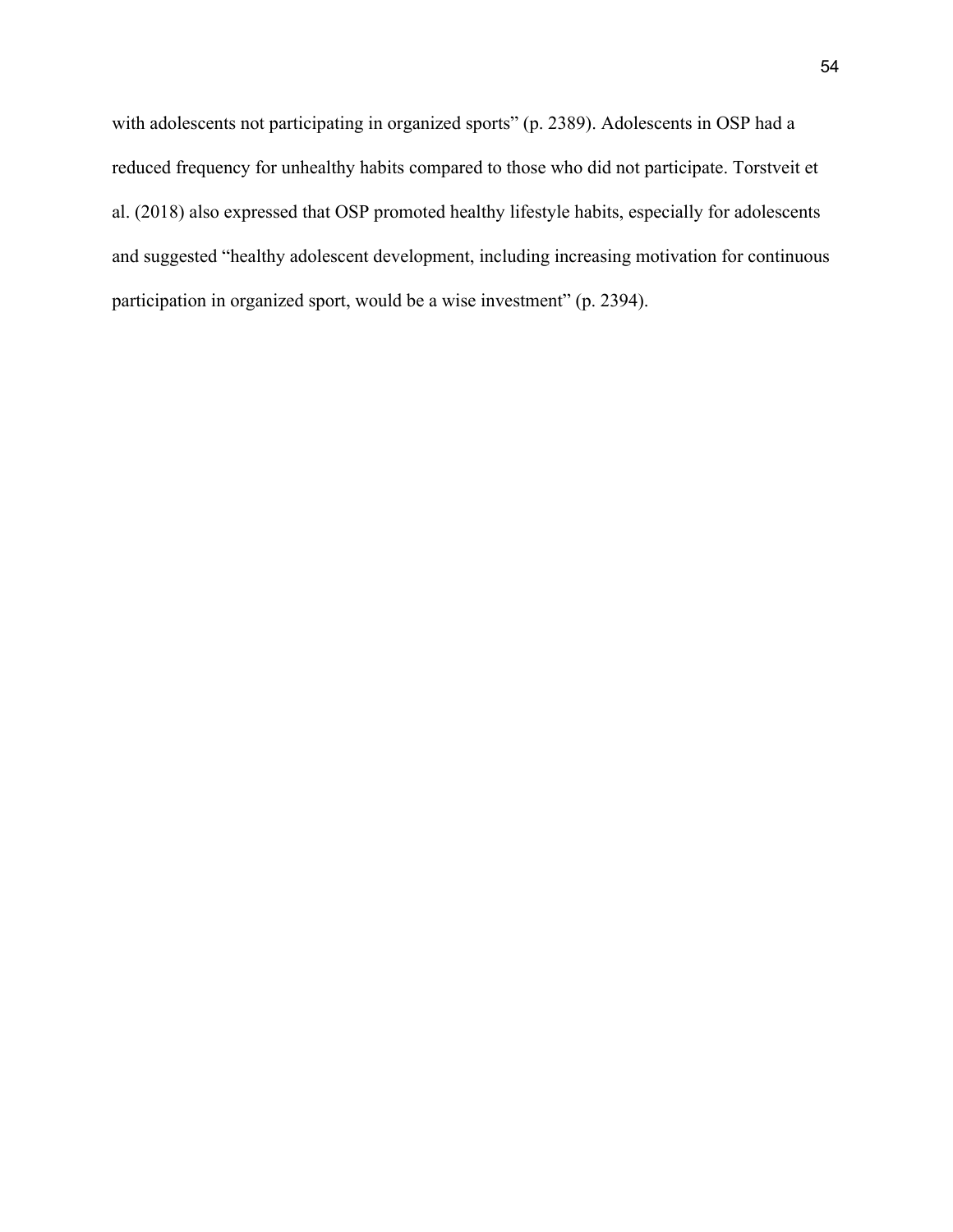#### **CHAPTER III: DISCUSSION AND CONCLUSION**

This study reviewed the positive and negative effects of sports participation involving adolescents 11-19 years of age in middle school and high school. The major themes found during the review were directly and indirectly related to academic achievement, mental health, and physical activity within a total of 30 studies. The outcomes of each study revealed positive correlations in adolescents between sports participation and resilience (Caldarella et al.,, 2019), self-concept and identity (Drane & Barber, 2016), experience and engagement (Reverdito et al., 2017) compared to negative correlations. However, the literature reviewed here did identify a few negative connections between adolescents and sports participation, especially when it came to those who participated in more competitive sports rather than non-competitive sports (Breistøl et al., 2017) and/or attitudes toward sports and loneliness (Yavuz, 2019).

## **Sports Participation and the Effects on Academic Achievement**

One causal influence of sports participation was a clear increase in student academic engagement and achievement. While this important effect was noted in just four of the 30 studies reviewed, it revealed an increase in students' academic performance and a decrease in stress related issues in each one. First, adolescents who were involved in sports regardless of their age or gender showed greater academic success and higher levels of engagement towards school itself than those who did not participate in sports (Badura et al., 2018). Second, adolescents who participated in sports also had significantly better time management and organizational skills to succeed in academics compared to those who did not participate in sports (Burns et al., 2020). Adolescents also endured risk factors that coincided with resilience as a student in conjunction with parental guidance and community support of their efforts as a student participating in sports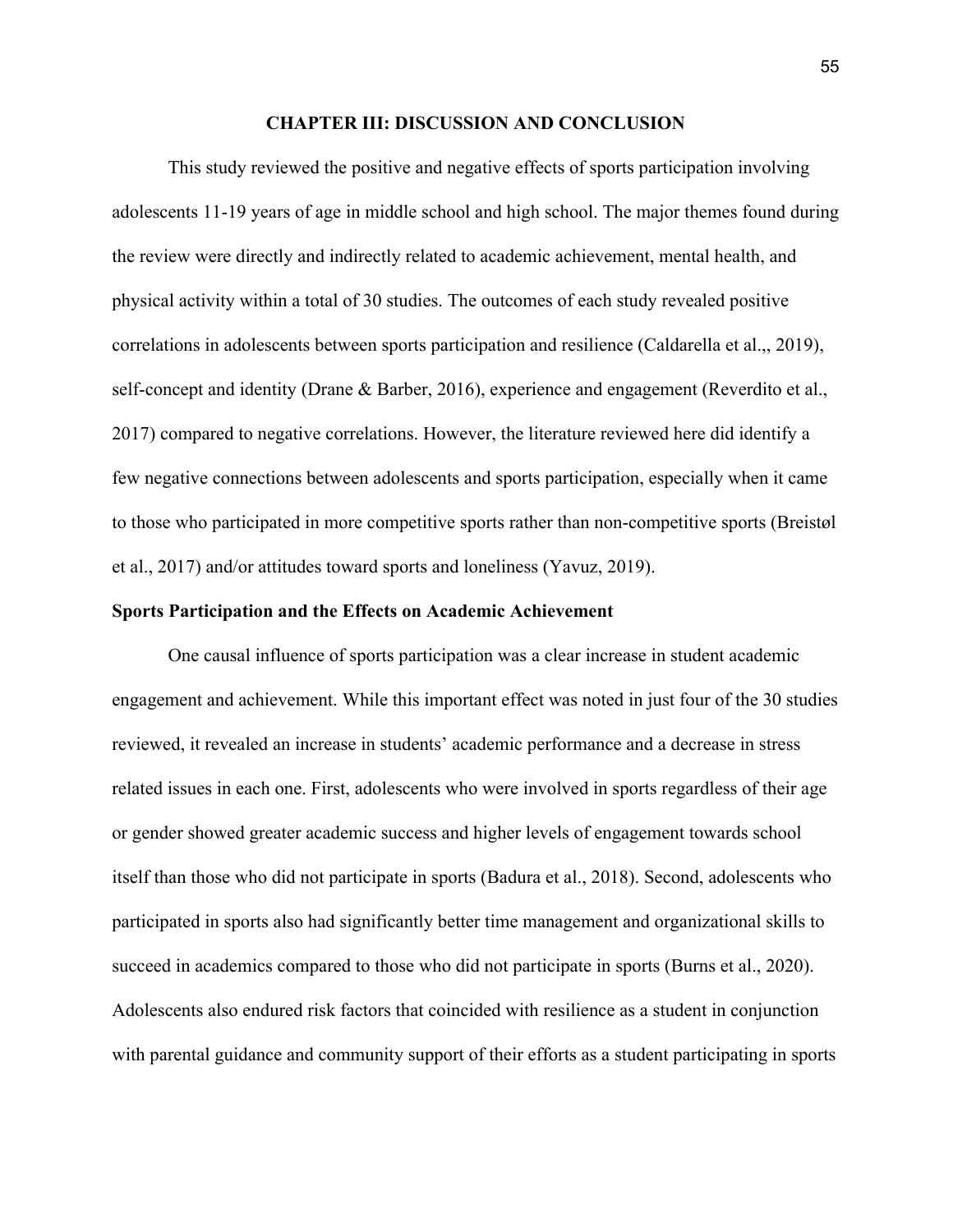(Caldarella et al., 2019). Lastly, those adolescents who participated in sport clubs that were outside of the regular school organized structure saw higher levels of success in school compared to those who did not participate in sport clubs (Paakkari et al., 2017).

# **Sports Participation and Mental Health**

Surprisingly, a common influence of sports participation in adolescents was a decrease in mental health issues. Of the articles reviewed, 16 of the 30 involved sports participation and mental health in some way shape or form dealing with anxiety, attitude, bullying, depression, enjoyment, fun, motivation, stress, troubled behavior, and well-being. Three studies identified that boys have lower levels of anxiety, depression, and stress overall as compared to girls (7.2% to 6.3%, 32% to 30.2%, and 38.8% to 21.2%) when it comes to participating in sports and their mental health (Baldursdottir et al., 2017; Gerber et al., 2011; McMahon et al., 2017). In contrast, Holbrook et al. (2020) found depressive symptoms and bullying were stronger among girls than boys as well as in adolescents who did not participate in sports as compared to those who did participate. In contrast, Perron-Gélinas et al. (2017) identified that boys (not girls) who participate in sports showed increased levels of peer rejection when their depressive symptoms were high. A few of the symptoms that were experienced were social blame, social irritation, abandonment, and possible withdrawal from conversations altogether. Yavuz (2019) discovered that adolescents' encountering loneliness declined when their attitude toward sports increased. Simply, when adolescents are happy, their loneliness decreases. A related study, He et al. (2018) determined that adolescents who participated in sports had significantly lower chances of forming mental health issues related to distress, bipolarism, and mood. Relatedly, Khoury‑Kassabri & Schneider (2018), O'Donnell & Barber (2018), and Yıldızer et al. (2017)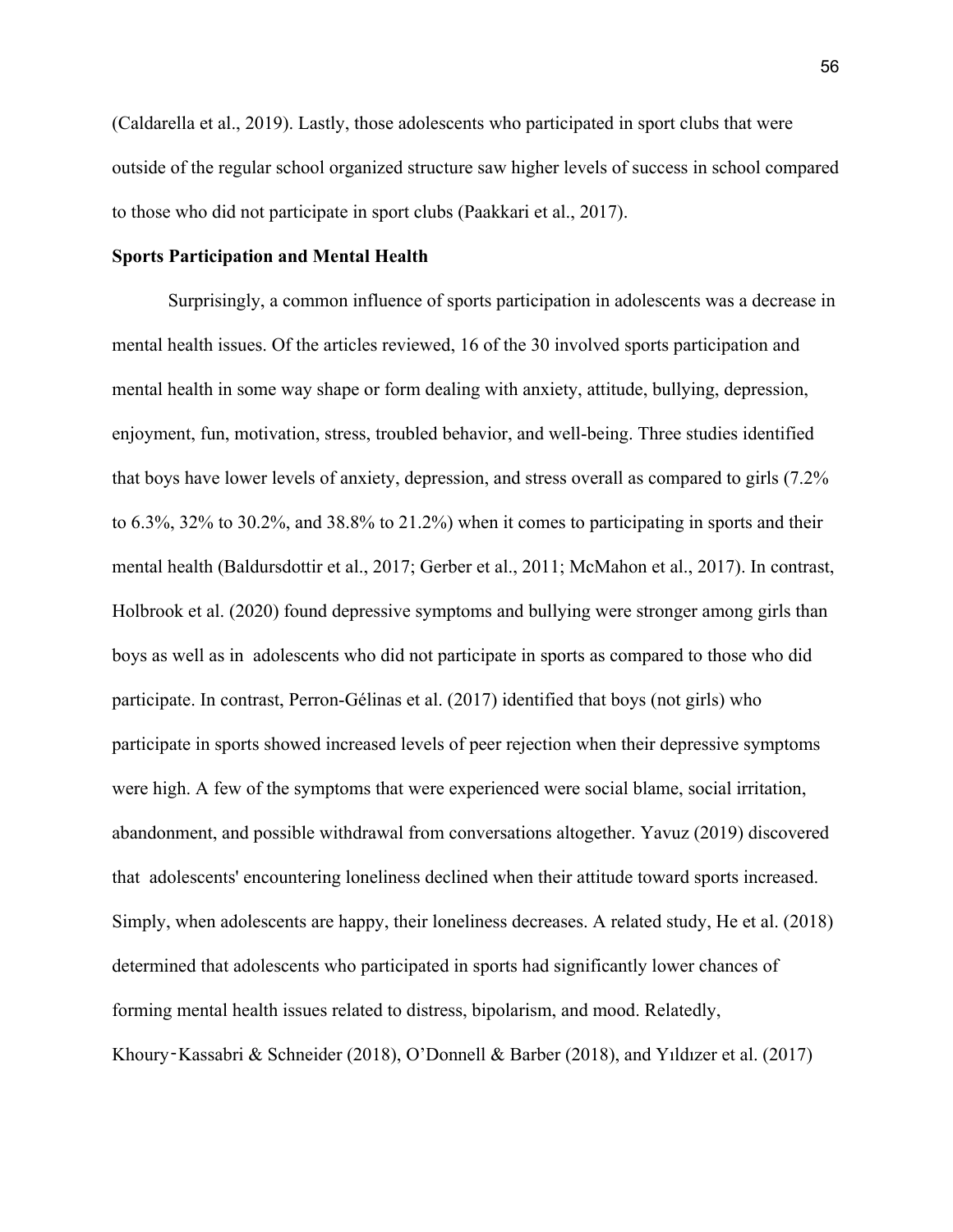found decreased levels of risky behaviors and delinquent acts in adolescents due in part to the intensity of the sports in which they participated. Similar studies (Breistøl et al., 2017; Drane & Barber, 2016; Loprinzi et al., 2018; Reverdito et al., 2017) found that adolescents who participated in competitive or non-competitive sports exerted more effort and had fewer health problems from the impact on their daily lives in contrast to those who did not participate in sports. In addition, those who participated in team sports, as compared to individualized sports, had lower levels of mental health issues and increased values of self-efficacy. Equally as important, Brooks et al. (2018) found that adolescent girls (50.7%) were more concerned mentally toward sustaining a physical injury while participating in a specialized sport than boys (40.7%). In addition, Rosenvinge et al. (2018) found psychological distress (being troubled and internally feeling sad, anxious, or distracted) to be on the rise in adolescent students who didn't participate in sports and connected this to dietary and mental health troubles.

#### **Sports Participation and Physical Health/Activity**

The most common influence of sports participation in adolescents was an increase in physical health and activity. Of the 30 articles reviewed, 10 focused purely on sports participation and physical health and activity. The topics on which researchers focused most heavily were alcohol and drug consumption, exercise, extracurricular activity, leisure or non-leisure activity, physical education, and physical fitness. Motives through engagement of physical activity (PA) was a key component (Abildsnes et al., 2017; Graham et al., 2010;, Król-Zielińska et al., 2018; Lisinskiene & Juskeliene, 2019) that focused on adolescents who were involved in (PA) through physical education (PE), sports participation and their differences between their activity in PE, and overall enjoyment or fun in PE. Overall, adolescents who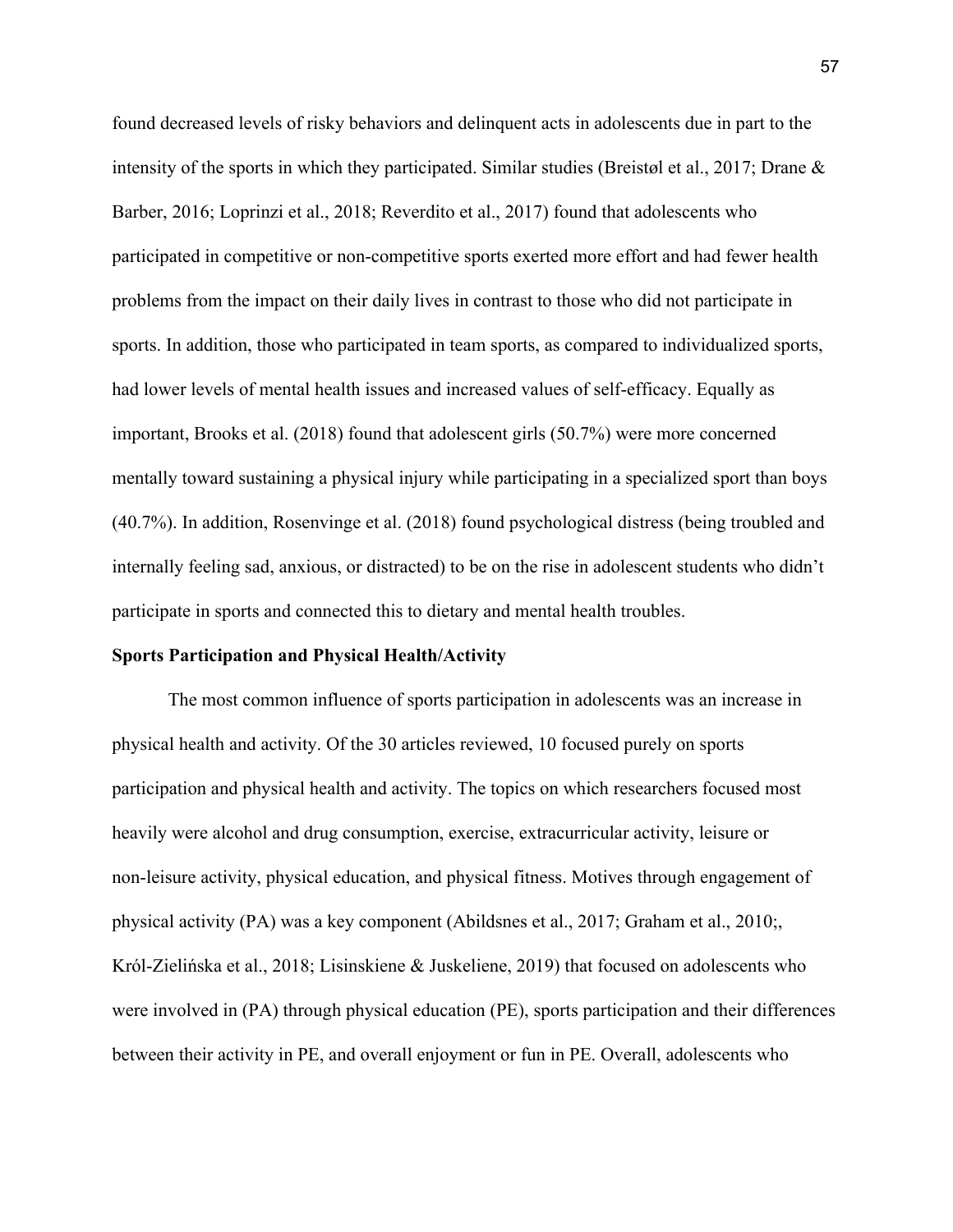participated in sports had positive attitudes toward exercise and fitness. The researchers found both boys and girls who attended PE for sports enjoyment participated more in sports activities that were organized and increased their physical fitness due to their ambition and attitudes. The researchers, however, did find that boys had an increased level of PA and higher levels of moderate and vigorous intensity as compared to girls. Relatedly, Ballester et al. (2015) and López-Sánchez et al. (2018) found that adolescents participating in sports had a higher cardiovascular fitness level and lower resting heart rate as compared to the non-athlete group or those who did not participate in sports regularly. Adolescents who were labeled as active participants (33.4%) followed guidelines of being PA for five days or more per week and had higher levels of fitness. Also, the sports participating group recovered faster from their elevated heart rates than did the non-participating group as well. In addition, Lo et al. (2018) found both the adolescent girls and boys from urban areas had a higher level of endurance and muscle strength as compared to those from the rural areas. Additionally, those same girls and boys that attended schools with adequate facilities for PA encouraged adolescents to participate in physical activities compared to the rural areas. Three different studies (Halldorsson et al., 2013; Michaud et al., 2006; Torstveit et al., 2018) identified the influence of alcohol use in adolescents and its increased users who have consumed alcohol for participants in sports coming from a home where both parents were not closely monitoring them. The researchers also found a correlation between sports participation and PA to adolescents who are non-participants. Those adolescents who are non-participants, are linked to a non-healthy lifestyle that incorporates alcohol and drug use. Adolescents involved in Organized Sports Participation (OSP) had a reduced frequency for unhealthy habits compared to those who did not participate in PA. In addition, researchers found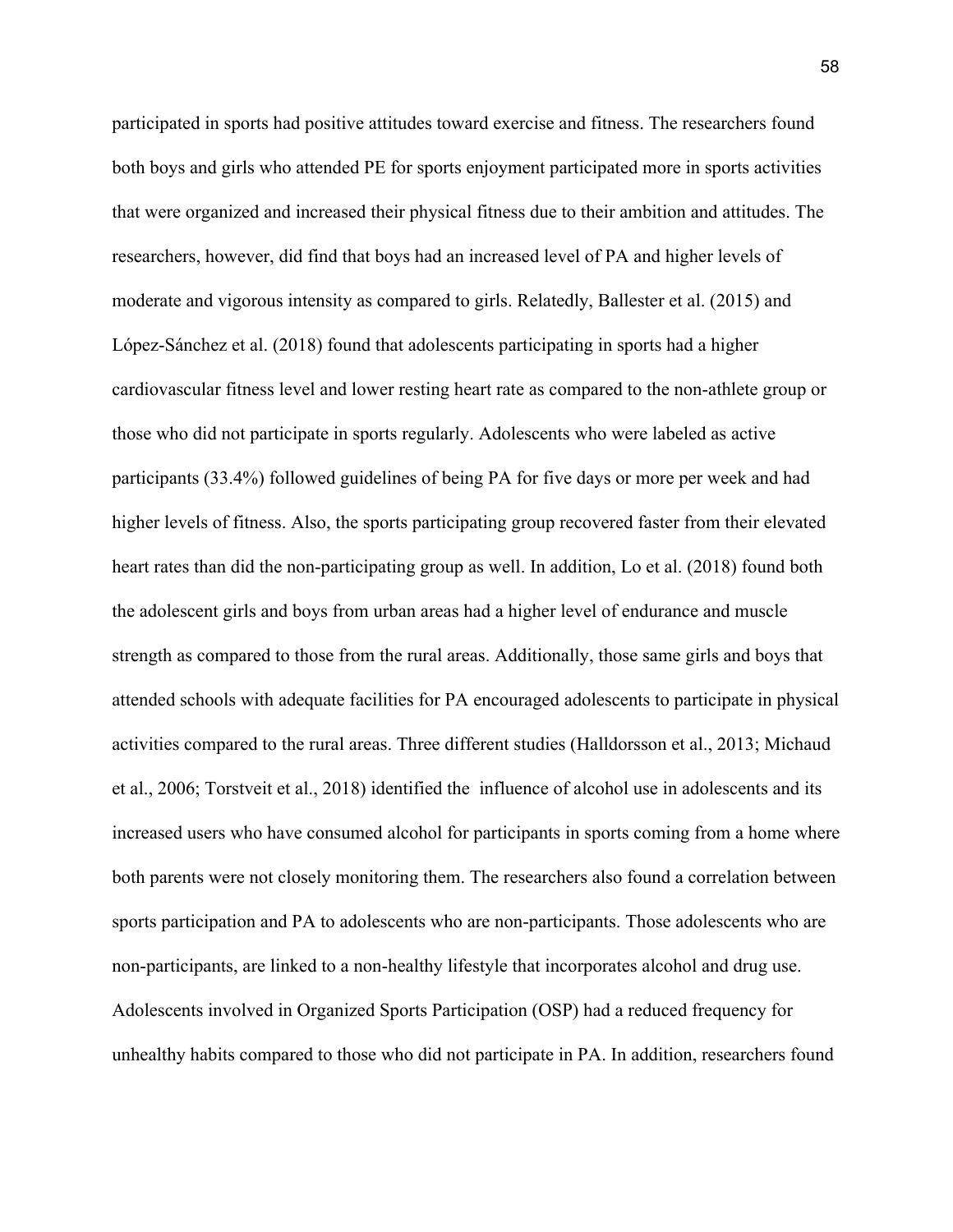over 60% of adolescents from broken homes consumed alcohol and had friends who had been drunk (t =  $-37.953$ , df = 10,484, p = 0.000) and roughly 30% of the adolescents had been drunk and had peers who had also been drunk (t = −41.887, df = 10,498, p = 0.000). Conversely, adolescents who participated in sports and lived with both parents, were supervised, and spent time with their parents, were not connected with alcohol use.

#### **Analysis**

The three categories that emerged from my analysis were not totally surprising. Not only does this review provide important information for adolescents and their overall activity, but also it shows parents and guardians a platform that academics and physical activity of adolescents increase and mental health troubles or concerns decrease while participating in sports. This review also provides important insights as it pertains to practical applications in school districts and the classroom. For example, when adolescents are participating in sports, their school work, mental health, along with physical health all benefit. In short, the more active adolescents are, the healthier they will be mentally and physically as compared to those who do not participate in sports or extracurricular activities.

What makes this research and data extremely compelling is that in the majority of the articles reviewed, the researchers constantly found adolescents' who participate in sports or extracurricular activities to be in the best interest of their overall health (Baldursdottir et al., 2017; Breistøl et al., 2017; Loprinzi et al., 2018; Paakkari et al., 2017). In addition, the researchers identified the significance of being active and participation in activities to being a key factor in the adolescents' lives (Abildsnes et al., 2017; López-Sánchez et al., 2018; McMahon et al., 2017; Yıldızer et al., 2017). The studies reviewed here confirms that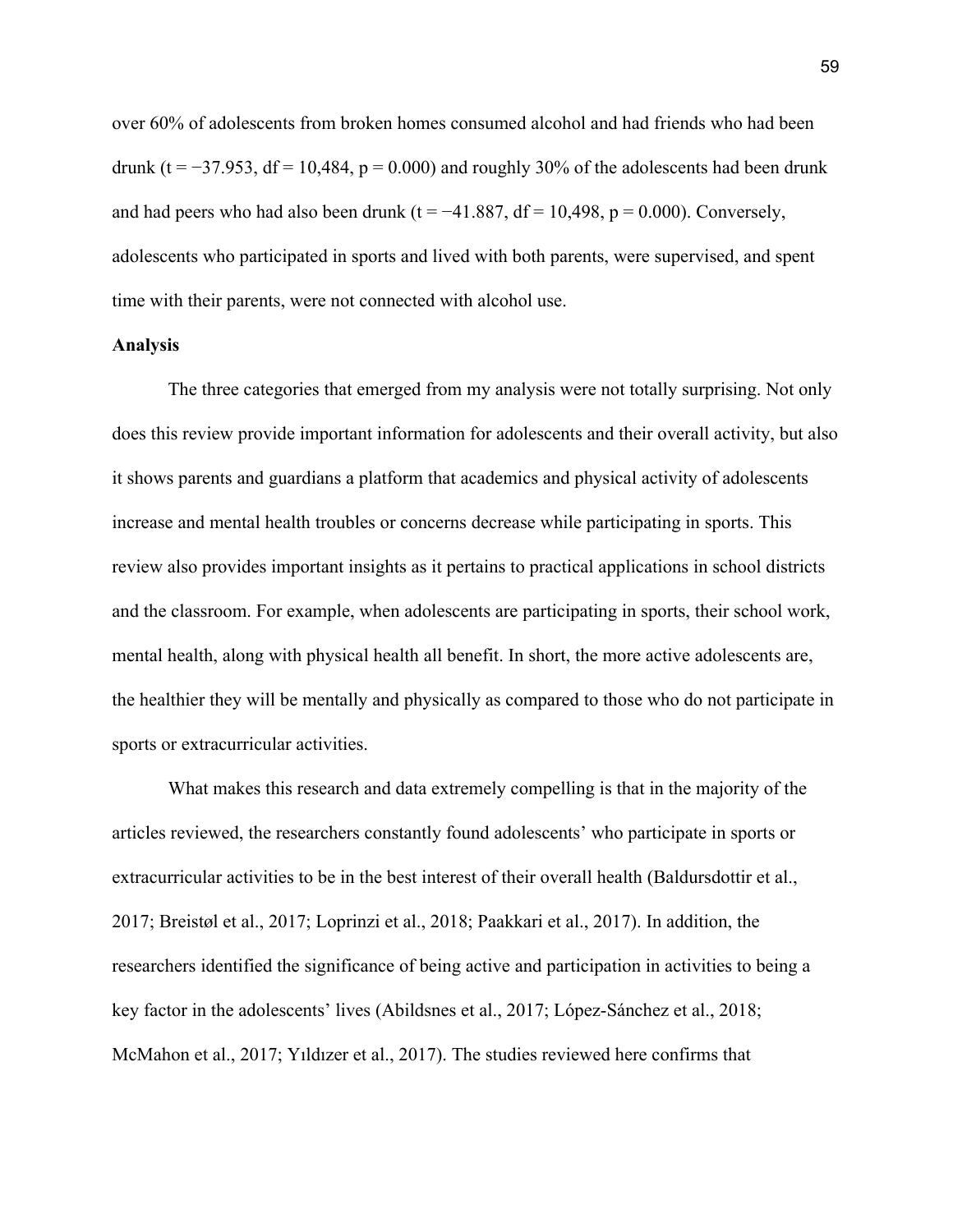participation in sports for middle school and high school adolescents is decidedly positive as academic successes increase, risks of mental health issues lower, and increased levels of physical activity increase.

#### **Professional Application**

Based on the data in this literature review, sports participation and extracurricular activities prove to be beneficial in the improvement of adolescents with their academic achievement. In addition, adolescents who participate in sports and extracurricular activities benefit from a reduced risk of mental health troubles and an increased level of physical health. Throughout the numerous studies reviewed, peer influence and overall enjoyment of sports appeared to be most effective in increasing adolescents' levels of physical activity. Coincidentally, adolescents had a higher risk of developing mental health issues from their bullying peers, which in turn sparked anxiety, depression, and stress. It should be mentioned that while adolescents obtained increased levels of enjoyment through sports participation, adolescents do still experience stress in some capacity. While participating in OLTA, Badura et al. (2018) noticed increased levels of engagement in school, a reduction of stress related to school, and an increase in academic success no matter the age or gender of the adolescents. To help decrease stress related concerns and increase enjoyment even more, middle school and high school adolescents could easily adapt to relaxation techniques, work with a dietitian, or communicate with the school teachers and or guidance counselors regarding any possible stressors. This could be done daily or weekly as the school saw fit.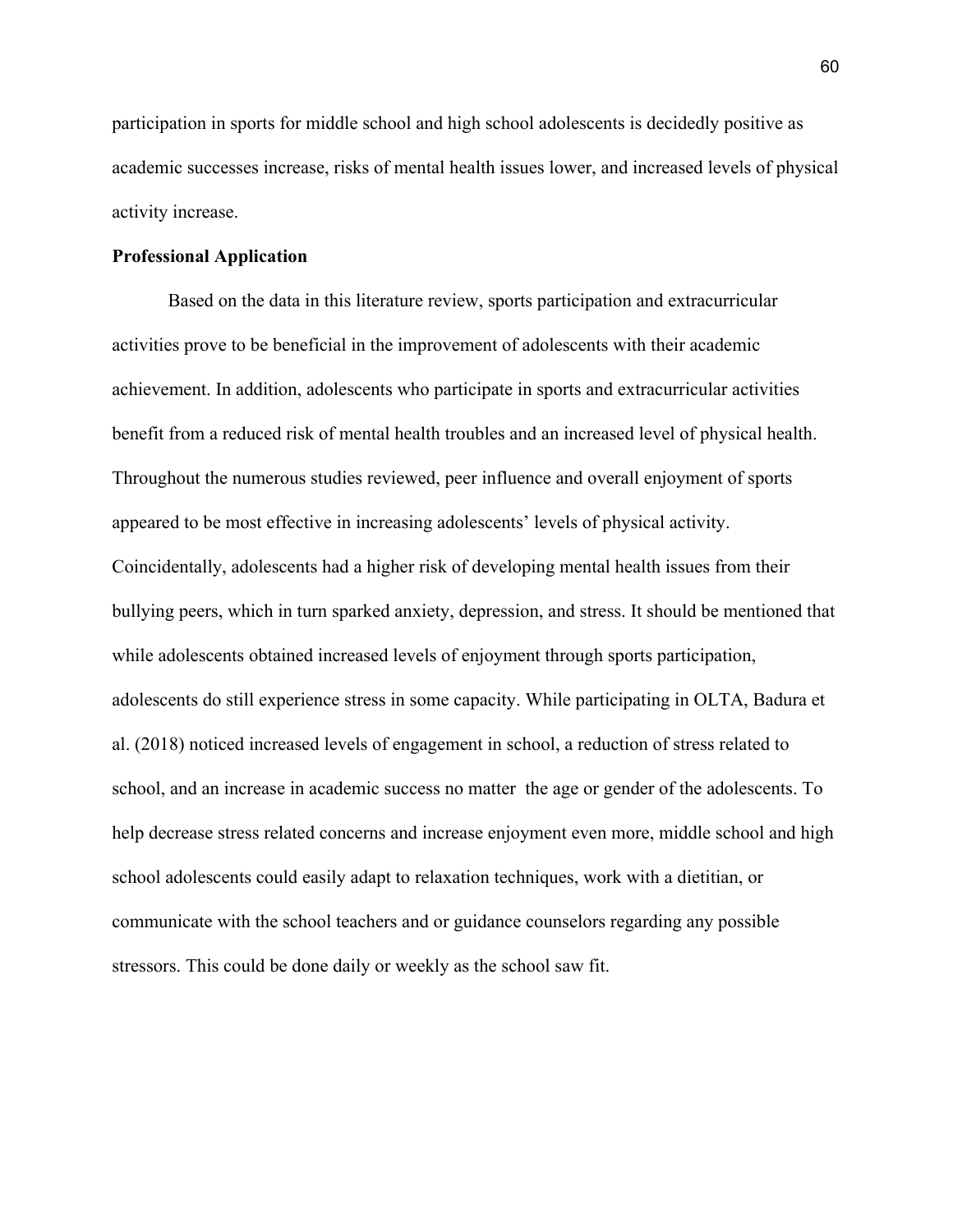## **Limitations of the Research**

Each category of research, other than sports themselves, presented data that focused on mental health and physical activity of adolescents. The studies provided a variety of outcomes in the adolescents' involvement which spanned the globe. That said, the data seemingly never changed from one country to the next. All of the data pointed to increasing marks of academic achievement, decreasing levels of mental health issues, and increasing levels of physical activity. My research however, excluded children younger than the adolescent age range of 11-19. I felt by doing so, my research would have included too broad a range of individuals. Condensing the search to adolescents 11-19 years of age, directly aligned the data I examined with my guiding question.

A few things that did not appear in my research and review of the articles were suicidal thoughts, tendencies, and/or self-mutilation. As an adolescent myself long ago, my group of friends and I experienced such feelings and emotions towards these particular actions, but never acted on them and were able to communicate with one another for support. However, we did know of a few students that did try to commit suicide and cut themselves due to academic pressure and social-emotional transgressions. I was also shocked not to come across articles that focused on adolescents quitting school or sports.

Another topic I thought I would encounter was the influence of siblings (brothers and sisters) on participation in sports/extracurricular activities, for the influence of siblings was a significant part of my life. The main reason I was involved with sports at such a young age was because of my brothers. My brothers would talk to me about rules, situations, and results of so many sports, I remember those conversations like it was yesterday. Yes, my parents enjoy sports,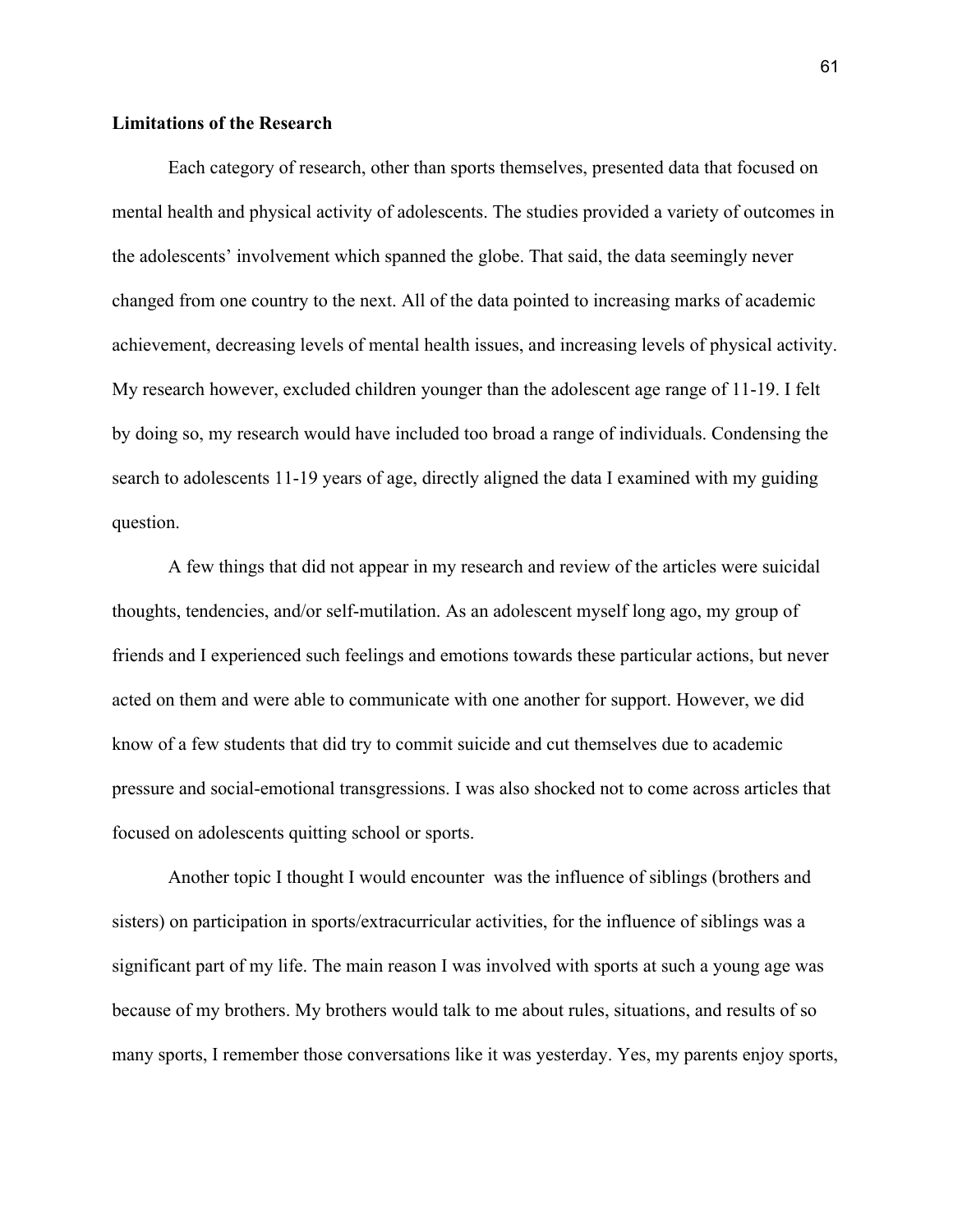but watching my brothers play sports and come home and talk about sports truly molded me into the sports-minded person I am today.

## **Implications for Future Research**

It would be intriguing to investigate the physical side effects on adolescents who participate in sports and then follow up 20 years later. Of the 10 studies regarding physical health and activity (Abildsnes et al., 2017; Ballester et al., 2015; Graham et al., 2010; Halldorsson et al., 2013; Król-Zielińska et al., 2018; Lisinskiene & Juskeliene, 2019; Lo et al., 2018; López-Sánchez et al., 2018; Michaud et al., 2006; Torstveit et al., 2018) a follow up questionnaire or in-person survey could appear on their overall physical health to determine the benefits of having participated in sports during their adolescent years. Additionally, the survey would help identify whether participation helped or hurt their current physical state. In connection with the 10 studies, the 16 empirical studies regarding mental health (Baldursdottir et al., 2017; Breistøl et al., 2017; Brooks et al., 2018; Drane & Barber, 2016; Gerber et al., 2011; He et al., 2018; Holbrook et al., 2020; Khoury-Kassabri & Schneider 2018; Loprinzi, et al., 2018; McMahon et al., 2017; O'Donnell & Barber, 2018; Perron-Gélinas et al., 2017; Reverdito et al., 2017; Rosenvinge et al., 2018; Yavuz, 2019; Yıldızer et al., 2017) could ask the same questions about their overall mental state 20 years later too. Just like the physical follow-up questionnaire, the follow-up survey would be able to identify whether or not participation had helped or hurt their current mental state. Also, none of the mental health studies researched the past of the parents' mental health status as that might have affected the adolescents during the surveys as well. Of the four studies on academic achievement for adolescents (Badura et al., 2018; Burns et al., 2020; Caldarella et al., 2019; Paakkari et al., 2017), it would have been fitting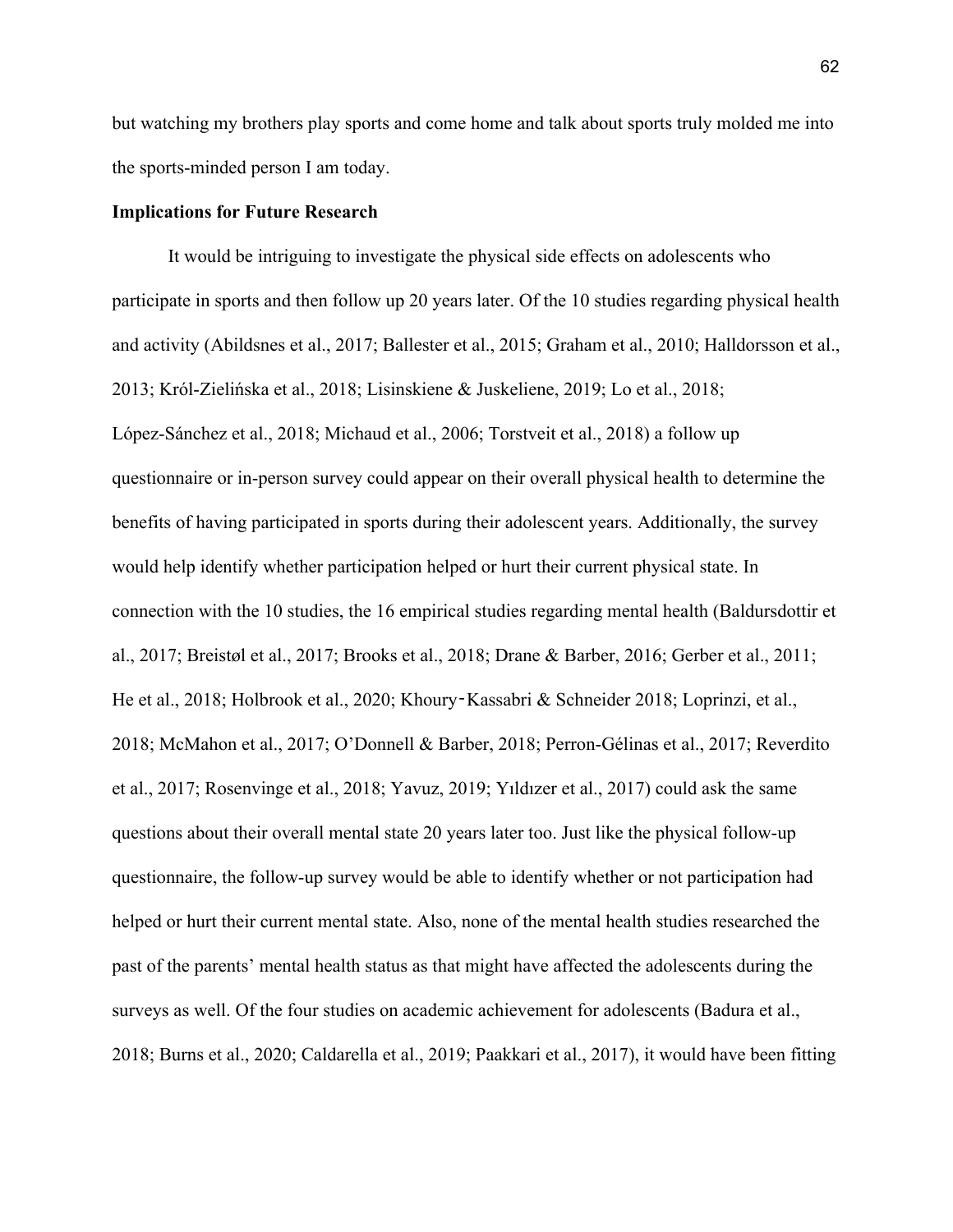to see research done about adolescents whose grades went from unsatisfactory to satisfactory due to their participation in sports. Conversely, a research study about the adolescents participating in sports and their grades going from satisfactory to unsatisfactory would be beneficial as well.

# **Conclusion**

This review searched to identify the positive and negative effects of sports participation on middle school and high school adolescents. Overall, sports participation appears to have a positive effect on adolescents when it comes to school and their academic achievement because of their participation. Regarding mental health issues, sports participation provides a stable force that helps lower such troubles as anxiety, depression, and stress in adolescents. Participation in sports provides a positive effect on adolescents within their overall experience that affects their enjoyment of sports, and in turn, helps their mental psyche and attitude. Overall, sports participation and physical health/activity also provides a positive effect on adolescents. By participating in sports, adolescents are able to increase their physical fitness levels, knowledge of physical education, and improve their health and well-being in general. In all, the current literature is quite positive for those who participate.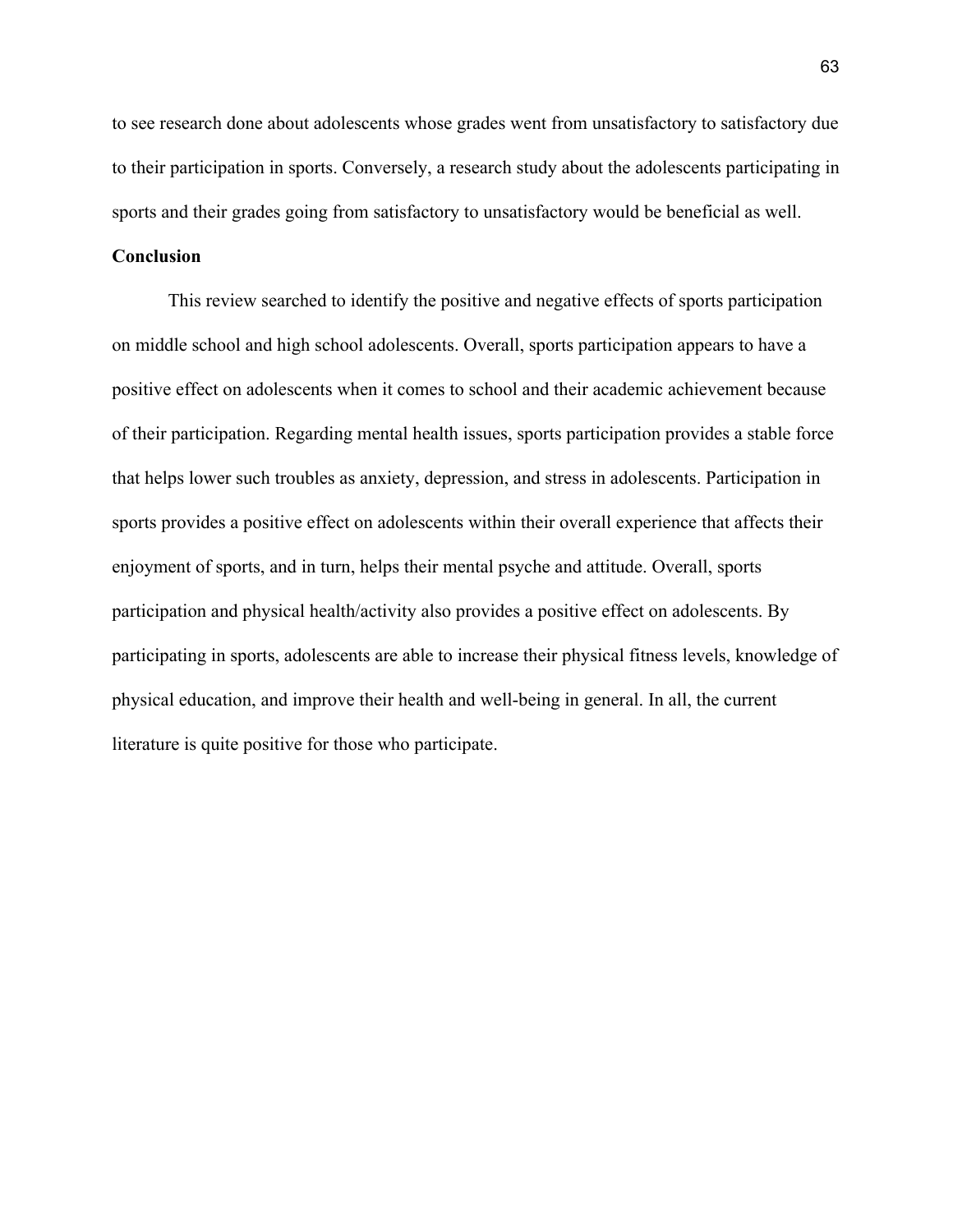#### **References**

Abildsnes, E., Rohde, G., Berntsen, S., & Stea, T. (2017). Fun, influence and competence - A mixed-methods study of prerequisites for high school students' participation in physical education. *BioMed Central Public Health*, 241*(17),* 1-12.

<https://doi.org/10.1186/s12889-017-4154-6>

Badura, P., Sigmund, E., Madarasova Geckova, A., Sigmundova, D, Sirucek, J., van Dijk, JP., & Reijneveld, S. (2016). Is participation in organized leisure-time activities associated with school performance in adolescence? *Public Library of Science*, *11(4),* 1-13.

<https://doi.org/10.1371/journal.pone.0153276>

- Baldursdottir, B., Valdimarsdottir, H., Krettek, Gylfason, H., & Sigfusdottir, I. (2017). Age-related differences in physical activity and depressive symptoms among 10-19-year-old adolescents: A population-based study. *Psychology of Sport and Exercise*, *28,* 91-99. <https://doi.org/10.1016/j.psychsport.2016.10.007>
- Ballester, R., Huertas, F., Yuste, F., Llorens, F., & Sanabria, D. (2015). The relationship between regular sports participation and vigilance in male and female adolescents. *Public Library of Science*, *10(4),* 1-12. <https://doi.org/10.1371/journal.pone.0123898>
- Breistøl, S., Clench-Aas, J., Van Roy, B., & Raanaas, R. (2018). Association between participating in noncompetitive or competitive sports and mental health among adolescents – a Norwegian population-based cross-sectional study. *Scandinavian Journal of Child and Adolescent Psychiatry and Psychology*, *5*(1), 28-38. <https://doi.org/10.21307/sjcapp-2017-003>

Brooks, M. A., Post, E. G., Trigsted, S. M., Schaefer, D. A., Wichman, D. M., Watson, A. M.,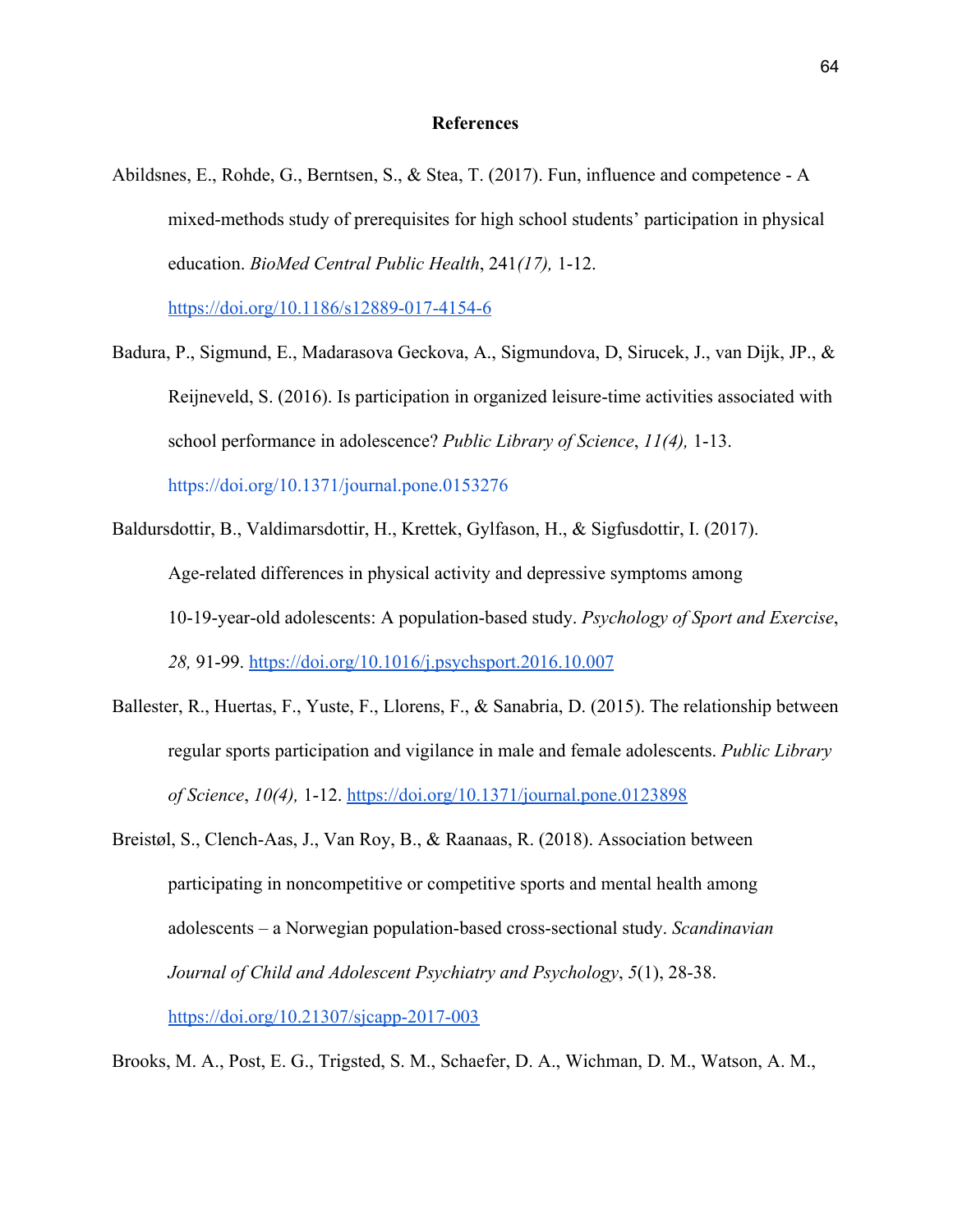McGuine, T. A., & Bell, D. R. (2018). Knowledge, attitudes, and beliefs of youth club athletes toward sport specialization and sport participation. *Orthopaedic Journal of Sports Medicine*, *6(5),* 1-8. [https://doi.org/10.1177/2325967118769836](https://doi.org/10.1177%2F2325967118769836)

- Burns, R., Brusseau, T., Pfledderer, C., & Fu, Y. (2020). Sports participation correlates with academic achievement: Results from a large adolescent sample within the 2017 U.S. national youth risk behavior survey. *Perceptual and Motor Skills*, *127*(2)*,* 448-467. [https://doi.org/10.1177/0031512519900055](https://doi.org/10.1177%2F0031512519900055)
- Caldarella, P., Johnson, J., Larsen, R., Heath, M., & Warren, J. (2019). Adolescent sports participation and parent perceptions of resilience: A comparative study. *The Physical Educator*, 76, 1026-1045. <https://doi.org/10.18666/TPE-2019-V76-I4-8451>
- Centers for Disease Control and Prevention (2010). Health Literacy. Retrieved from https://www.cdc.gov/healthliteracy/learn/index.html
- Drane, C., & Barber, B. (2016). Who gets more out of sport? The role of value and perceived ability in flow and identity-related experiences in adolescent sport. *Applied Developmental Science (20)*4, 267–277.<https://doi.org/10.1080/10888691.2015.1114889>
- Graham, D., Sirard, J., & Neumark-Sztainer, D. (2010). Adolescents' attitudes toward sports, exercise, and fitness predict physical activity 5 and 10 years later. *Preventive Medicine 52*,130-132. <https://doi.org/10.1016/j.ypmed.2010.11.013>

Gerber, M., Holsboer-Trachsler, E., Pühse, U., & Brand, S. (2011). Elite sport is not an additional

source of distress for adolescents with high stress levels. *Perceptual and Motor Skills*, *112*(2)*,* 581–599. [https://doi.org/10.2466/02.05.10.PMS.112.2.581-599](https://doi.org/10.2466%2F02.05.10.PMS.112.2.581-599)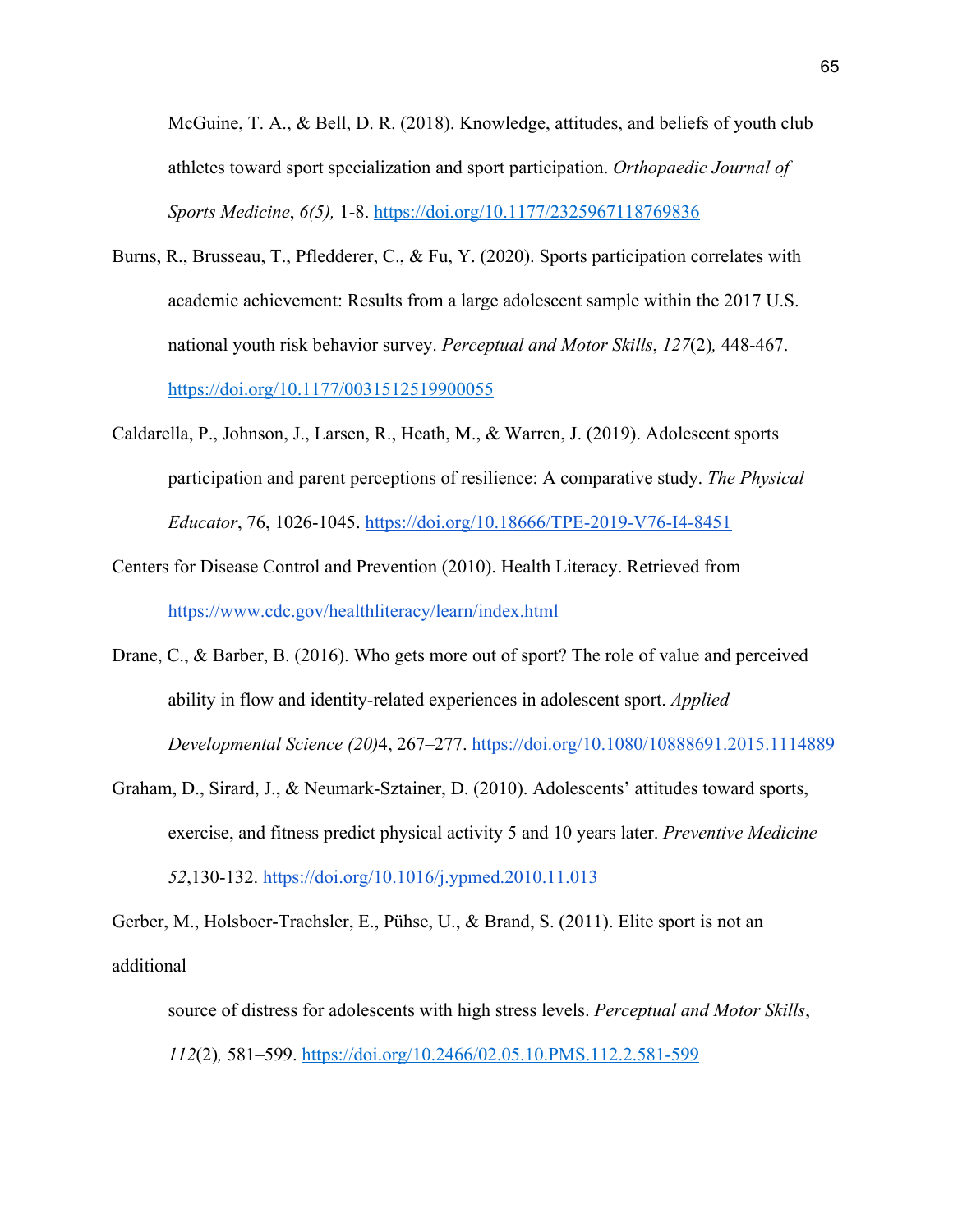Halldorsson, V., Thorlindsson, T., & Sigfusdottir, I. (2014). Adolescent sport participation and alcohol use: The importance of sport organization and the wider social context. *International Review for the Sociology of Sport 49*(3/4), 311-330.

[https://doi.org/10.1177/1012690213507718](https://doi.org/10.1177%2F1012690213507718)

- He, J., Paksarian, D., & Merikangas, K. (2018). Physical activity and mental disorder among adolescents in the United States. *Journal of Adolescent Health*, 5*(63),* 628-635. <https://doi.org/10.1016/j.jadohealth.2018.05.030>
- Holbrook, H., Voller, F., Castellini, G., Silvestri, C., Ricca, V., Cassioli, E., Ivanova, M., & Hudziak, J. (2020). Sport participation moderates association between bullying and depressive symptoms in Italian adolescents. *Journal of Affective Disorders*, *271,* 33-38. <https://doi.org/10.1016/j.jad.2020.03.142>
- Hulteen, R., Smith, J., Morgan, P., Barnett, L., Hallal, P., Colyvas, K., & Lubans, D. (2017). Global participation in sport and leisure-time physical activities: A systematic review and meta-analysis. *Preventive Medicine*, *95,* 14-25.

<https://doi.org/10.1016/j.ypmed.2016.11.027>

- Khoury‑Kassabri, M., & Schneider, H. (2018). The relationship between Israeli youth participation in physical activity programs and antisocial behavior. *Child and Adolescent Social Work Journal*, *35,* 357-365. <https://doi.org/10.1007/s10560-017-0528-y>
- Król-Zielińska, M., Groffik, D., Bronikowski, M., Kantanista, A., Laudańska-Krzemińska, I., Bronikowska, M., Korcz, A., Borowiec, J., & Frömel, K. (2018). Understanding the motives of undertaking physical activity with different levels of intensity among adolescents: Results of the INDARES study. *BioMed Research International*, 1849715,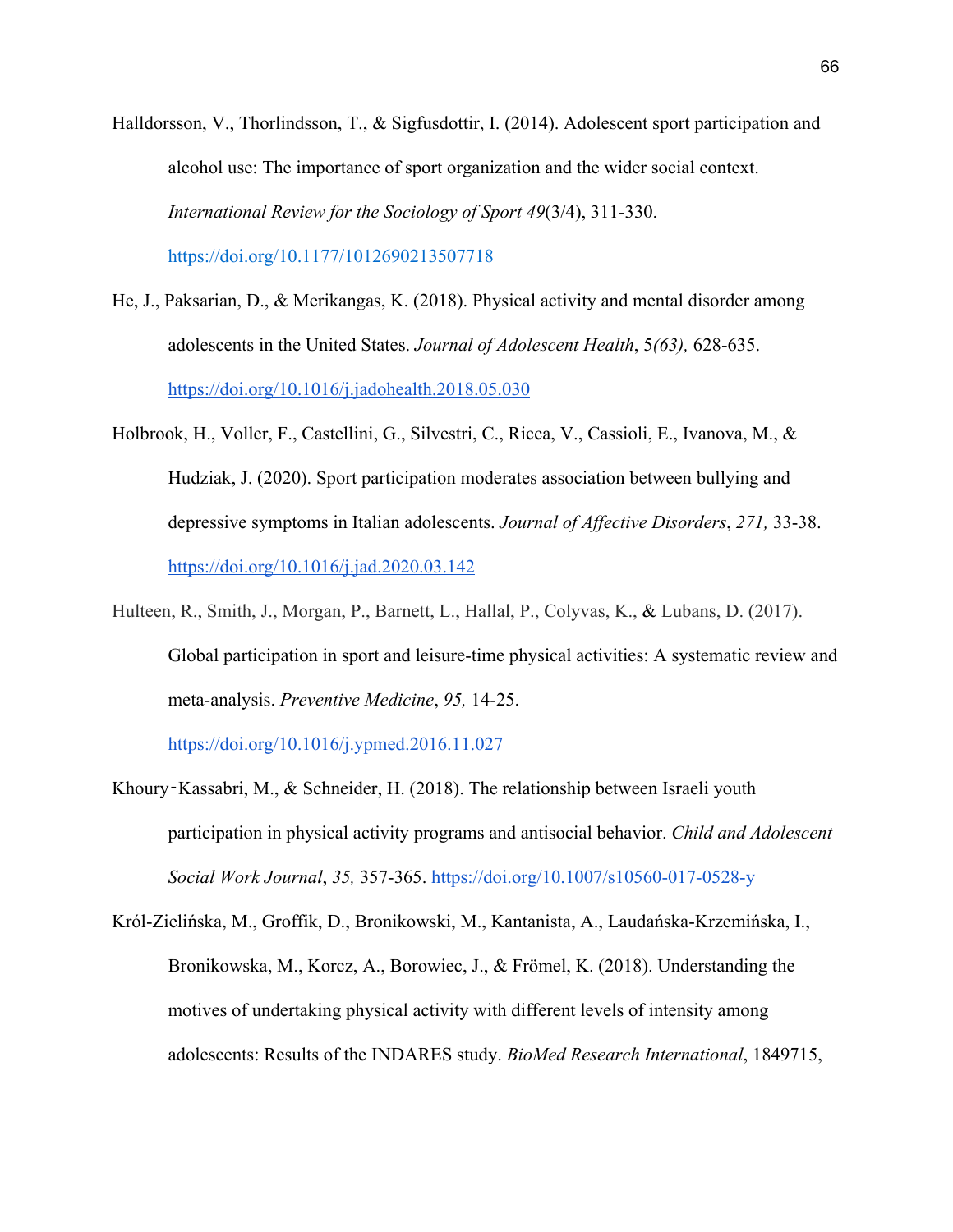1–9. <https://doi.org/10.1155/2018/1849715>

Lisinskiene, A., & Juskeliene, V. (2019). Links between adolescents' engagement in physical activity and their attachment to mothers, fathers, and peers. *International Journal of Environmental Research and Public Health*, *16(5),* 1-11.

<https://doi.org/10.3390/ijerph16050866>

- Lo, K., Wu, M., Tung, S., Hsieh, C., Yao, H., & Ho, C. (2017). Association of school environment and after-school physical activity with health-related physical fitness among junior high school students in Taiwan*. International Journal of Environmental Research and Public Health, 14*(83)*,* 1-10. <https://doi.org/10.3390/ijerph14010083>
- López-Sánchez, G., Emeljanovas, A., Miežiene, B., Díaz-Suárez, A., Sánchez-Castillo, S., Yang, L., Roberts, J., & Smith, L. (2018). Levels of physical activity in Lithuanian adolescents. *Medicina*, *54(84),* 1-9.<https://doi.org/10.3390/medicina54050084>
- Loprinzi, P., Cardinal, B., Cardinal, M., & Corbin, C. (2018). Physical education and sport: Does participation relate to physical activity patterns, observed fitness, and personal attitudes and beliefs? *American Journal of Health Promotion*, *32*(3), 613-620. [https://doi.org/10.1177/0890117117698088](https://doi.org/10.1177%2F0890117117698088)

McMahon, E., Corcoran, P., O'Regan, G., Keeley, H., Cannon, M., Carli, V., Wasserman, C., Hadlaczky, G., Sarchiapone, M., Apter, A., Balazs, J., Balint, M., Bobes, J., Brunner, R., Cozman, D., Haring, C., Iosue, M., Kaess, M., Kahn, J.P., Nemes, B., Podlogar, T., Poštuvan, V., Sáiz, P., Sisask, M., Tubiana, A., Värnik, P., Hoven, C., & Wasserman, D. (2017). Physical activity in European adolescents and associations with anxiety, depression and well‑being. *European Child and Adolescent Psychiatry*, *26,* 111-122.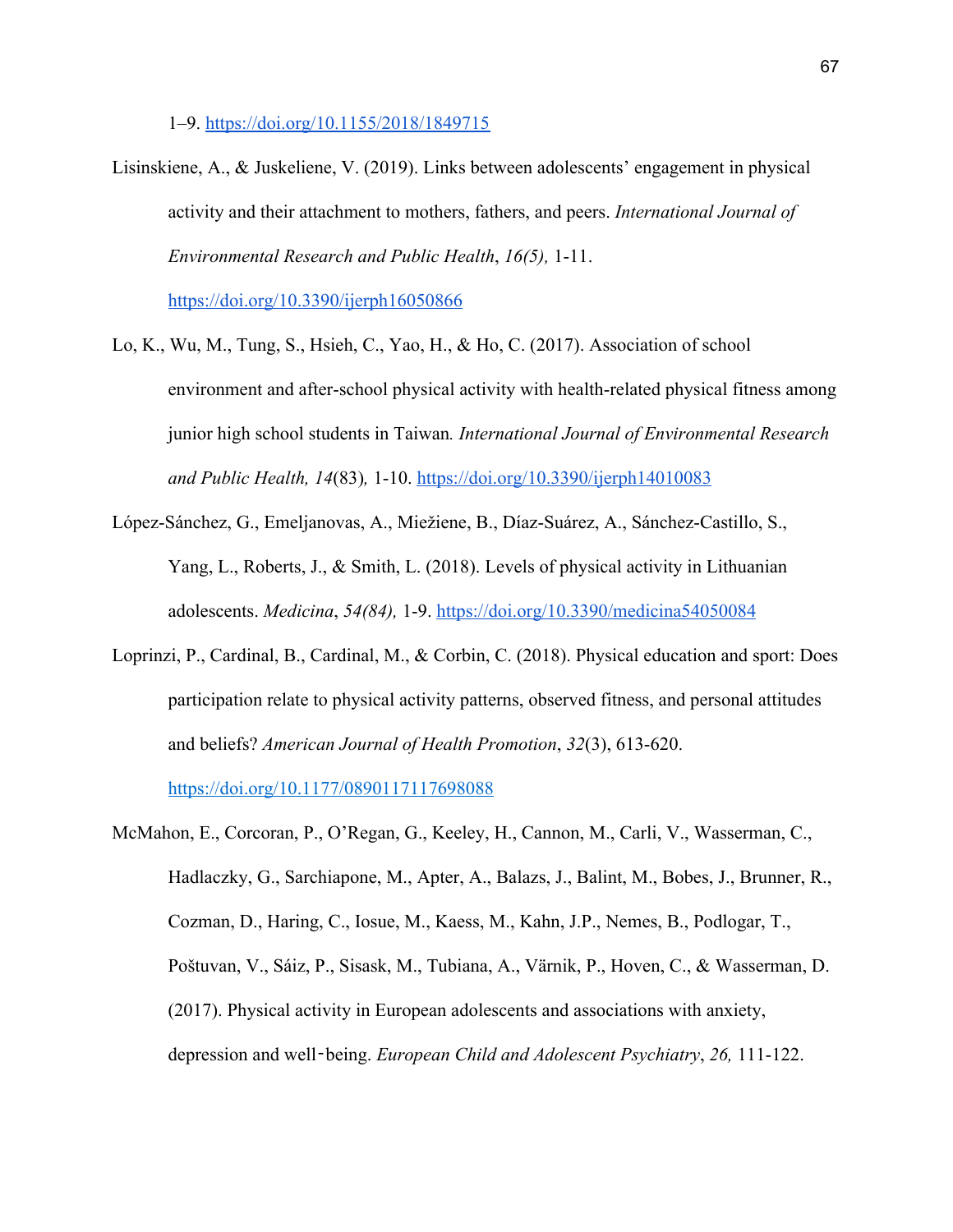<https://doi.org/10.1007/s00787-016-0875-9>

- Merriam-Webster Dictionary. (2020). Extracurricular. Retrieved from <https://www.merriam-webster.com/dictionary/extracurricular>
- Merriam-Webster Dictionary. (2020). Participation. Retrieved from <https://www.merriam-webster.com/dictionary/participation>

Michaud, P., Jeannin, A., & Suris, J. (2006). Correlates of extracurricular sport participation among Swiss adolescents. *European Journal of Pediatrics*, 165: 546–555. <https://doi.org/10.1007/s00431-006-0129-9>

- O'Donnell, A., & Barber, B. (2018). Exploring the association between adolescent sports participation and externalising behaviours: The moderating role of prosocial and risky peers. *Australian Journal of Psychology*, *70,* 361-368. <https://doi.org/10.1111/ajpy.12203>
- Paakkari, L., Kokko, S., Villberg, J., Paakkari, O., & Tynjälä, J. (2017). Health literacy and participation in sports club activities among adolescents. *Scandinavian Journal of Public Health*, *45,* 854-860. [https://doi.org/10.1177/1403494817714189](https://doi.org/10.1177%2F1403494817714189)
- Perron-Gélinas, A., Brendgen, M., & Vitaro, F. (2017). Can sports mitigate the effects of depression and aggression on peer rejection? *Journal of Applied Developmental Psychology*, *50,* 26-35. [https://doi.org/10.1016/j.appdev.2017.03.006](https://psycnet.apa.org/doi/10.1016/j.appdev.2017.03.006)

Prior Lake High School. (2020). Activities. Retrieved from <https://www.plhsactivities.org/>

Reverdito, R., Carvalho, H., Galatti, L., Scaglia, A., Goncalves, C., & Paes, R. (2017). Effects of youth participation in extra-curricular sport programs on perceived self-efficacy: A multilevel analysis. *Perceptual and Motor Skills, 124(3),* 569-583. [https://doi.org/10.1177/0031512517697069](https://doi.org/10.1177%2F0031512517697069)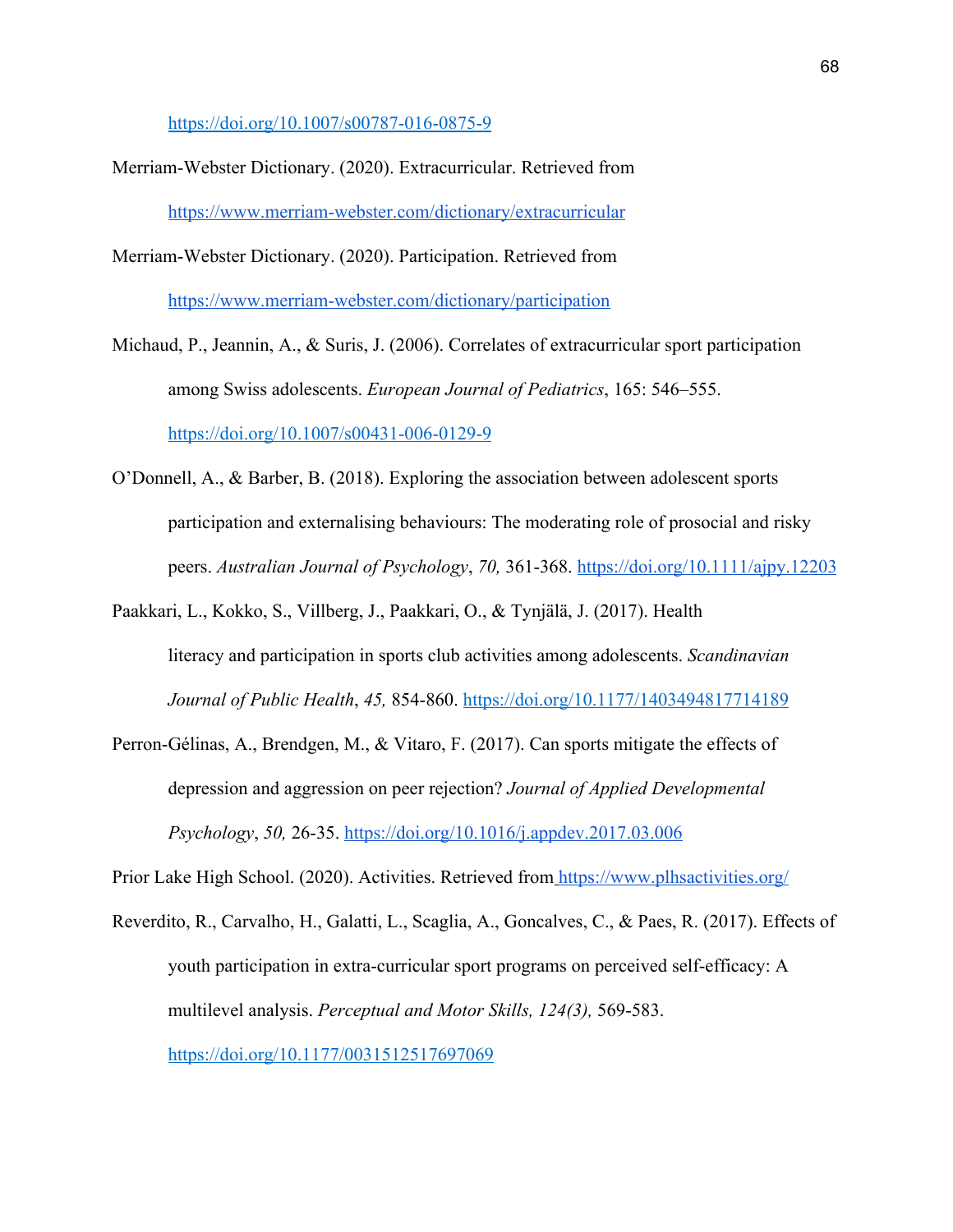- Rosenvinge, J., Sundgot-Borgen, J., Pettersen, G., Martinsen , M., Stornæs, A., & Pensgaard, A. (2018). Are adolescent elite athletes less psychologically distressed than controls? A cross-sectional study of 966 Norwegian adolescents. *Open Access Journal of Sports Medicine*, *9,* 115-123. <https://doi.org/10.2147/OAJSM.S156658>
- The Sports Journal. (2017, December 28). Effects of Early Sport Participation on Self-esteem and Happiness.

https://thesportjournal.org/article/tag/youth-and-adolescent-sport-participation/

- Torstveit, K, M., Johansen, T, B., Haugland, H, S., & Stea, H, T. (2018). Participation in organized sports is associated with decreased likelihood of unhealthy lifestyle habits in adolescents. *The Scandinavian Journal of Medicine & Science in Sports*, *28,* 2384-2396. <https://doi.org/10.1111/sms.13250>
- World Health Organization. (2019, November 22). New WHO-led study says majority of adolescents worldwide are not sufficiently physically active, putting their current and future health at risk.

[https://www.who.int/news-room/detail/22-11-2019-new-who-led-study-says-majori](https://www.who.int/news-room/detail/22-11-2019-new-who-led-study-says-majority-of-a) [ty-of-aD](https://www.who.int/news-room/detail/22-11-2019-new-who-led-study-says-majority-of-a)olescents-worldwide-are-not-sufficiently-physically-active-putting-their-cur rent-and-future-health-at-risk

- Yavuz, C. (2019). The relationships among attitude towards sports, loneliness and happiness in adolescents. *Universal Journal of Educational Research*, *7*(3), 790-796. <http://www.hrpub.org/download/20190228/UJER19-19512520.pdf>
- Yıldızer, G., Bilgin, E., Nur Korur, E., Novak, D., & Demirhan, G. (2017). The association of various social capital indicators and physical activity participation among Turkish